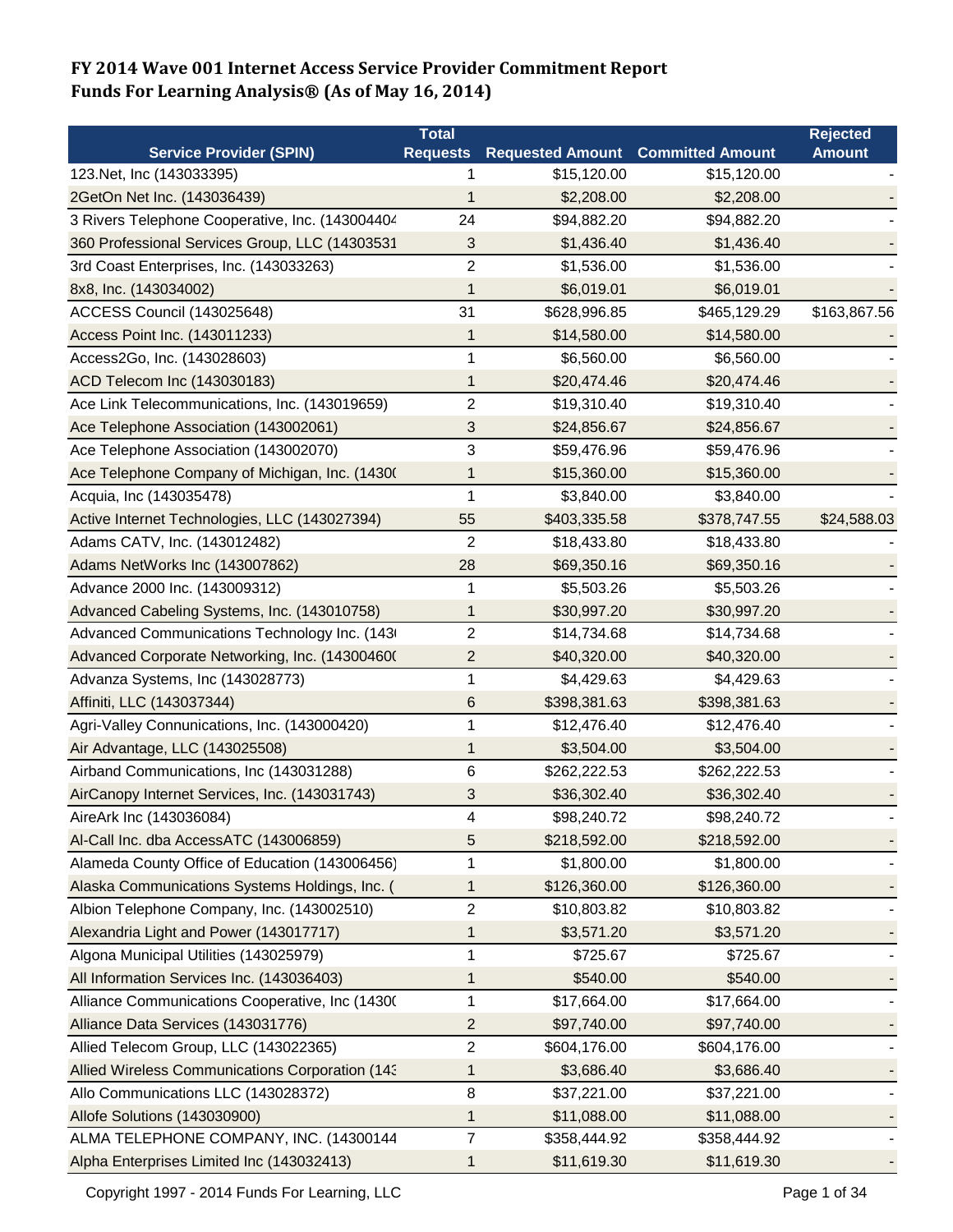| <b>Service Provider (SPIN)</b><br><b>Requested Amount Committed Amount</b><br><b>Amount</b><br><b>Requests</b><br>Alpheus Data Services, LLC (143035156)<br>\$19,375.20<br>\$19,375.20<br>1<br>Alpine Communications, LC (143001918)<br>\$719.64<br>\$719.64<br>1<br>Alteva Hometown Inc (143016357)<br>1<br>\$42,714.00<br>\$42,714.00<br>AMA Communications LLC (143025877)<br>$\overline{2}$<br>\$81,744.00<br>\$81,744.00<br>AMA Network Construction LLC (143017290)<br>\$4,680.00<br>1<br>\$4,680.00<br>American Computer Associates, Inc. (143004483)<br>5<br>\$11,865.18<br>\$11,865.18<br>$\sqrt{2}$<br>American Samoa Telecommunications Authority (<br>\$708,750.00<br>\$708,750.00<br>Amery Telcom, Inc. (143001769)<br>\$4,800.00<br>\$4,800.00<br>1<br>1<br>Amplex Electric, Inc. (143025647)<br>\$4,535.62<br>\$4,535.62<br>\$1,344.00<br>\$1,344.00<br>Annapolis Wireless Internet, LLC (143033568)<br>1<br>Answer 360 Telecommunications LLC (14303684<br>1<br>\$1,570.80<br>\$1,570.80<br>Appia Communications, Inc. (143031202)<br>\$1,919.21<br>\$1,919.21<br>1<br>\$2,774.06<br>Apptix, Inc. (143034013)<br>1<br>\$2,774.06<br>Aptiris (143030149)<br>3<br>\$23,632.06<br>\$23,632.06<br>Aptium LLC (143033718)<br>\$2,520.00<br>1<br>\$2,520.00<br>Arapahoe Telephone Company (143002157)<br>\$5,847.84<br>1<br>\$5,847.84<br>Arizona Public Schools Computer Consortium (14<br>3<br>\$27,450.00<br>\$27,450.00 |
|---------------------------------------------------------------------------------------------------------------------------------------------------------------------------------------------------------------------------------------------------------------------------------------------------------------------------------------------------------------------------------------------------------------------------------------------------------------------------------------------------------------------------------------------------------------------------------------------------------------------------------------------------------------------------------------------------------------------------------------------------------------------------------------------------------------------------------------------------------------------------------------------------------------------------------------------------------------------------------------------------------------------------------------------------------------------------------------------------------------------------------------------------------------------------------------------------------------------------------------------------------------------------------------------------------------------------------------------------------------------------------------------------------------------------------------|
|                                                                                                                                                                                                                                                                                                                                                                                                                                                                                                                                                                                                                                                                                                                                                                                                                                                                                                                                                                                                                                                                                                                                                                                                                                                                                                                                                                                                                                       |
|                                                                                                                                                                                                                                                                                                                                                                                                                                                                                                                                                                                                                                                                                                                                                                                                                                                                                                                                                                                                                                                                                                                                                                                                                                                                                                                                                                                                                                       |
|                                                                                                                                                                                                                                                                                                                                                                                                                                                                                                                                                                                                                                                                                                                                                                                                                                                                                                                                                                                                                                                                                                                                                                                                                                                                                                                                                                                                                                       |
|                                                                                                                                                                                                                                                                                                                                                                                                                                                                                                                                                                                                                                                                                                                                                                                                                                                                                                                                                                                                                                                                                                                                                                                                                                                                                                                                                                                                                                       |
|                                                                                                                                                                                                                                                                                                                                                                                                                                                                                                                                                                                                                                                                                                                                                                                                                                                                                                                                                                                                                                                                                                                                                                                                                                                                                                                                                                                                                                       |
|                                                                                                                                                                                                                                                                                                                                                                                                                                                                                                                                                                                                                                                                                                                                                                                                                                                                                                                                                                                                                                                                                                                                                                                                                                                                                                                                                                                                                                       |
|                                                                                                                                                                                                                                                                                                                                                                                                                                                                                                                                                                                                                                                                                                                                                                                                                                                                                                                                                                                                                                                                                                                                                                                                                                                                                                                                                                                                                                       |
|                                                                                                                                                                                                                                                                                                                                                                                                                                                                                                                                                                                                                                                                                                                                                                                                                                                                                                                                                                                                                                                                                                                                                                                                                                                                                                                                                                                                                                       |
|                                                                                                                                                                                                                                                                                                                                                                                                                                                                                                                                                                                                                                                                                                                                                                                                                                                                                                                                                                                                                                                                                                                                                                                                                                                                                                                                                                                                                                       |
|                                                                                                                                                                                                                                                                                                                                                                                                                                                                                                                                                                                                                                                                                                                                                                                                                                                                                                                                                                                                                                                                                                                                                                                                                                                                                                                                                                                                                                       |
|                                                                                                                                                                                                                                                                                                                                                                                                                                                                                                                                                                                                                                                                                                                                                                                                                                                                                                                                                                                                                                                                                                                                                                                                                                                                                                                                                                                                                                       |
|                                                                                                                                                                                                                                                                                                                                                                                                                                                                                                                                                                                                                                                                                                                                                                                                                                                                                                                                                                                                                                                                                                                                                                                                                                                                                                                                                                                                                                       |
|                                                                                                                                                                                                                                                                                                                                                                                                                                                                                                                                                                                                                                                                                                                                                                                                                                                                                                                                                                                                                                                                                                                                                                                                                                                                                                                                                                                                                                       |
|                                                                                                                                                                                                                                                                                                                                                                                                                                                                                                                                                                                                                                                                                                                                                                                                                                                                                                                                                                                                                                                                                                                                                                                                                                                                                                                                                                                                                                       |
|                                                                                                                                                                                                                                                                                                                                                                                                                                                                                                                                                                                                                                                                                                                                                                                                                                                                                                                                                                                                                                                                                                                                                                                                                                                                                                                                                                                                                                       |
|                                                                                                                                                                                                                                                                                                                                                                                                                                                                                                                                                                                                                                                                                                                                                                                                                                                                                                                                                                                                                                                                                                                                                                                                                                                                                                                                                                                                                                       |
|                                                                                                                                                                                                                                                                                                                                                                                                                                                                                                                                                                                                                                                                                                                                                                                                                                                                                                                                                                                                                                                                                                                                                                                                                                                                                                                                                                                                                                       |
|                                                                                                                                                                                                                                                                                                                                                                                                                                                                                                                                                                                                                                                                                                                                                                                                                                                                                                                                                                                                                                                                                                                                                                                                                                                                                                                                                                                                                                       |
| Arkansas Telephone Company Inc. (143002258)<br>\$78,000.00<br>2<br>\$78,000.00                                                                                                                                                                                                                                                                                                                                                                                                                                                                                                                                                                                                                                                                                                                                                                                                                                                                                                                                                                                                                                                                                                                                                                                                                                                                                                                                                        |
| Arkwest Communications, Inc. (143002280)<br>\$10,439.79<br>\$10,439.79<br>1                                                                                                                                                                                                                                                                                                                                                                                                                                                                                                                                                                                                                                                                                                                                                                                                                                                                                                                                                                                                                                                                                                                                                                                                                                                                                                                                                           |
| 22<br>Armstrong Cable Services (143008427)<br>\$244,138.40<br>\$244,138.40                                                                                                                                                                                                                                                                                                                                                                                                                                                                                                                                                                                                                                                                                                                                                                                                                                                                                                                                                                                                                                                                                                                                                                                                                                                                                                                                                            |
| Arvig Telephone Company (143002072)<br>1<br>\$1,108.08<br>\$1,108.08                                                                                                                                                                                                                                                                                                                                                                                                                                                                                                                                                                                                                                                                                                                                                                                                                                                                                                                                                                                                                                                                                                                                                                                                                                                                                                                                                                  |
| Astound Broadband, LLC (143031150)<br>1<br>\$859.20<br>\$859.20                                                                                                                                                                                                                                                                                                                                                                                                                                                                                                                                                                                                                                                                                                                                                                                                                                                                                                                                                                                                                                                                                                                                                                                                                                                                                                                                                                       |
| $\overline{2}$<br>\$3,637.80<br>\$3,637.80<br>AT&T Corp (143001113)                                                                                                                                                                                                                                                                                                                                                                                                                                                                                                                                                                                                                                                                                                                                                                                                                                                                                                                                                                                                                                                                                                                                                                                                                                                                                                                                                                   |
| AT&T Corp. (143001192)<br>249<br>\$6,521,424.90<br>\$68,330.11<br>\$6,453,094.79                                                                                                                                                                                                                                                                                                                                                                                                                                                                                                                                                                                                                                                                                                                                                                                                                                                                                                                                                                                                                                                                                                                                                                                                                                                                                                                                                      |
| $\overline{c}$<br>\$16,250.40<br>AT&T Corp. (143022606)<br>\$16,250.40                                                                                                                                                                                                                                                                                                                                                                                                                                                                                                                                                                                                                                                                                                                                                                                                                                                                                                                                                                                                                                                                                                                                                                                                                                                                                                                                                                |
| AT&T DataComm, Inc. (143004812)<br>1<br>\$11,108.06<br>\$11,108.06                                                                                                                                                                                                                                                                                                                                                                                                                                                                                                                                                                                                                                                                                                                                                                                                                                                                                                                                                                                                                                                                                                                                                                                                                                                                                                                                                                    |
| 13<br>AT&T Messaging, LLC (143033845)<br>\$22,101.45<br>\$22,101.45                                                                                                                                                                                                                                                                                                                                                                                                                                                                                                                                                                                                                                                                                                                                                                                                                                                                                                                                                                                                                                                                                                                                                                                                                                                                                                                                                                   |
| AT&T Mobility (143025240)<br>112<br>\$1,703,703.49<br>\$1,702,107.49<br>\$1,596.00                                                                                                                                                                                                                                                                                                                                                                                                                                                                                                                                                                                                                                                                                                                                                                                                                                                                                                                                                                                                                                                                                                                                                                                                                                                                                                                                                    |
| Atlantic Broadband (Penn) LLC (143028377)<br>10<br>\$105,394.45<br>\$109,186.45<br>\$3,792.00                                                                                                                                                                                                                                                                                                                                                                                                                                                                                                                                                                                                                                                                                                                                                                                                                                                                                                                                                                                                                                                                                                                                                                                                                                                                                                                                         |
| Atlantic Digital, Inc. (143036672)<br>1<br>\$7,147.20<br>\$7,147.20                                                                                                                                                                                                                                                                                                                                                                                                                                                                                                                                                                                                                                                                                                                                                                                                                                                                                                                                                                                                                                                                                                                                                                                                                                                                                                                                                                   |
| Atlantic Internet Technology, Inc. (143006661)<br>1<br>\$48.00<br>\$48.00                                                                                                                                                                                                                                                                                                                                                                                                                                                                                                                                                                                                                                                                                                                                                                                                                                                                                                                                                                                                                                                                                                                                                                                                                                                                                                                                                             |
| Atlantic Telephone Membership Corporation (143<br>\$17,160.00<br>1<br>\$17,160.00                                                                                                                                                                                                                                                                                                                                                                                                                                                                                                                                                                                                                                                                                                                                                                                                                                                                                                                                                                                                                                                                                                                                                                                                                                                                                                                                                     |
| $\mathbf{1}$<br>Audeamus (143032915)<br>\$51,062.40<br>\$51,062.40                                                                                                                                                                                                                                                                                                                                                                                                                                                                                                                                                                                                                                                                                                                                                                                                                                                                                                                                                                                                                                                                                                                                                                                                                                                                                                                                                                    |
| Autoexec Computer Systems Inc. (143004783)<br>7<br>\$75,192.00<br>\$75,192.00                                                                                                                                                                                                                                                                                                                                                                                                                                                                                                                                                                                                                                                                                                                                                                                                                                                                                                                                                                                                                                                                                                                                                                                                                                                                                                                                                         |
| 1<br>Automated Data Systems Inc (143014048)<br>\$36,120.00<br>\$36,120.00                                                                                                                                                                                                                                                                                                                                                                                                                                                                                                                                                                                                                                                                                                                                                                                                                                                                                                                                                                                                                                                                                                                                                                                                                                                                                                                                                             |
| Avenue Broadband Communications, LLC (14303<br>\$8,159.71<br>\$8,159.71<br>3                                                                                                                                                                                                                                                                                                                                                                                                                                                                                                                                                                                                                                                                                                                                                                                                                                                                                                                                                                                                                                                                                                                                                                                                                                                                                                                                                          |
| $\overline{2}$<br>Baja Broadband LLC (143031530)<br>\$144,007.93<br>\$144,007.93                                                                                                                                                                                                                                                                                                                                                                                                                                                                                                                                                                                                                                                                                                                                                                                                                                                                                                                                                                                                                                                                                                                                                                                                                                                                                                                                                      |
| BalsamWest FiberNET, LLC (143028804)<br>\$3,888.00<br>\$3,888.00<br>1                                                                                                                                                                                                                                                                                                                                                                                                                                                                                                                                                                                                                                                                                                                                                                                                                                                                                                                                                                                                                                                                                                                                                                                                                                                                                                                                                                 |
| Barry County Telephone Company (143001693)<br>\$9,600.00<br>\$9,600.00<br>1                                                                                                                                                                                                                                                                                                                                                                                                                                                                                                                                                                                                                                                                                                                                                                                                                                                                                                                                                                                                                                                                                                                                                                                                                                                                                                                                                           |
| Bascom Global Internet Services, Inc. (14300621.<br>\$96.00<br>\$96.00<br>1                                                                                                                                                                                                                                                                                                                                                                                                                                                                                                                                                                                                                                                                                                                                                                                                                                                                                                                                                                                                                                                                                                                                                                                                                                                                                                                                                           |
| $\overline{c}$<br>\$180,757.68<br>Bay Country Communications Inc (143028788)<br>\$180,757.68                                                                                                                                                                                                                                                                                                                                                                                                                                                                                                                                                                                                                                                                                                                                                                                                                                                                                                                                                                                                                                                                                                                                                                                                                                                                                                                                          |
| Bay-Arenac, ISD (143025753)<br>$\overline{c}$<br>\$5,764.87<br>\$5,764.87                                                                                                                                                                                                                                                                                                                                                                                                                                                                                                                                                                                                                                                                                                                                                                                                                                                                                                                                                                                                                                                                                                                                                                                                                                                                                                                                                             |
| Bayland Telephone, LLC (143001821)<br>$\overline{2}$<br>\$13,626.87<br>\$13,626.87                                                                                                                                                                                                                                                                                                                                                                                                                                                                                                                                                                                                                                                                                                                                                                                                                                                                                                                                                                                                                                                                                                                                                                                                                                                                                                                                                    |
| BCI James Cable LLC (143037262)<br>1<br>\$48,820.84<br>\$48,820.84                                                                                                                                                                                                                                                                                                                                                                                                                                                                                                                                                                                                                                                                                                                                                                                                                                                                                                                                                                                                                                                                                                                                                                                                                                                                                                                                                                    |

Copyright 1997 - 2014 Funds For Learning, LLC **Page 2 of 34** Page 2 of 34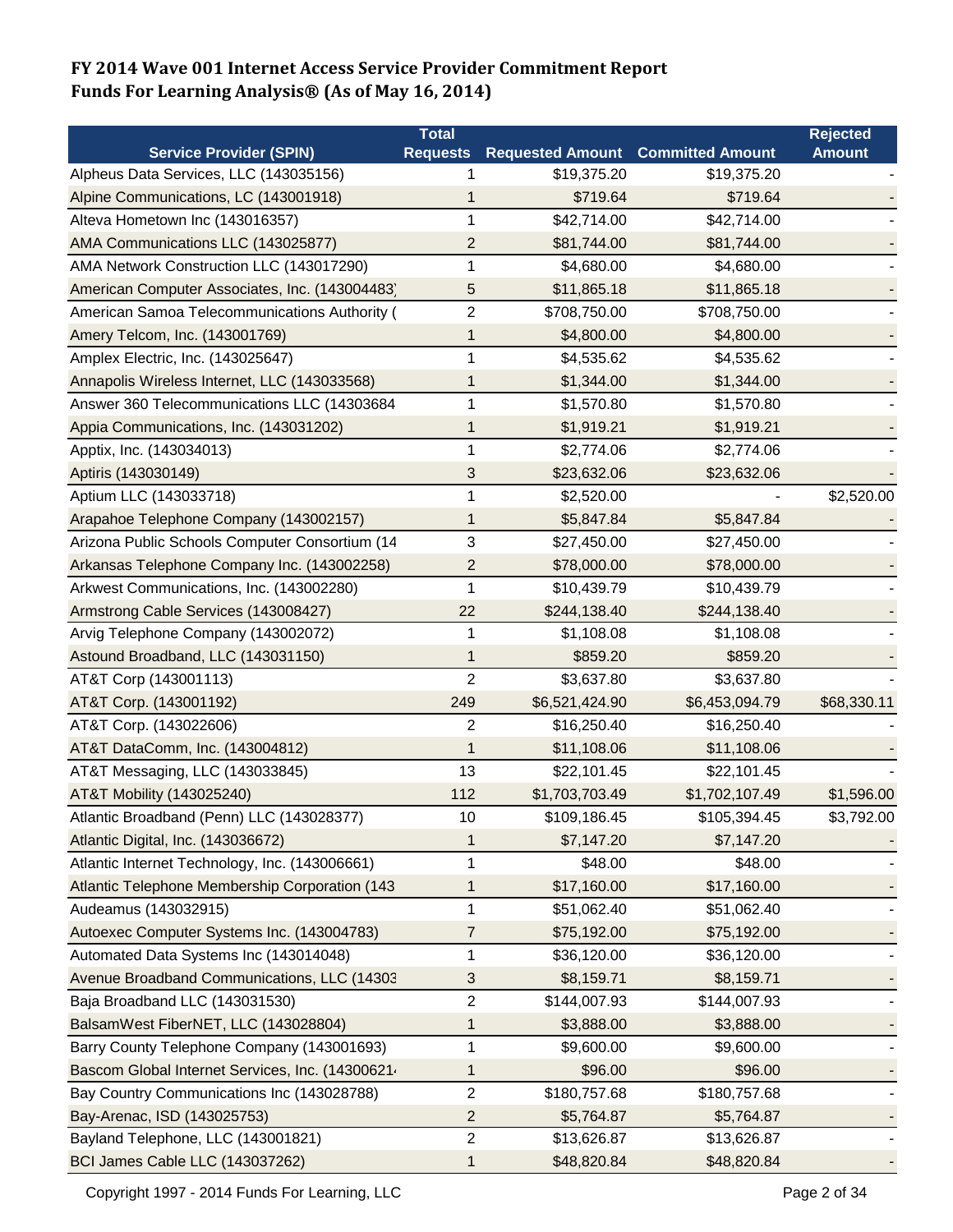|                                                  | <b>Total</b>            |                         |                         | <b>Rejected</b> |
|--------------------------------------------------|-------------------------|-------------------------|-------------------------|-----------------|
| <b>Service Provider (SPIN)</b>                   | <b>Requests</b>         | <b>Requested Amount</b> | <b>Committed Amount</b> | <b>Amount</b>   |
| Beehive Telephone Co., Inc. - NV (143002669)     | 2                       | \$13,716.00             | \$13,716.00             |                 |
| Beggs Telephone Co., Inc. (143002373)            | 1                       | \$48,960.00             | \$48,960.00             |                 |
| BellSouth Telecommunications, LLC (143004824)    | 97                      | \$1,474,129.93          | \$1,391,019.49          | \$83,110.44     |
| Ben Lomand Rural Telephone Cooperative, Inc. (   | $\overline{2}$          | \$1,187.46              | \$1,187.46              |                 |
| Bend Cable Data Services, LLC (143029513)        | 8                       | \$110,059.25            | \$110,059.25            |                 |
| Benton Cooperative Telephone Company (14300:     | 1                       | \$4,056.00              | \$4,056.00              |                 |
| Bergen County Technical Schools (143008786)      | 1                       | \$2,092.80              | \$2,092.80              |                 |
| Bernard Communications, Inc. (143031387)         | 1                       | \$1,050.00              | \$1,050.00              |                 |
| BestWeb Corporation (143005118)                  | 3                       | \$90,823.36             | \$90,823.36             |                 |
| BG Networking, LLC (143033610)                   | 3                       | \$47,955.60             | \$47,955.60             |                 |
| Big River Telephone Company LLC (143001133)      | $\overline{\mathbf{4}}$ | \$152,491.95            | \$119,027.55            | \$33,464.40     |
| Birch Telecom, Inc. (143001254)                  | 1                       | \$2,753.46              | \$2,753.46              |                 |
| BitWise Communications, Inc. (143031109)         | $\overline{c}$          | \$16,745.12             | \$16,745.12             |                 |
| Bixby Telephone Company (143002374)              | 1                       | \$53,255.31             | \$53,255.31             |                 |
| Black Rock Cable, Inc. (143020311)               | $\overline{7}$          | \$151,577.44            | \$151,577.44            |                 |
| Blackbaud Inc (143035534)                        | 3                       | \$4,563.66              |                         | \$4,563.66      |
| Blackboard Inc. (143027682)                      | 16                      | \$366,024.39            | \$362,956.46            | \$3,067.93      |
| Blackfoot Communications, Inc. (143018518)       | 7                       | \$82,584.00             | \$82,584.00             |                 |
| Blackfoot Telephone Cooperative, Inc. (14300253  | $\overline{7}$          | \$70,866.80             | \$70,866.80             |                 |
| Blanchard Telephone Co. (143032534)              | 1                       | \$696.00                | \$696.00                |                 |
| Bloomer Telephone Company (143001776)            | $\overline{2}$          | \$11,648.66             | \$11,648.66             |                 |
| Bloomingdale Telephone Co, Inc (143001696)       | 3                       | \$81,720.00             |                         | \$81,720.00     |
| Blue Ridge Internetworks (143037258)             | $\overline{c}$          | \$104,953.80            | \$104,953.80            |                 |
| Blue Ridge Mountain Membership Corporation (1.   | 8                       | \$218,782.56            | \$218,782.56            |                 |
| Blue Torch Network Solutions, Inc. (143027090)   | 31                      | \$264,851.68            | \$261,395.68            | \$3,456.00      |
| Blue Valley Tele-Communications, Inc. (14300228) | 14                      | \$86,047.81             | \$86,047.81             |                 |
| Bluebird Wireless Broadband Services, LLC (143)  | 1                       | \$19,200.00             | \$19,200.00             |                 |
| Bluestem Telephone Company (143002721)           | $\overline{2}$          | \$1,975.49              | \$1,975.49              |                 |
| Board of Municipal Utilities (143020635)         | $\overline{7}$          | \$2,143.20              | \$2,143.20              |                 |
| Board of Public Works (143027318)                | 3                       | \$100,917.90            | \$100,917.90            |                 |
| Board Of Regents (143011042)                     | 1                       | \$100,800.00            | \$100,800.00            |                 |
| Bob, LLC. (143031801)                            | $\overline{2}$          | \$15,496.00             | \$15,496.00             |                 |
| Bonsall TV Inc. (143038682)                      | 1                       | \$12,600.00             | \$12,600.00             |                 |
| Boreal Access (143029418)                        | 1                       | \$242.76                | \$242.76                |                 |
| Bowling Green Municipal Utilities (143026614)    | 1                       | \$13,440.00             | \$13,440.00             |                 |
| Brainstorm Internet, Inc. (143026450)            | 3                       | \$52,393.25             | \$52,393.25             |                 |
| Brandenburg Telephone Company (143001565)        | 1                       | \$7,083.62              | \$7,083.62              |                 |
| Brantley Telephone CO., Inc. (143001450)         | 1                       | \$1,737.12              | \$1,737.12              |                 |
| Brazos Valley Design, Inc. (143031391)           | 1                       | \$1,155.00              | \$1,155.00              |                 |
| Bresnan Communications, LLC (143027752)          | 19                      | \$266,630.37            | \$266,630.37            |                 |
| Bridger Cable TV (143028345)                     | 1                       | \$3,216.00              | \$3,216.00              |                 |
| Bright House Networks (143020747)                | 4                       | \$178,105.20            | \$178,105.20            |                 |
| Bright House Networks, LLC (143016611)           | 40                      | \$628,130.35            | \$628,130.35            |                 |
| Bright House Networks, LLC (143028288)           | 1                       | \$87,804.00             | \$87,804.00             |                 |

Copyright 1997 - 2014 Funds For Learning, LLC **Page 3 of 34** Page 3 of 34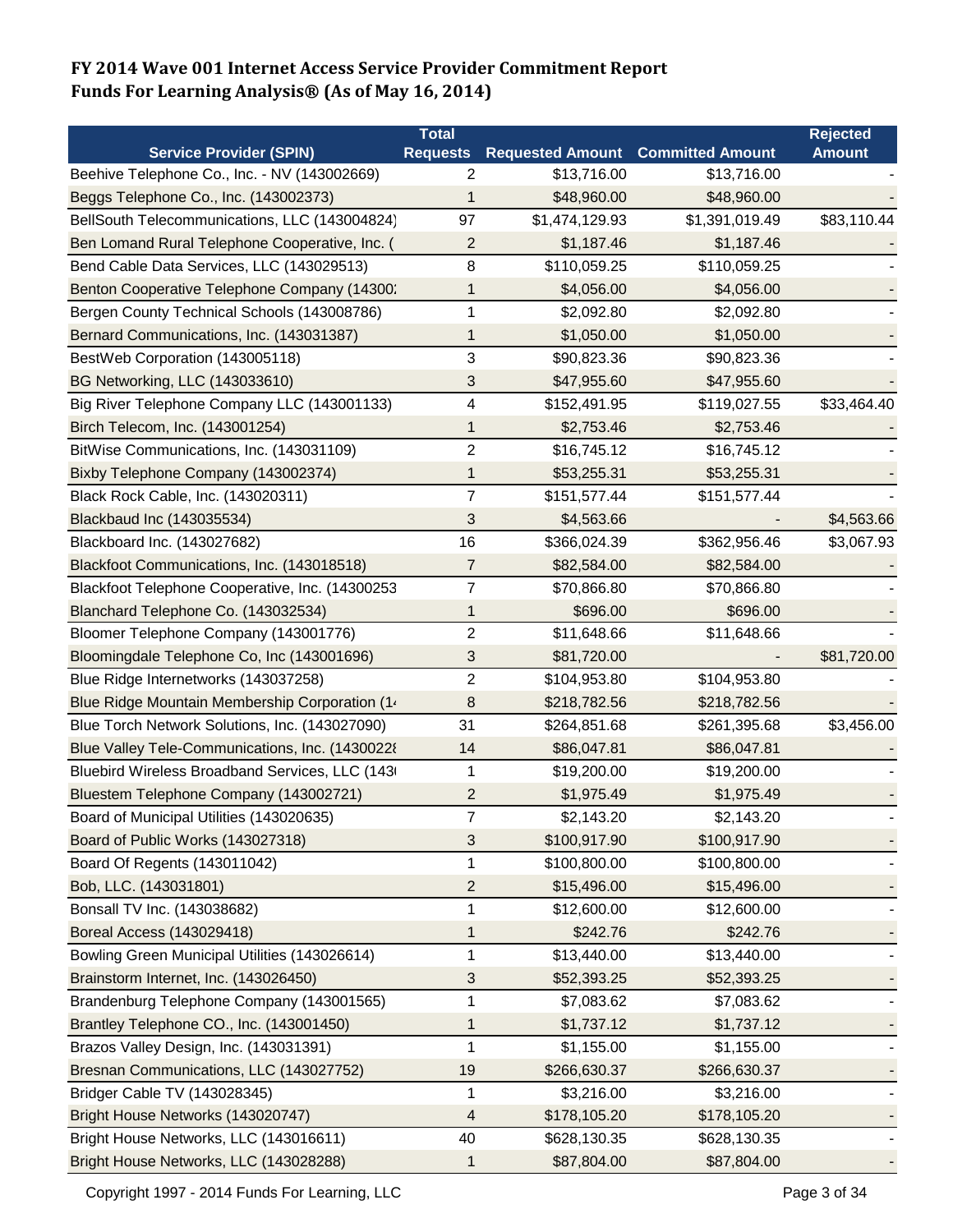|                                                  | <b>Total</b>            |                         |                         | <b>Rejected</b> |
|--------------------------------------------------|-------------------------|-------------------------|-------------------------|-----------------|
| <b>Service Provider (SPIN)</b>                   | <b>Requests</b>         | <b>Requested Amount</b> | <b>Committed Amount</b> | <b>Amount</b>   |
| Bright House Networks, LLC (143032631)           | 8                       | \$104,244.18            | \$104,244.18            |                 |
| Bright Net North, Inc. (143011747)               | 1                       | \$452.76                | \$452.76                |                 |
| Broadband VI, LLC (143030495)                    | 1                       | \$43,200.00             | \$43,200.00             |                 |
| Broadplex, LLC (143029157)                       | 2                       | \$375,686.40            | \$375,686.40            |                 |
| Broadview Networks Holdings, Inc (143008617)     | 5                       | \$238,785.58            | \$238,785.58            |                 |
| BroadvoxGo LLC (143032532)                       | 1                       | \$480.00                | \$480.00                |                 |
| Brown County CLEC, LLC (143021350)               | 1                       | \$7,315.20              | \$7,315.20              |                 |
| Bruce Telephone Company, Inc. (143001778)        | 1                       | \$6,240.00              | \$6,240.00              |                 |
| BTC Broadband (143031484)                        | 1                       | \$91,200.00             | \$91,200.00             |                 |
| BTC, Inc. (143024585)                            | 2                       | \$12,842.45             | \$12,842.45             |                 |
| Buckeye Telesystem, Inc. (143005290)             | 4                       | \$50,925.62             | \$50,925.62             |                 |
| Bulloch County Rural Telephone Cooperative, Inc  | 1                       | \$16,763.99             | \$16,763.99             |                 |
| Burton Enterprises, LLC (143030540)              | 1                       | \$1,007.92              | \$1,007.92              |                 |
| Business Automation Technologies, Inc. (1430098  | 5                       | \$135,964.57            | \$127,160.97            | \$8,803.60      |
| Business Technology Group, LLC (143026765)       | 3                       | \$16,845.80             | \$16,845.80             |                 |
| Butler Telephone Company, Inc. (143001537)       | 1                       | \$756.00                | \$756.00                |                 |
| Butler-Bremer Mutual Telephone Company (1430     | 1                       | \$1,584.00              | \$1,584.00              |                 |
| Butte County Office of Education (143011860)     | 2                       | \$50,940.00             | \$50,940.00             |                 |
| C-M-L Telephone Cooperative Association (1430)   | 1                       | \$420.00                | \$420.00                |                 |
| Cable America Missouri LLC (143035596)           | 1                       | \$20,160.00             | \$20,160.00             |                 |
| Cable Communications of Willsboro, Inc. (143004  | 1                       | \$7,676.76              | \$7,676.76              |                 |
| Cable Montana, L.L.C. (143027012)                | 1                       | \$11,620.00             | \$11,620.00             |                 |
| Cable One, Inc (143010484)                       | 9                       | \$76,910.19             | \$76,910.19             |                 |
| Cable One, Inc. (143016933)                      | 25                      | \$229,398.73            | \$229,398.73            |                 |
| Cablevision Lightpath of New Jersey (143013604   | 33                      | \$821,605.00            | \$783,798.88            | \$37,806.12     |
| Cablevision Lightpath (143000072)                | 40                      | \$1,551,173.27          | \$1,551,173.27          |                 |
| Cablevision Systems Corporation (Education Dep   | 53                      | \$51,999.76             | \$51,999.76             |                 |
| Cal-Ore Communications, Inc. (143032013)         | $\overline{\mathbf{c}}$ | \$97,125.41             | \$97,125.41             |                 |
| Cal-Ore Telephone Co. (143002647)                | 3                       | \$22,640.10             | \$22,640.10             |                 |
| Calaveras County Office of Education (14300928:  | 1                       | \$11,840.00             | \$11,840.00             |                 |
| California Broadband Cooperative Inc (14303666)  | 7                       | \$54,808.44             | \$54,808.44             |                 |
| Cambridge Telephone Company (143001859)          | $\overline{c}$          | \$30,907.80             | \$30,907.80             |                 |
| Camden Telephone & Telegraph Company, Inc. (     | 3                       | \$183,308.65            | \$183,308.65            |                 |
| CAMERON COMMUNICATIONS, LLC (1430174!            | 2                       | \$56,616.00             | \$56,616.00             |                 |
| CAMERON TELEPHONE COMPANY, LLC (1430             | 3                       | \$44,294.29             | \$44,294.29             |                 |
| Campti-Pleasant Hill Telephone Co., Inc. (143001 | 3                       | \$8,958.25              | \$8,958.25              |                 |
| Cannon Valley Telecom, Inc. (143002122)          | 1                       | \$1,091.58              | \$1,091.58              |                 |
| Cap Rock Telephone Cooperative, Inc. (1430024    | 1                       | \$10,807.97             | \$10,807.97             |                 |
| Capacity Provisioning, Inc. (143025189)          | 1                       | \$4,224.00              | \$4,224.00              |                 |
| Capenet, LLC (143035453)                         | 5                       | \$57,959.52             | \$57,959.52             |                 |
| Carnegie Telephone Company (143002376)           | 1                       | \$3,830.40              | \$3,830.40              |                 |
| Carr Telephone Company (143001699)               | 1                       | \$30,240.00             | \$30,240.00             |                 |
| Carson Communications LLC (143024489)            | 3                       | \$32,120.34             | \$32,120.34             |                 |
| Cascade Communications Company (143001926        | 1                       | \$291.28                | \$291.28                |                 |

Copyright 1997 - 2014 Funds For Learning, LLC **Page 4 of 34** Page 4 of 34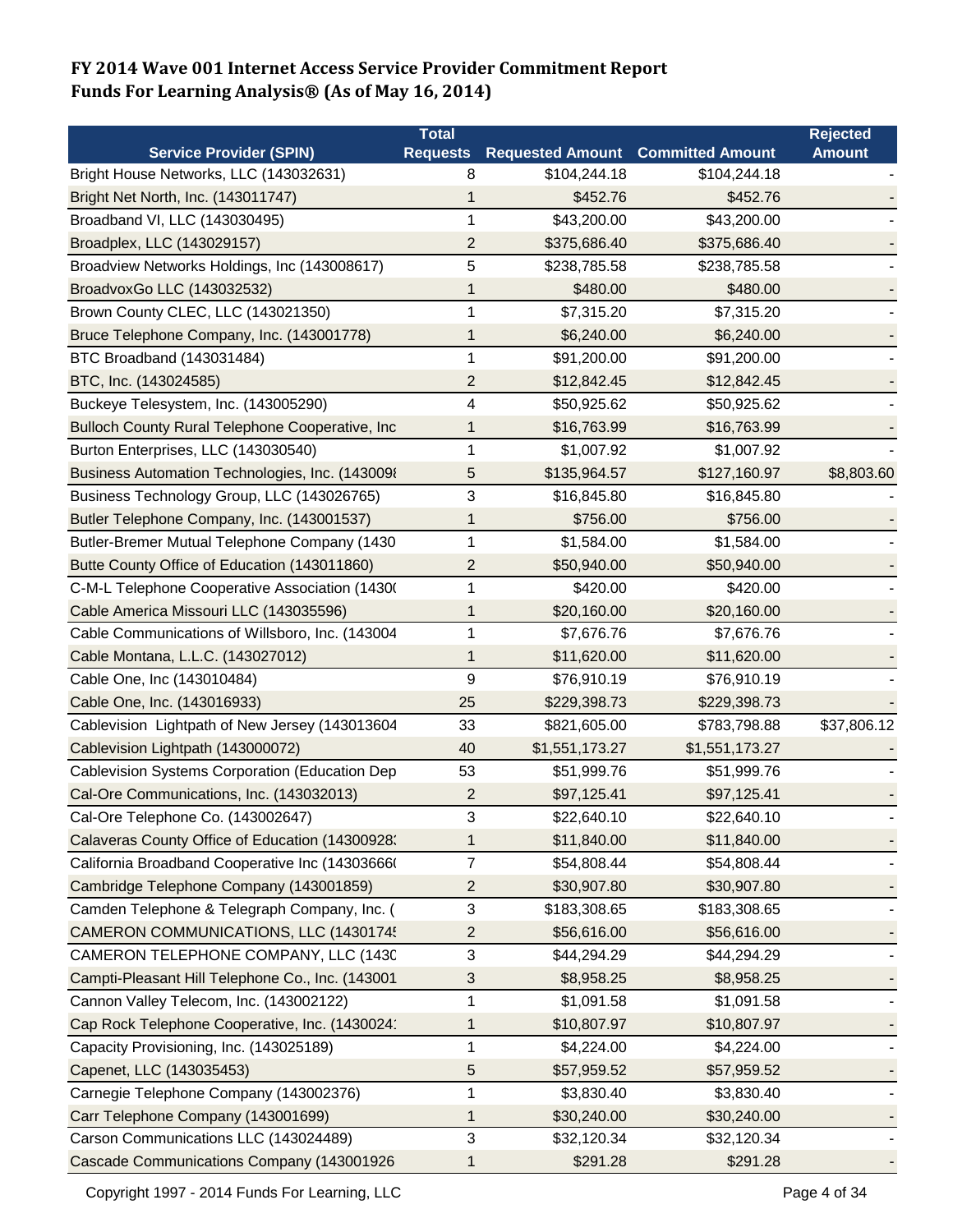|                                                   | <b>Total</b>    |                                          |              | <b>Rejected</b> |
|---------------------------------------------------|-----------------|------------------------------------------|--------------|-----------------|
| <b>Service Provider (SPIN)</b>                    | <b>Requests</b> | <b>Requested Amount Committed Amount</b> |              | <b>Amount</b>   |
| Cascade Utilities, Inc. (143002618)               |                 | \$1,985.18                               | \$1,985.18   |                 |
| Casco Communications, Inc (143011595)             | 3               | \$33,207.00                              | \$33,207.00  |                 |
| Catapult Systems Inc. (143036523)                 | 1               | \$2,032.45                               | \$2,032.45   |                 |
| CATV Service, Inc. (143007900)                    | $\overline{c}$  | \$24,042.00                              | \$24,042.00  |                 |
| Cbeyond Communications LLC (143027743)            | 4               | \$30,094.13                              | \$30,094.13  |                 |
| CCMA / Farotech Designs (143032416)               | 1               | \$4,919.04                               | \$4,919.04   |                 |
| CDM OnLine, Inc., dba Primary Network (143008:    | $\mathbf{1}$    | \$14,208.00                              | \$14,208.00  |                 |
| CDW Government LLC (143005588)                    | 1               | \$17,673.31                              | \$17,673.31  |                 |
| Cebridge Telecom LA, LLC (143030558)              | 1               | \$43,200.00                              | \$43,200.00  |                 |
| Cebridge Telecom MO, LLC (143030561)              | 2               | \$28,060.52                              | \$28,060.52  |                 |
| Cebridge Telecom OK, LLC (143030560)              | 10              | \$338,088.90                             | \$338,088.90 |                 |
| Cebridge Telecom TX, LP (143016446)               | 25              | \$849,896.64                             | \$849,896.64 |                 |
| Cebridge Telecom WV, LLC (143030633)              | 5               | \$10,611.94                              | \$10,611.94  |                 |
| Cellular Network Partnership (143012168)          | 12              | \$11,333.17                              | \$11,333.17  |                 |
| Cellular South, Inc. (143000428)                  | 3               | \$14,851.42                              | \$14,851.42  |                 |
| CELT- Center for Educational Leadership & Tech    | 37              | \$777,625.11                             | \$777,625.11 |                 |
| Central Arkansas Telephone Co-Operative, Inc. (   | 1               | \$4,896.67                               | \$4,896.67   |                 |
| CENTRAL CELLULAR, LLC (143030228)                 | 4               | \$45,374.64                              | \$45,374.64  |                 |
| Central Indiana Communications, Inc. (143005448   | 6               | \$35,761.36                              | \$35,761.36  |                 |
| Central Iowa Broadband, Inc (143036659)           | 1               | \$3,000.00                               | \$3,000.00   |                 |
| Central Louisiana Cellular, LLC (143035183)       | 1               | \$8,568.00                               | \$8,568.00   |                 |
| Central Montana Communications, Inc. (1430025.    | 19              | \$25,250.84                              | \$25,250.84  |                 |
| Central Oklahoma Telephone Co. LLC (14300237      | 1               | \$12,545.61                              | \$12,545.61  |                 |
| Central Telecom Inc (143036741)                   | 1               | \$37,800.00                              | \$37,800.00  |                 |
| Central Texas Communications, Inc. (143004099)    | 7               | \$54,494.52                              | \$54,494.52  |                 |
| Central Wisconsin Communications, Inc. (143004    | 3               | \$26,259.90                              | \$26,259.90  |                 |
| Centric Internet Services (143032430)             | 2               | \$30,708.00                              | \$30,708.00  |                 |
| Century Link CenturyTel of Lake Dallas, Inc. (143 | 1               | \$32,426.35                              | \$32,426.35  |                 |
| CenturyLink Carolina Telephone and Telegraph C    | 5               | \$223,851.81                             | \$223,851.81 |                 |
| CenturyLink Central Telephone Co. of Nevada (FI   | 1               | \$16,944.00                              | \$16,944.00  |                 |
| CenturyLink Central Telephone Co. of Texas FKA    | 5               | \$50,273.68                              | \$50,273.68  |                 |
| CenturyLink Central Telephone Co. of Virginia (FI | 13              | \$236,559.94                             | \$236,559.94 |                 |
| CenturyLink Central Telephone Co.-North Carolin   | 1               | \$884.64                                 | \$884.64     |                 |
| CenturyLink CenturyTel of Arkansas, Inc. (143002  | 8               | \$255,080.44                             | \$255,080.44 |                 |
| CenturyLink CenturyTel of Colorado, Inc. (143002  | $\overline{2}$  | \$2,413.10                               | \$2,413.10   |                 |
| CenturyLink CenturyTel of Eagle, Inc. (143002487  | 5               | \$111,586.08                             | \$111,586.08 |                 |
| CenturyLink CenturyTel of East LA (FKA Century    | 1               | \$42,724.80                              | \$42,724.80  |                 |
| CenturyLink CenturyTel of Evangeline, LLC (1430   | 4               | \$49,851.60                              | \$49,851.60  |                 |
| CenturyLink CenturyTel of Michigan, Inc. (143001  | 2               | \$1,842.05                               | \$1,842.05   |                 |
| CenturyLink CenturyTel of Minnesota, Inc. (1430C  | 2               | \$3,360.00                               | \$3,360.00   |                 |
| CenturyLink CenturyTel of Missouri, LLC (143025   | 5               | \$23,157.05                              | \$23,157.05  |                 |
| CenturyLink CenturyTel of Montana, Inc. (143002   | 1               | \$2,080.80                               | \$2,080.80   |                 |
| CenturyLink CenturyTel of Oregon, Inc. (1430026   | 1               | \$632.54                                 | \$632.54     |                 |
| CenturyLink CenturyTel of Russellville (14302233  | 7               | \$378,208.90                             | \$378,208.90 |                 |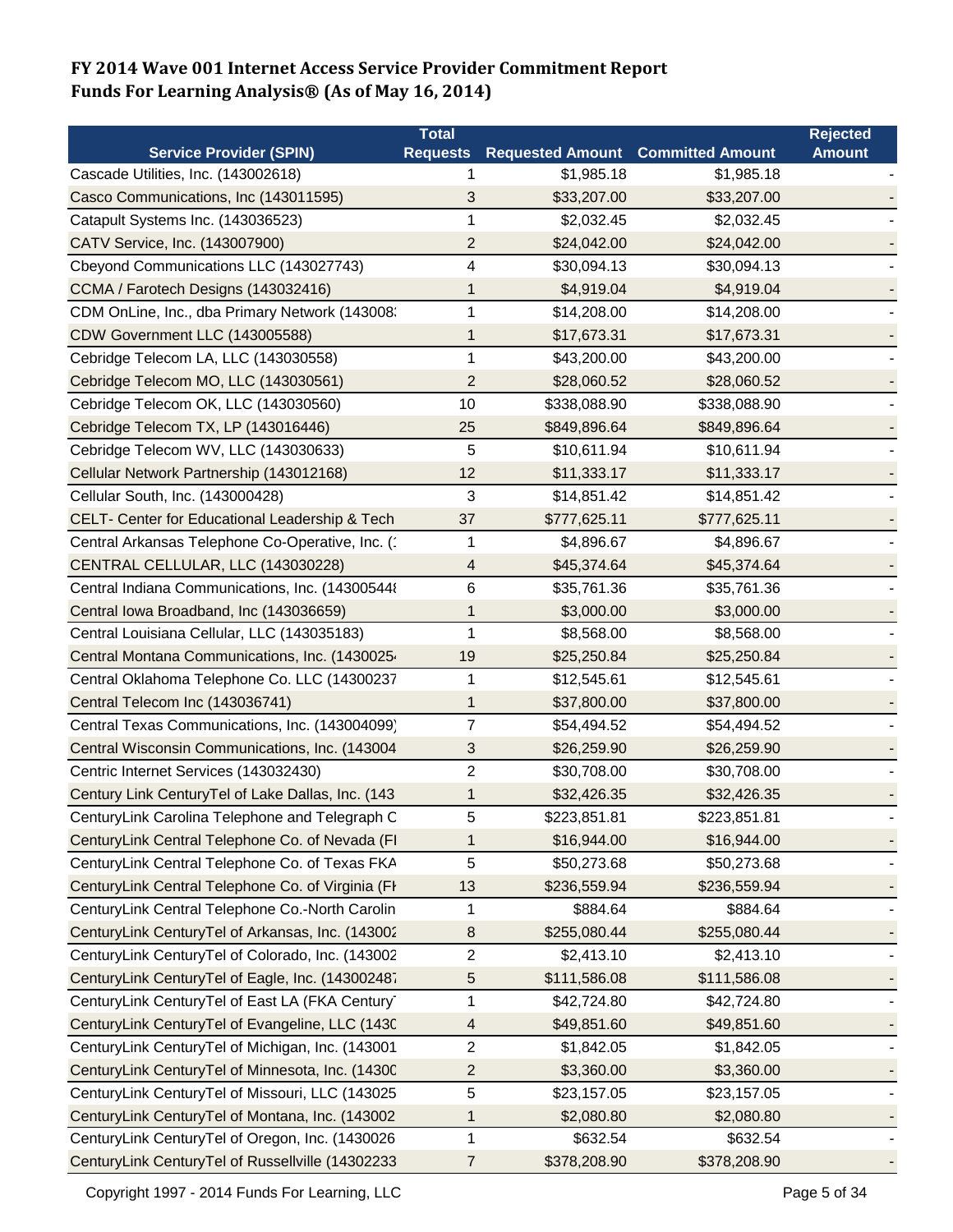|                                                   | <b>Total</b>    |                         |                         | <b>Rejected</b> |
|---------------------------------------------------|-----------------|-------------------------|-------------------------|-----------------|
| <b>Service Provider (SPIN)</b>                    | <b>Requests</b> | <b>Requested Amount</b> | <b>Committed Amount</b> | <b>Amount</b>   |
| CenturyLink CenturyTel of South Arkansas, Inc. (  | 1               | \$556.80                | \$556.80                |                 |
| CenturyLink CenturyTel of the Gem State (Nevad    | 1               | \$23,155.20             | \$23,155.20             |                 |
| CenturyLink CenturyTel of the Midwest-Kendall, L  | 2               | \$1,192.20              | \$1,192.20              |                 |
| CenturyLink CenturyTel of the Midwest-Wisconsir   | 1               | \$344.15                | \$344.15                |                 |
| CenturyLink CenturyTel of Washington, Inc. (1430) | 1               | \$20,269.03             | \$20,269.03             |                 |
| CenturyLink CenturyTel of Wisconsin, LLC (1430)   | 1               | \$3,447.12              | \$3,447.12              |                 |
| CenturyLink CenturyTel Solutions, LLC (1430226    | $\overline{c}$  | \$147,476.94            | \$147,476.94            |                 |
| CenturyLink Corporation (FKA Embarq) (1430196     | 25              | \$722,589.23            | \$722,589.23            |                 |
| CenturyLink Gallatin River Communications, LLC    | 1               | \$43,581.00             | \$43,581.00             |                 |
| CenturyLink Gulf Telephone Company (14300154      | 2               | \$9,904.39              | \$9,904.39              |                 |
| CenturyLink Qwest Communications Company, L       | 69              | \$1,954,806.63          | \$1,942,326.63          | \$12,480.00     |
| CenturyLink Qwest Corporation (143005231)         | 41              | \$519,819.89            | \$519,819.89            |                 |
| CenturyLink Spectra Communications Group, LLC     | 1               | \$5,905.92              | \$5,905.92              |                 |
| CenturyLink Telephone USA of Wisconsin, LLC (*    | 1               | \$2,478.00              | \$2,478.00              |                 |
| CenturyLink United Telephone Co of Texas, Inc. F  | 8               | \$104,365.85            | \$104,365.85            |                 |
| CenturyLink United Telephone Co-Eastern Kansa     | 6               | \$79,024.62             | \$79,024.62             |                 |
| CenturyLink United Telephone Co-So Central Kar    | 1               | \$1,150.29              | \$1,150.29              |                 |
| CenturyLink United Telephone Co. - Kansas (FKA    | 8               | \$14,333.55             | \$14,333.55             |                 |
| CenturyLink United Telephone Co. of Indiana (FK   | 1               | \$1,138.05              | \$1,138.05              |                 |
| CenturyLink United Telephone Co. of Ohio FKA E    | 9               | \$33,994.11             | \$33,994.11             |                 |
| CenturyLink United Telephone Co. of Pennsylvan    | 7               | \$113,069.56            | \$113,069.56            |                 |
| CenturyLink United Telephone-Southeast, Inc. (FI  | 4               | \$70,863.60             | \$70,863.60             |                 |
| CenturyLink United Telphone Co. of New Jersey (   | 3               | \$14,187.76             | \$14,187.76             |                 |
| CenturyLink-Embarq Florida, Inc. (FKA Embarq) (   | 10              | \$299,609.84            | \$299,609.84            |                 |
| CenturyTel of Mammoth Spring Jacksonville (143    | 9               | \$455,731.68            | \$455,731.68            |                 |
| Cequel Communications, LLC (143032688)            | 1               | \$99,180.00             | \$99,180.00             |                 |
| Chabad Lubavitch Center (143032535)               | 1               | \$1,998.00              | \$1,998.00              |                 |
| Charter Advanced Services VIII (WI), LLC (1430.   | $\mathbf{1}$    | \$1,293.60              | \$1,293.60              |                 |
| Charter Advanced Services (SC) LLC (14303704      | 1               | \$5,040.00              | \$5,040.00              |                 |
| Charter Advanced Services (WI), LLC (14303704     | 1               | \$37,562.22             | \$37,562.22             |                 |
| Charter Communications (143005817)                | 207             | \$2,043,176.00          | \$1,999,922.60          | \$43,253.40     |
| Charter Fiberlink - Alabama, LLC (143027346)      | 1               | \$28,440.00             | \$28,440.00             |                 |
| Charter Fiberlink - Illinois, LLC (143027938)     | 2               | \$15,967.20             | \$15,967.20             |                 |
| Charter Fiberlink - Michigan, LLC (143027605)     | 2               | \$83,431.20             | \$83,431.20             |                 |
| Charter Fiberlink - Missouri, LLC (143024207)     | 4               | \$164,022.96            | \$153,222.96            | \$10,800.00     |
| Charter Fiberlink - Nebraska, LLC (143004508)     | 4               | \$15,534.00             | \$15,534.00             |                 |
| Charter Fiberlink CA-CCO, LLC (143027616)         | 4               | \$89,555.16             | \$89,555.16             |                 |
| Charter Fiberlink CC VIII, LLC (143033155)        | 14              | \$156,991.71            | \$156,991.71            |                 |
| Charter Fiberlink CCO, LLC (143027625)            | 15              | \$143,715.14            | \$138,315.14            | \$5,400.00      |
| Charter Fiberlink MA-CCO, LLC (143027609)         | 1               | \$13,200.00             | \$13,200.00             |                 |
| Charter Fiberlink OR-CCVII, LLC (143027621)       | 2               | \$8,155.10              | \$8,155.10              |                 |
| Charter Fiberlink VT-CCO, LLC (143027584)         | 1               | \$39,840.00             | \$39,840.00             |                 |
| Charter Fiberlink-Tennessee, LLC (143027344)      | 1               | \$6,720.00              | \$6,720.00              |                 |
| Charter Technology Solutions (143035558)          | 1               | \$7,650.00              | \$7,650.00              |                 |

Copyright 1997 - 2014 Funds For Learning, LLC **Page 6 of 34** Page 6 of 34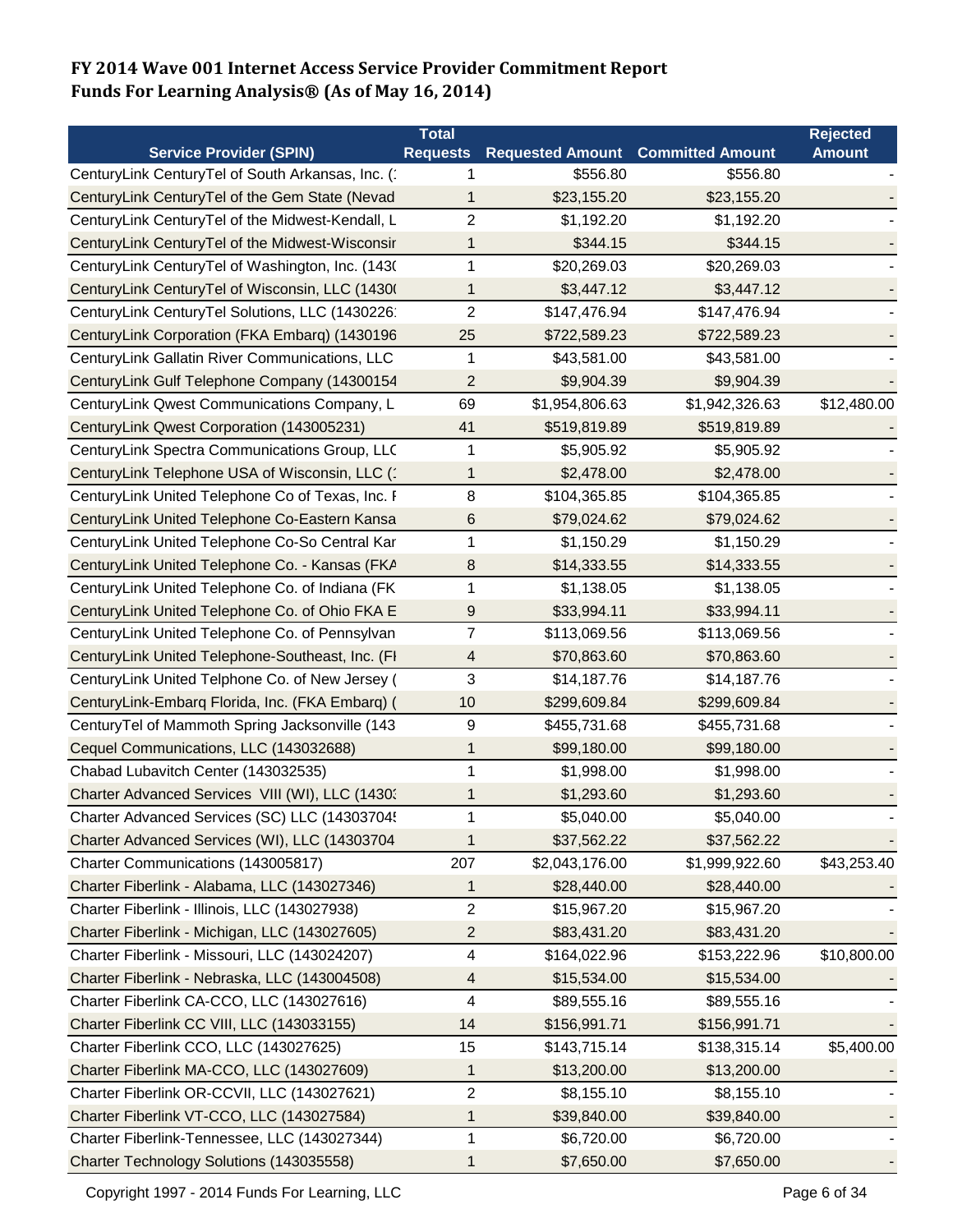|                                                         | <b>Total</b>    |                                          |              | <b>Rejected</b> |
|---------------------------------------------------------|-----------------|------------------------------------------|--------------|-----------------|
| <b>Service Provider (SPIN)</b>                          | <b>Requests</b> | <b>Requested Amount Committed Amount</b> |              | <b>Amount</b>   |
| Chequamegon Communications Cooperative Inc.             | $\overline{2}$  | \$8,512.80                               | \$8,512.80   |                 |
| Chester County Community Net. Inc. (143004423           | 7               | \$119,891.96                             | \$119,891.96 |                 |
| Chester Telephone Company (143001512)                   | 1               | \$1,251.26                               | \$1,251.26   |                 |
| Chibardun Telephone Cooperative, Inc. (1430017          | $\overline{2}$  | \$14,488.16                              | \$14,488.16  |                 |
| Chickamauga Telephone Corporation (14300145)            | 1               | \$1,623.29                               | \$1,623.29   |                 |
| Chickasaw Long Distance (143004067)                     | 1               | \$26,400.00                              | \$26,400.00  |                 |
| Chickasaw Telecommunications Services, Inc. (1.         | 3               | \$33,829.86                              | \$33,829.86  |                 |
| Chickasaw Telephone Company (143002379)                 | 1               | \$21,060.00                              | \$21,060.00  |                 |
| Choice Communications, LLC (143020216)                  | 1               | \$2,016.90                               | \$2,016.90   |                 |
| Choice One Communications of Ohio Inc. (14301!          | 2               | \$11,676.00                              | \$11,676.00  |                 |
| Choice One Communications of Pennsylvania Inc           | 1               | \$19,951.49                              | \$19,951.49  |                 |
| Chouteau Telephone Company (143002380)                  | 1               | \$19,274.76                              | \$19,274.76  |                 |
| Christensen Communications Company (1430021             | 1               | \$19,791.00                              | \$19,791.00  |                 |
| Cibola Internet Services (143004751)                    | 1               | \$2,616.77                               | \$2,616.77   |                 |
| Cincinnati Bell Telephone LLC (KY) (143001581)          | 5               | \$30,187.15                              | \$30,187.15  |                 |
| Cincinnati Bell Telephone LLC (OH) (143001687)          | 6               | \$34,043.34                              | \$34,043.34  |                 |
| Cincinnati Bell Wireless- LLC (143019517)               | 1               | \$1,941.17                               | \$1,941.17   |                 |
| CIRBN LLC (143036797)                                   | 6               | \$39,695.10                              | \$39,695.10  |                 |
| Citizens Mutual Telephone Company (143001932            | 4               | \$23,553.12                              | \$23,553.12  |                 |
| CITIZENS TEL COMPANY (143002677)                        | 1               | \$7,560.00                               | \$7,560.00   |                 |
| CITIZENS TEL OF ILLINOIS INC (143022698)                | 7               | \$63,652.75                              | \$63,652.75  |                 |
| CITIZENS TEL OF MINNESOTA (143022402)                   | 3               | \$16,993.20                              | \$16,993.20  |                 |
| CITIZENS TEL OF NEBRASKA (143022269)                    | 1               | \$1,343.90                               | \$1,343.90   |                 |
| CITIZENS TELECOMM CO OF CA (143002646)                  | 5               | \$185,739.17                             | \$185,739.17 |                 |
| CITIZENS TELECOMMUNICATIONS COMPANY                     | 1               | \$863.90                                 | \$863.90     |                 |
| Citizens Telephone Company (143001486)                  | $\overline{2}$  | \$83,365.74                              | \$83,365.74  |                 |
| Citizens Telephone Company of Hammand NY, Ir            | 1               | \$786.24                                 | \$786.24     |                 |
| Citizens Telephone Cooperative (143001405)              | 1               | \$86,640.00                              | \$86,640.00  |                 |
| CITIZENS UTILITIES CO (143002479)                       | 9               | \$90,061.32                              | \$90,061.32  |                 |
| CITIZENS UTILITIES RURAL TEL CO (14300246               | 1               | \$37,297.01                              | \$37,297.01  |                 |
| City of Auburn Electric Dept Essential Services Di      | 1               | \$11,526.12                              | \$11,526.12  |                 |
| City Of Bartow, Florida (143019279)                     | 1               | \$28,800.00                              | \$28,800.00  |                 |
| City of Boston - Dept of Innovation & Technology        | 2               | \$691,200.00                             | \$691,200.00 |                 |
| City of Bristol dba Bristol Virginia Utilities Board (1 | 3               | \$329,299.13                             | \$329,299.13 |                 |
| City of Burlington (143027480)                          | 1               | \$9,794.64                               | \$9,794.64   |                 |
| City of Cairo (143026118)                               | $\mathbf{1}$    | \$95,706.60                              | \$95,706.60  |                 |
| City of Calhoun (143025921)                             | 1               | \$12,987.84                              | \$12,987.84  |                 |
| City of Camilla (143026016)                             | $\overline{2}$  | \$93,600.00                              | \$93,600.00  |                 |
| City of Chanute (143028718)                             | $\overline{c}$  | \$80,640.00                              | \$80,640.00  |                 |
| City of Cortez (143026743)                              | 4               | \$68,452.08                              | \$68,452.08  |                 |
| City of Danville, Virginia (143026000)                  | 1               | \$33,147.00                              | \$33,147.00  |                 |
| City of Glenwood Springs (143031546)                    | 1               | \$19,872.00                              | \$19,872.00  |                 |
| City of Henderson, Kentucky Utility Commission (        | 1               | \$4,320.00                               | \$4,320.00   |                 |
| City of Highland Illinois (143035222)                   | 4               | \$10,348.80                              | \$10,348.80  |                 |

Copyright 1997 - 2014 Funds For Learning, LLC **Page 7 of 34** Page 7 of 34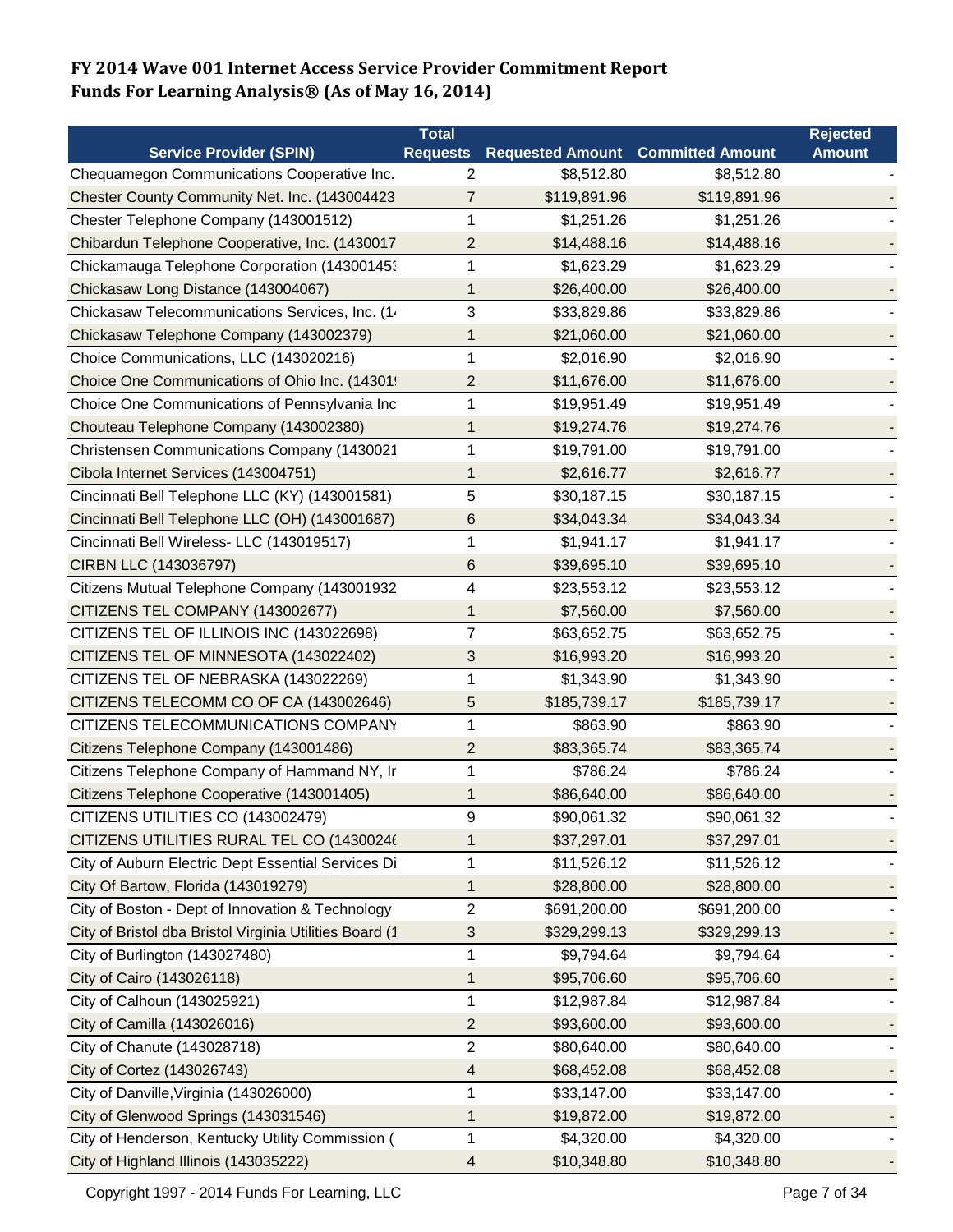|                                                  | <b>Total</b>    |                                          |                 | <b>Rejected</b> |
|--------------------------------------------------|-----------------|------------------------------------------|-----------------|-----------------|
| <b>Service Provider (SPIN)</b>                   | <b>Requests</b> | <b>Requested Amount Committed Amount</b> |                 | <b>Amount</b>   |
| City of Holyoke - Gas and Electric Dept - DBA Er | 2               | \$283,728.00                             | \$283,728.00    |                 |
| City of Marshall (143029081)                     | 1               | \$6,364.80                               | \$6,364.80      |                 |
| City of Moultrie (143026032)                     | $\overline{c}$  | \$240,983.46                             | \$240,983.46    |                 |
| City of New Berlin (143036091)                   | 1               | \$32,029.20                              | \$32,029.20     |                 |
| City Of Ocala Electric Utility (143007162)       | 1               | \$15,600.00                              | \$15,600.00     |                 |
| City of Roseville-Minnesota (143031997)          | 1               | \$25,833.60                              | \$25,833.60     |                 |
| City of Sylvester (143032920)                    | 1               | \$66,464.08                              | \$66,464.08     |                 |
| City of Thomasville Utilities (143011390)        | $\overline{c}$  | \$380,603.88                             | \$380,603.88    |                 |
| City of Willamstown (143036308)                  | 1               | \$6,480.00                               | \$6,480.00      |                 |
| City of Wilson (143031050)                       | 1               | \$21,667.50                              | \$21,667.50     |                 |
| City Water Light & Power (143004961)             | $\overline{c}$  | \$38,073.55                              | \$38,073.55     |                 |
| Citynet Ohio, LLC (143026622)                    | 1               | \$3,211.60                               | \$3,211.60      |                 |
| ClassLink, Inc (143016947)                       | 6               | \$28,872.16                              | \$28,872.16     |                 |
| Clay County Rural Telephone Cooperative, Inc (1  | 2               | \$1,656.00                               | \$1,656.00      |                 |
| Clear Lake Independent Telephone Co (1430019.    | 2               | \$6,588.00                               | \$6,588.00      |                 |
| Clear Networx LLC (143037219)                    | $\overline{c}$  | \$14,880.00                              | \$14,880.00     |                 |
| Clear Rate Communications, Inc. (143028413)      | 2               | \$67,975.20                              | \$67,975.20     |                 |
| Clearwire Communications, LLC (143033322)        | 2               | \$2,484.34                               | \$2,484.34      |                 |
| Cleveland County Telephone Company, Inc. (143    | 1               | \$34,020.00                              | \$34,020.00     |                 |
| Climax Telephone Company (143001701)             | 8               | \$154,141.47                             | \$154,141.47    |                 |
| Cloudcom Envision Ilc (143037555)                | 1               | \$2,489.76                               | \$2,489.76      |                 |
| Cloudnet Inc (143012433)                         | 1               | \$2,296.80                               |                 | \$2,296.80      |
| CMC NETWORK SOLUTIONS, LLC (143019234            | 1               | \$45,738.00                              | \$45,738.00     |                 |
| CMN-RUS, Inc. (143031463)                        | $\overline{c}$  | \$22,164.82                              | \$22,164.82     |                 |
| CoastCom, Inc (143025477)                        | 1               | \$26,809.31                              | \$26,809.31     |                 |
| CoBridge Communications LLC (143034622)          | $\overline{2}$  | \$30,815.40                              | \$30,815.40     |                 |
| Cogent Communications, Inc. (143025258)          | 30              | \$570,552.05                             | \$570,552.05    |                 |
| COGENT COMMUNICATIONS, INC. dba PSINet           | 9               | \$214,173.40                             | \$214,173.40    |                 |
| Cohesive Connections, LLC (143024394)            | 1               | \$16,728.00                              | \$16,728.00     |                 |
| Coldwater Board of Public Utilities (143008275)  | 1               | \$9,360.00                               | \$9,360.00      |                 |
| Colorado State University (143016988)            | 1               | \$6,701.40                               | \$6,701.40      |                 |
| Colorado Valley Communications, Inc. (14301892   | 1               | \$8,870.40                               | \$8,870.40      |                 |
| Columbia Power and Water Systems- Broadband      | 3               | \$5,130.00                               | \$5,130.00      |                 |
| Columbus Telephone Company (143002287)           | 2               | \$47,725.84                              | \$47,725.84     |                 |
| Comcast Business Communications (143003990)      | 608             | \$10,731,222.07                          | \$10,094,142.51 | \$637,079.56    |
| Comcast Cable Communications, LLC (14301356      | 290             | \$744,936.69                             | \$671,983.90    | \$72,952.79     |
| Comcast Cablevision of Fort Wayne, LLP (14302)   | 1               | \$862.92                                 | \$862.92        |                 |
| Comcast Communications of Georgia/So.Carolina    | 4               | \$422,627.19                             | \$422,627.19    |                 |
| Comcast of the South (143020421)                 | 1               | \$1,350.00                               | \$1,350.00      |                 |
| Comcast Phone, LLC (143034516)                   | $\,6$           | \$334,025.71                             | \$334,025.71    |                 |
| Comissioners of Caroline County Office of Techno | 2               | \$110,744.12                             | \$110,744.12    |                 |
| CommChoice of Iowa (143024711)                   | 2               | \$50,651.04                              | \$50,651.04     |                 |
| Commonwealth Telephone Company (143004645        | 5               | \$42,848.92                              | \$42,848.92     |                 |
| COMMUNICATIONS 1 NETWORK, INC. (143002           | 3               | \$8,459.58                               | \$8,459.58      |                 |

Copyright 1997 - 2014 Funds For Learning, LLC **Page 8 of 34** Page 8 of 34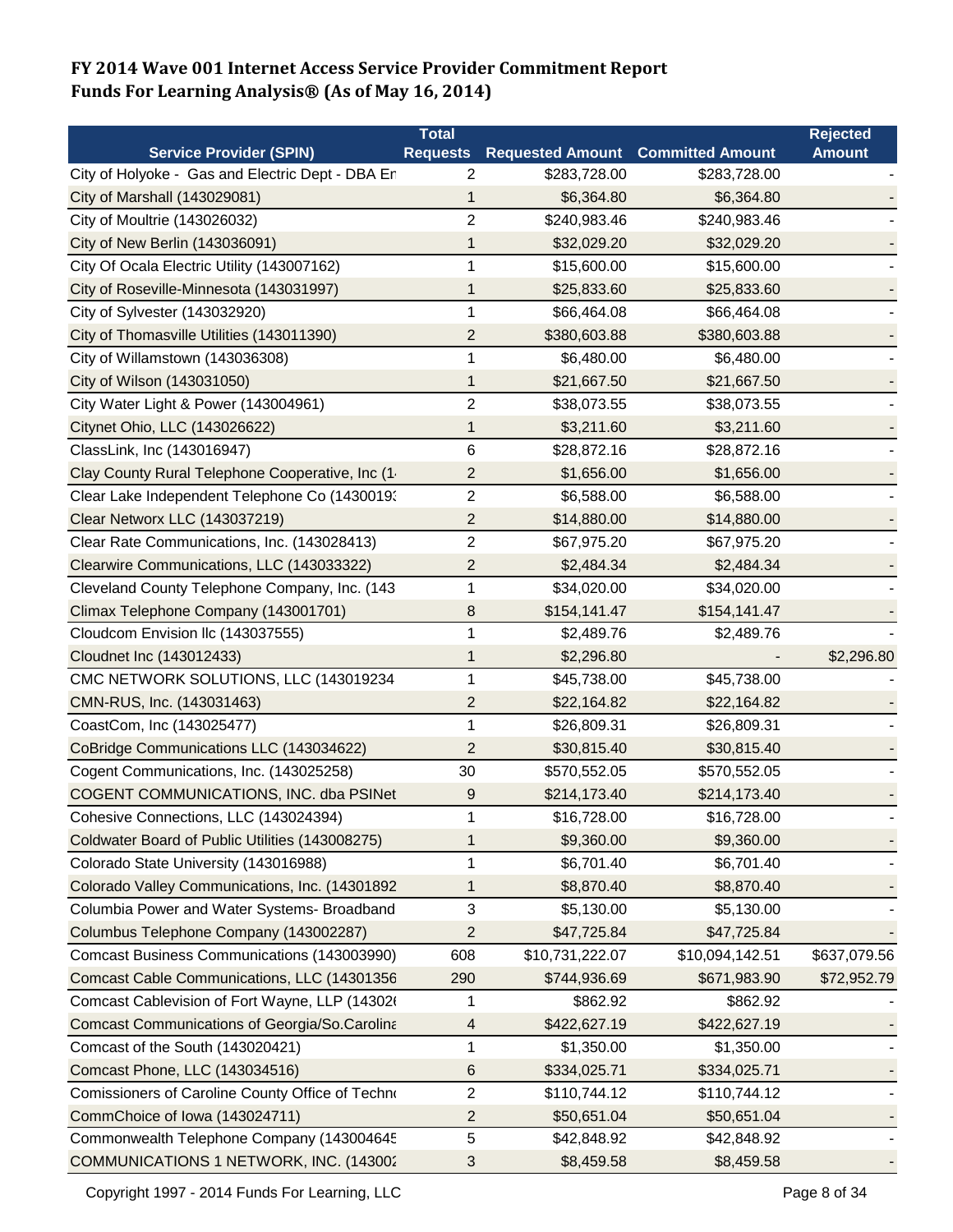|                                                       | Total           |                         |                         | <b>Rejected</b> |
|-------------------------------------------------------|-----------------|-------------------------|-------------------------|-----------------|
| <b>Service Provider (SPIN)</b>                        | <b>Requests</b> | <b>Requested Amount</b> | <b>Committed Amount</b> | <b>Amount</b>   |
| Communications Mid-America (143027072)                | 1               | \$14,946.71             | \$14,946.71             |                 |
| Community Cable Television Company of O'Brien         | 3               | \$5,193.60              | \$5,193.60              |                 |
| Community School Builder, LLC (143032860)             | 3               | \$3,447.00              | \$3,447.00              |                 |
| Complete Networking Solutions (143022561)             | 6               | \$66,885.13             | \$66,885.13             |                 |
| Comporium, Inc. (143001529)                           | 1               | \$11,418.28             | \$11,418.28             |                 |
| Computer House, Inc. (143008252)                      | 1               | \$321.60                | \$321.60                |                 |
| Computer Services & Consulting, Inc. (CS&C) (14       | 1               | \$50,490.00             | \$50,490.00             |                 |
| Computer Solutions, Inc (143010146)                   | 1               | \$86.40                 | \$86.40                 |                 |
| Computer Technology Management Services LLC           | 1               | \$1,434.00              | \$1,434.00              |                 |
| <b>COMPUTERS AND TECHNOLOGIES SERVICE:</b>            | 2               | \$19,710.00             | \$19,710.00             |                 |
| ComSouth Telecommunications (143001463)               | 1               | \$14,400.00             | \$14,400.00             |                 |
| Comspan Communications, Inc (143026533)               | 1               | \$6,720.00              | \$6,720.00              |                 |
| Conneaut Telephone Company (143001657)                | 2               | \$28,355.04             | \$28,355.04             |                 |
| <b>Consolidated Communications Enterprise Service</b> | 10              | \$115,381.09            | \$115,381.09            |                 |
| Consolidated Communications of Pennsylvania C         | 1               | \$527.76                |                         | \$527.76        |
| Consolidated Telephone Company (143002082)            | 5               | \$87,556.20             | \$87,556.20             |                 |
| Consolidated Telephone Company (143002164)            | 1               | \$834.72                | \$834.72                |                 |
| Consult Dynamics Inc. (143007728)                     | 1               | \$14,807.04             | \$14,807.04             |                 |
| CONTACT NETWORK, LLC (143005029)                      | 11              | \$459,608.99            | \$459,608.99            |                 |
| Conterra Ultra Broadband, LLC (143025700)             | 4               | \$105,496.46            | \$105,496.46            |                 |
| Contra Costa County Office of Ed. (143008381)         | 3               | \$24,420.00             | \$24,420.00             |                 |
| Convergence Technologies Inc (143030708)              | 1               | \$801.02                | \$801.02                |                 |
| Conversent Communications Inc. (143021256)            | 1               | \$26,280.00             | \$26,280.00             |                 |
| Conway Corporation (143032922)                        | 1               | \$48,240.00             | \$48,240.00             |                 |
| CONXX, Inc. (143028989)                               | 1               | \$25,740.00             | \$25,740.00             |                 |
| Conxxus, LLC (143031770)                              | 1               | \$3,726.00              | \$3,726.00              |                 |
| Cooperative Education Service Agency 6 (143012        | 54              | \$65,204.34             | \$64,226.26             | \$978.08        |
| CordesTech LLC (143031185)                            | 21              | \$60,619.70             | \$60,619.70             |                 |
| Corn Belt Telephone Company (143001940)               | 1               | \$18,360.00             | \$18,360.00             |                 |
| CornerStone Telephone Company LLC (1430261:           | 1               | \$7,880.00              | \$7,880.00              |                 |
| Council of Governments, SE Ohio Voluntary Educ        | 23              | \$885,862.85            | \$858,474.76            | \$27,388.09     |
| County of Clackamas (143036204)                       | 3               | \$23,577.48             | \$21,343.68             | \$2,233.80      |
| County of Nevada (143031113)                          | 1               | \$1,050.00              | \$1,050.00              |                 |
| Cox Arizona Telcom, LLC (143014467)                   | 47              | \$1,660,183.24          | \$1,660,183.24          |                 |
| Cox Arkansas Telecom, LLC (143022568)                 | 10              | \$247,305.05            | \$247,305.05            |                 |
| Cox California Telcom, LLC (143000014)                | 8               | \$157,142.40            | \$157,142.40            |                 |
| Cox Commuications Louisiana, LLC (143018997)          | 1               | \$1,450.56              | \$1,450.56              |                 |
| Cox Communications Central II, Inc. (143023772)       | 1               | \$8,736.00              | \$8,736.00              |                 |
| Cox Communications Gulf Coast, LLC (14301900          | 1               | \$1,389.60              | \$1,389.60              |                 |
| Cox Communications Hampton Roads, LLC (1430           | 1               | \$774.00                | \$774.00                |                 |
| Cox Communications Kansas, LLC (143023773)            | 45              | \$397,958.69            | \$397,498.25            | \$460.44        |
| Cox Communications Las Vegas, Inc. (143019008         | 5               | \$41,219.94             | \$41,219.94             |                 |
| Cox Communications, Inc. (143019002)                  | $\sqrt{2}$      | \$74,161.85             | \$74,161.85             |                 |
| Cox Florida Telcom, LP (143002897)                    | 3               | \$11,788.00             | \$11,788.00             |                 |

Copyright 1997 - 2014 Funds For Learning, LLC **Page 9 of 34** Page 9 of 34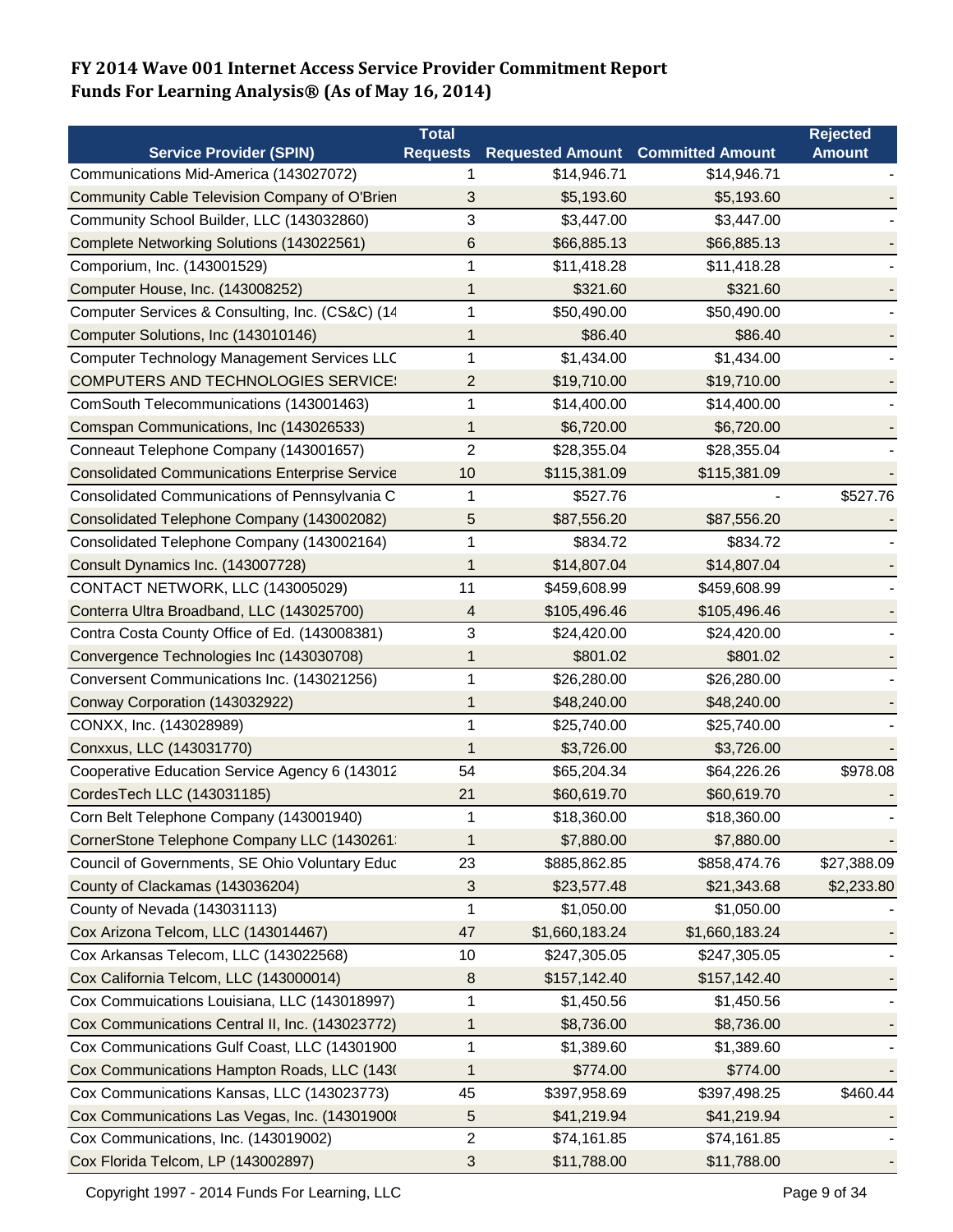|                                                  | <b>Total</b>    |                                          |              | <b>Rejected</b> |
|--------------------------------------------------|-----------------|------------------------------------------|--------------|-----------------|
| <b>Service Provider (SPIN)</b>                   | <b>Requests</b> | <b>Requested Amount Committed Amount</b> |              | <b>Amount</b>   |
| Cox Georgia Telcom, LLC (143008929)              | 1               | \$8,400.00                               | \$8,400.00   |                 |
| Cox Kansas Telcom, LLC (143006715)               | 33              | \$458,595.73                             | \$458,595.73 |                 |
| Cox Louisiana Telcom, LLC (143016765)            | 36              | \$936,184.17                             | \$936,184.17 |                 |
| Cox Nebraska Telcom, LLC (143015410)             | 3               | \$135,048.00                             | \$135,048.00 |                 |
| Cox Oklahoma Telcom, LLC (143005575)             | 19              | \$967,217.22                             | \$967,217.22 |                 |
| Cox Rhode Island Telcom, LLC (143016764)         | 6               | \$101,792.10                             | \$101,792.10 |                 |
| Cox Virginia Telcom, LLC (143000013)             | 9               | \$259,783.74                             | \$259,783.74 |                 |
| CoxCom, Inc. dba Cox Communication Cleveland     | 1               | \$647.95                                 | \$647.95     |                 |
| CoxCom, Inc. dba Cox Communications New Eng      | 1               | \$1,525.08                               | \$1,525.08   |                 |
| CoxCom, Inc. dba Cox Communications Northern     | $\overline{2}$  | \$2,169.50                               | \$2,169.50   |                 |
| CoxCom, Inc. dba Cox Communications Oklahom      | 12              | \$280,851.64                             | \$280,851.64 |                 |
| CoxCom, Inc. dba Cox Communications Omaha (      | 4               | \$7,371.60                               | \$7,371.60   |                 |
| CoxCom, Inc. dba Cox Communications Roanoke      | 1               | \$859.20                                 | \$859.20     |                 |
| Craw-Kan Telephone Cooperative, Inc. (1430023)   | 18              | \$259,962.97                             | \$259,962.97 |                 |
| Crawfordsville Electric Light & Power (143020698 | 1               | \$14,280.00                              | \$14,280.00  |                 |
| Creative State, LLC (143033630)                  | 1               | \$513.00                                 | \$513.00     |                 |
| Crestone Telecom, LLC (143035966)                | $\overline{c}$  | \$12,079.88                              | \$12,079.88  |                 |
| Crocker Communications, Inc. (143007436)         | 6               | \$52,233.72                              | \$52,233.72  |                 |
| Crocker Telecommunications LLC (143034802)       | 4               | \$117,332.61                             | \$117,332.61 |                 |
| Crystal Automation Systems Inc (143004346)       | 3               | \$71,131.80                              | \$71,131.80  |                 |
| Crystal Communications (143013835)               | 1               | \$5,100.00                               | \$5,100.00   |                 |
| CTI Networks Inc (143012692)                     | 1               | \$431.64                                 | \$431.64     |                 |
| CTSI, LLC, dba Frontier Communications, CTSI (   | 5               | \$91,501.42                              | \$91,501.42  |                 |
| Cuba City Telephone Exchange Company (14300      | 1               | \$1,152.00                               | \$1,152.00   |                 |
| Cumby Telephone Cooperative, Inc. (143002421)    | $\overline{c}$  | \$25,176.00                              | \$25,176.00  |                 |
| Cunningham Telephone Company, Inc. (1430088      | 13              | \$75,749.99                              | \$75,749.99  |                 |
| Cutter Communications, Inc., (143008454)         | 1               | \$46,691.52                              | \$46,691.52  |                 |
| CVIN, LLC (143035853)                            | 7               | \$488,022.94                             | \$488,022.94 |                 |
| Cyber Broadcasting LLC (143010642)               | 1               | \$1,290.00                               | \$1,290.00   |                 |
| Cyber Gate Wireless Internet, Inc. (143005406)   | 3               | \$10,532.16                              | \$10,532.16  |                 |
| Cybercom Corporation (143022914)                 | 1               | \$16,767.42                              | \$16,767.42  |                 |
| Dakota Central Telecommunications Cooperative    | 1               | \$27,465.48                              | \$27,465.48  |                 |
| Danny's Communication Service, Inc. (14302070(   | 1               | \$122,636.81                             | \$122,636.81 |                 |
| Danville Mutual Telephone Company (143001942     | 1               | \$6,591.46                               | \$6,591.46   |                 |
| Darke County Educational Service Center (14303   | 6               | \$13,159.87                              | \$13,159.87  |                 |
| Data Consultants Inc (143032336)                 | 1               | \$2,895.77                               | \$2,895.77   |                 |
| DC Realty LLC (143036288)                        | 1               | \$31,080.00                              | \$31,080.00  |                 |
| DCN, LLC (143022264)                             | 1               | \$268,800.00                             | \$268,800.00 |                 |
| Dell Telephone Cooperative, Inc. (TX) (14300242  | 1               | \$29,160.00                              | \$29,160.00  |                 |
| Delta Communications LLC (143023299)             | 27              | \$223,772.00                             | \$223,772.00 |                 |
| Delta PC Connection (143029563)                  | 1               | \$17,851.61                              | \$17,851.61  |                 |
| Deltacom, Inc (143001196)                        | 3               | \$59,999.52                              | \$59,999.52  |                 |
| Department of Information Resources- Telecomm    | 3               | \$40,305.78                              | \$40,305.78  |                 |
| DerbyNet, LLC. (143035591)                       | 3               | \$19,583.61                              | \$19,583.61  |                 |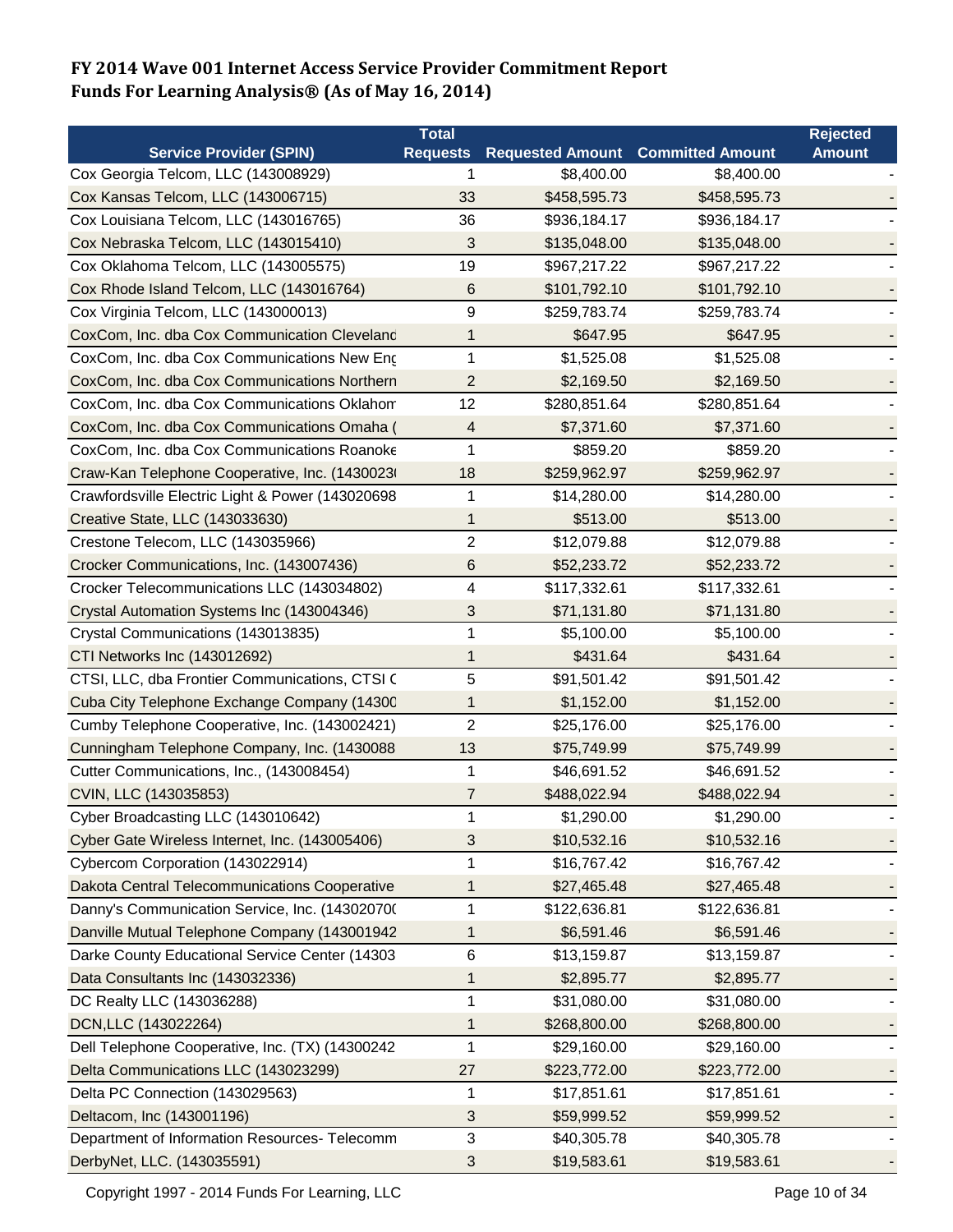| <b>Service Provider (SPIN)</b><br><b>Requested Amount</b><br><b>Committed Amount</b><br><b>Requests</b><br><b>Amount</b><br>Desert Winds Wireless (143037460)<br>\$4,800.00<br>\$4,800.00<br>1<br>Detel Wireless (143026277)<br>\$10,789.20<br>17<br>\$875,273.62<br>\$864,484.42<br>Dickeyville Telephone, LLC (143001791)<br>\$210.00<br>\$210.00<br>1<br>$\overline{2}$<br>\$8,854.49<br>Digis LLC (143023192)<br>\$8,854.49<br>Digital Service Consultants Inc. (143010585)<br>1<br>\$10,478.40<br>\$10,478.40<br>Digital West Networks Inc. (143035841)<br>\$5,212.20<br>\$5,212.20<br>1<br>$\mathsf 3$<br>Direct Communications - Rockland, Inc. (1430025<br>\$11,390.40<br>\$11,390.40<br>Distant Horizon, Inc (143036077)<br>\$144.00<br>\$144.00<br>1<br>68<br>Distributed Website Corporation (143026054)<br>\$121,464.83<br>\$120,612.83<br>\$852.00<br>District of Columbia Govt-Office of Chief Technok<br>$\overline{2}$<br>\$22,017.85<br>\$22,017.85<br>6<br>\$21,054.67<br>Diverse Network Associates, Inc. (143030999)<br>\$21,054.67 |
|---------------------------------------------------------------------------------------------------------------------------------------------------------------------------------------------------------------------------------------------------------------------------------------------------------------------------------------------------------------------------------------------------------------------------------------------------------------------------------------------------------------------------------------------------------------------------------------------------------------------------------------------------------------------------------------------------------------------------------------------------------------------------------------------------------------------------------------------------------------------------------------------------------------------------------------------------------------------------------------------------------------------------------------------------------|
|                                                                                                                                                                                                                                                                                                                                                                                                                                                                                                                                                                                                                                                                                                                                                                                                                                                                                                                                                                                                                                                         |
|                                                                                                                                                                                                                                                                                                                                                                                                                                                                                                                                                                                                                                                                                                                                                                                                                                                                                                                                                                                                                                                         |
|                                                                                                                                                                                                                                                                                                                                                                                                                                                                                                                                                                                                                                                                                                                                                                                                                                                                                                                                                                                                                                                         |
|                                                                                                                                                                                                                                                                                                                                                                                                                                                                                                                                                                                                                                                                                                                                                                                                                                                                                                                                                                                                                                                         |
|                                                                                                                                                                                                                                                                                                                                                                                                                                                                                                                                                                                                                                                                                                                                                                                                                                                                                                                                                                                                                                                         |
|                                                                                                                                                                                                                                                                                                                                                                                                                                                                                                                                                                                                                                                                                                                                                                                                                                                                                                                                                                                                                                                         |
|                                                                                                                                                                                                                                                                                                                                                                                                                                                                                                                                                                                                                                                                                                                                                                                                                                                                                                                                                                                                                                                         |
|                                                                                                                                                                                                                                                                                                                                                                                                                                                                                                                                                                                                                                                                                                                                                                                                                                                                                                                                                                                                                                                         |
|                                                                                                                                                                                                                                                                                                                                                                                                                                                                                                                                                                                                                                                                                                                                                                                                                                                                                                                                                                                                                                                         |
|                                                                                                                                                                                                                                                                                                                                                                                                                                                                                                                                                                                                                                                                                                                                                                                                                                                                                                                                                                                                                                                         |
|                                                                                                                                                                                                                                                                                                                                                                                                                                                                                                                                                                                                                                                                                                                                                                                                                                                                                                                                                                                                                                                         |
|                                                                                                                                                                                                                                                                                                                                                                                                                                                                                                                                                                                                                                                                                                                                                                                                                                                                                                                                                                                                                                                         |
| DONet Inc (143015106)<br>\$35,679.48<br>1<br>\$35,679.48                                                                                                                                                                                                                                                                                                                                                                                                                                                                                                                                                                                                                                                                                                                                                                                                                                                                                                                                                                                                |
| Douglas Education Service District (143031900)<br>10<br>\$323,490.12<br>\$323,490.12                                                                                                                                                                                                                                                                                                                                                                                                                                                                                                                                                                                                                                                                                                                                                                                                                                                                                                                                                                    |
| Douglas Sevices Inc (143024408)<br>\$27,552.00<br>\$27,552.00<br>1                                                                                                                                                                                                                                                                                                                                                                                                                                                                                                                                                                                                                                                                                                                                                                                                                                                                                                                                                                                      |
| Doylestown Commuincations, Inc. (143028217)<br>1<br>\$240.80<br>\$240.80                                                                                                                                                                                                                                                                                                                                                                                                                                                                                                                                                                                                                                                                                                                                                                                                                                                                                                                                                                                |
| DQE Communications Network Services, LLC (14<br>$\sqrt{3}$<br>\$54,108.00<br>\$54,108.00                                                                                                                                                                                                                                                                                                                                                                                                                                                                                                                                                                                                                                                                                                                                                                                                                                                                                                                                                                |
| Drake Enterprises Ltd (143013889)<br>1<br>\$54,000.00<br>\$54,000.00                                                                                                                                                                                                                                                                                                                                                                                                                                                                                                                                                                                                                                                                                                                                                                                                                                                                                                                                                                                    |
| Dreamscape Online, LLC (143010128)<br>6<br>\$10,045.08<br>\$10,045.08                                                                                                                                                                                                                                                                                                                                                                                                                                                                                                                                                                                                                                                                                                                                                                                                                                                                                                                                                                                   |
| DSCI Corporation (143023658)<br>\$37,240.82<br>\$41,423.40<br>4<br>\$78,664.22                                                                                                                                                                                                                                                                                                                                                                                                                                                                                                                                                                                                                                                                                                                                                                                                                                                                                                                                                                          |
| $\overline{2}$<br>DT Micro, Inc. (143031908)<br>\$20,172.72<br>\$20,172.72                                                                                                                                                                                                                                                                                                                                                                                                                                                                                                                                                                                                                                                                                                                                                                                                                                                                                                                                                                              |
| $\overline{c}$<br>Duo County Telephone Coop. Corp., Inc. (143001<br>\$1,795.20<br>\$1,795.20                                                                                                                                                                                                                                                                                                                                                                                                                                                                                                                                                                                                                                                                                                                                                                                                                                                                                                                                                            |
| Dynamic Internet Solutions, LLC (143030458)<br>9<br>\$1,945.28<br>\$1,705.88<br>\$239.40                                                                                                                                                                                                                                                                                                                                                                                                                                                                                                                                                                                                                                                                                                                                                                                                                                                                                                                                                                |
| E-N Computers, Inc. (143025328)<br>1<br>\$4,965.84<br>\$4,965.84                                                                                                                                                                                                                                                                                                                                                                                                                                                                                                                                                                                                                                                                                                                                                                                                                                                                                                                                                                                        |
| 1<br>e-Polk, Inc. (143028099)<br>\$2,688.00<br>\$2,688.00                                                                                                                                                                                                                                                                                                                                                                                                                                                                                                                                                                                                                                                                                                                                                                                                                                                                                                                                                                                               |
| 1<br>\$36,972.00<br>e-tech data (143038685)<br>\$36,972.00                                                                                                                                                                                                                                                                                                                                                                                                                                                                                                                                                                                                                                                                                                                                                                                                                                                                                                                                                                                              |
| E. Ritter Communications Holdings, Inc. (1430300<br>25<br>\$387,255.11<br>\$387,255.11                                                                                                                                                                                                                                                                                                                                                                                                                                                                                                                                                                                                                                                                                                                                                                                                                                                                                                                                                                  |
| E&E Enterprises Global, Inc. (143029854)<br>1<br>\$2,544.00<br>\$2,544.00                                                                                                                                                                                                                                                                                                                                                                                                                                                                                                                                                                                                                                                                                                                                                                                                                                                                                                                                                                               |
| Eagle Communications, Inc. (143005853)<br>\$165,848.04<br>\$165,848.04<br>17                                                                                                                                                                                                                                                                                                                                                                                                                                                                                                                                                                                                                                                                                                                                                                                                                                                                                                                                                                            |
| 5<br>EAGLE-Net Alliance (143026147)<br>\$121,999.11<br>\$121,999.11                                                                                                                                                                                                                                                                                                                                                                                                                                                                                                                                                                                                                                                                                                                                                                                                                                                                                                                                                                                     |
| EAGLE-Net Alliance (143034913)<br>17<br>\$254,982.19<br>\$254,982.19                                                                                                                                                                                                                                                                                                                                                                                                                                                                                                                                                                                                                                                                                                                                                                                                                                                                                                                                                                                    |
| $\boldsymbol{2}$<br>Earthlink Inc (143008443)<br>\$5,700.00<br>\$5,700.00                                                                                                                                                                                                                                                                                                                                                                                                                                                                                                                                                                                                                                                                                                                                                                                                                                                                                                                                                                               |
| East Buchanan Telephone Cooperative (1430019<br>1<br>\$7,020.00<br>\$7,020.00                                                                                                                                                                                                                                                                                                                                                                                                                                                                                                                                                                                                                                                                                                                                                                                                                                                                                                                                                                           |
| $\mathbf 1$<br>East Kentucky Network, LLC (143000595)<br>\$21,912.00<br>\$21,912.00                                                                                                                                                                                                                                                                                                                                                                                                                                                                                                                                                                                                                                                                                                                                                                                                                                                                                                                                                                     |
| EastCoast Telecom, Inc (143001813)<br>\$3,420.00<br>\$3,420.00<br>1                                                                                                                                                                                                                                                                                                                                                                                                                                                                                                                                                                                                                                                                                                                                                                                                                                                                                                                                                                                     |
| 1<br>Eastern Shore of Virginia Broadband Authority (14<br>\$218,611.01<br>\$218,611.01                                                                                                                                                                                                                                                                                                                                                                                                                                                                                                                                                                                                                                                                                                                                                                                                                                                                                                                                                                  |
| Eastern Suffolk BOCES (143006632)<br>$\overline{4}$<br>\$95,012.73<br>\$95,012.73                                                                                                                                                                                                                                                                                                                                                                                                                                                                                                                                                                                                                                                                                                                                                                                                                                                                                                                                                                       |
| Eastern Upper Peninsula Intermediate School Dis<br>$\overline{2}$<br>\$68,412.56<br>\$68,412.56                                                                                                                                                                                                                                                                                                                                                                                                                                                                                                                                                                                                                                                                                                                                                                                                                                                                                                                                                         |
| Easton Telecom Services, LLC (143003988)<br>\$217,911.60<br>\$217,911.60<br>1                                                                                                                                                                                                                                                                                                                                                                                                                                                                                                                                                                                                                                                                                                                                                                                                                                                                                                                                                                           |
| Easy Street Online Services, Inc. (143012485)<br>\$50.40<br>\$50.40<br>1                                                                                                                                                                                                                                                                                                                                                                                                                                                                                                                                                                                                                                                                                                                                                                                                                                                                                                                                                                                |
| eBackpack Inc (143035077)<br>38<br>\$114,094.02<br>\$92,867.37<br>\$21,226.65                                                                                                                                                                                                                                                                                                                                                                                                                                                                                                                                                                                                                                                                                                                                                                                                                                                                                                                                                                           |
| eChalk Inc. (143020189)<br>49<br>\$544,789.37<br>\$544,789.37                                                                                                                                                                                                                                                                                                                                                                                                                                                                                                                                                                                                                                                                                                                                                                                                                                                                                                                                                                                           |
| Edline LLC (143030117)<br>96<br>\$4,960.23<br>\$237,205.66<br>\$232,245.43                                                                                                                                                                                                                                                                                                                                                                                                                                                                                                                                                                                                                                                                                                                                                                                                                                                                                                                                                                              |
| 111<br>Edline, LLC (143026430)<br>\$519,421.66<br>\$512,182.26<br>\$7,239.40                                                                                                                                                                                                                                                                                                                                                                                                                                                                                                                                                                                                                                                                                                                                                                                                                                                                                                                                                                            |
| Edline, LLC (143027282)<br>292<br>\$1,524,476.27<br>\$1,518,562.17<br>\$5,914.10                                                                                                                                                                                                                                                                                                                                                                                                                                                                                                                                                                                                                                                                                                                                                                                                                                                                                                                                                                        |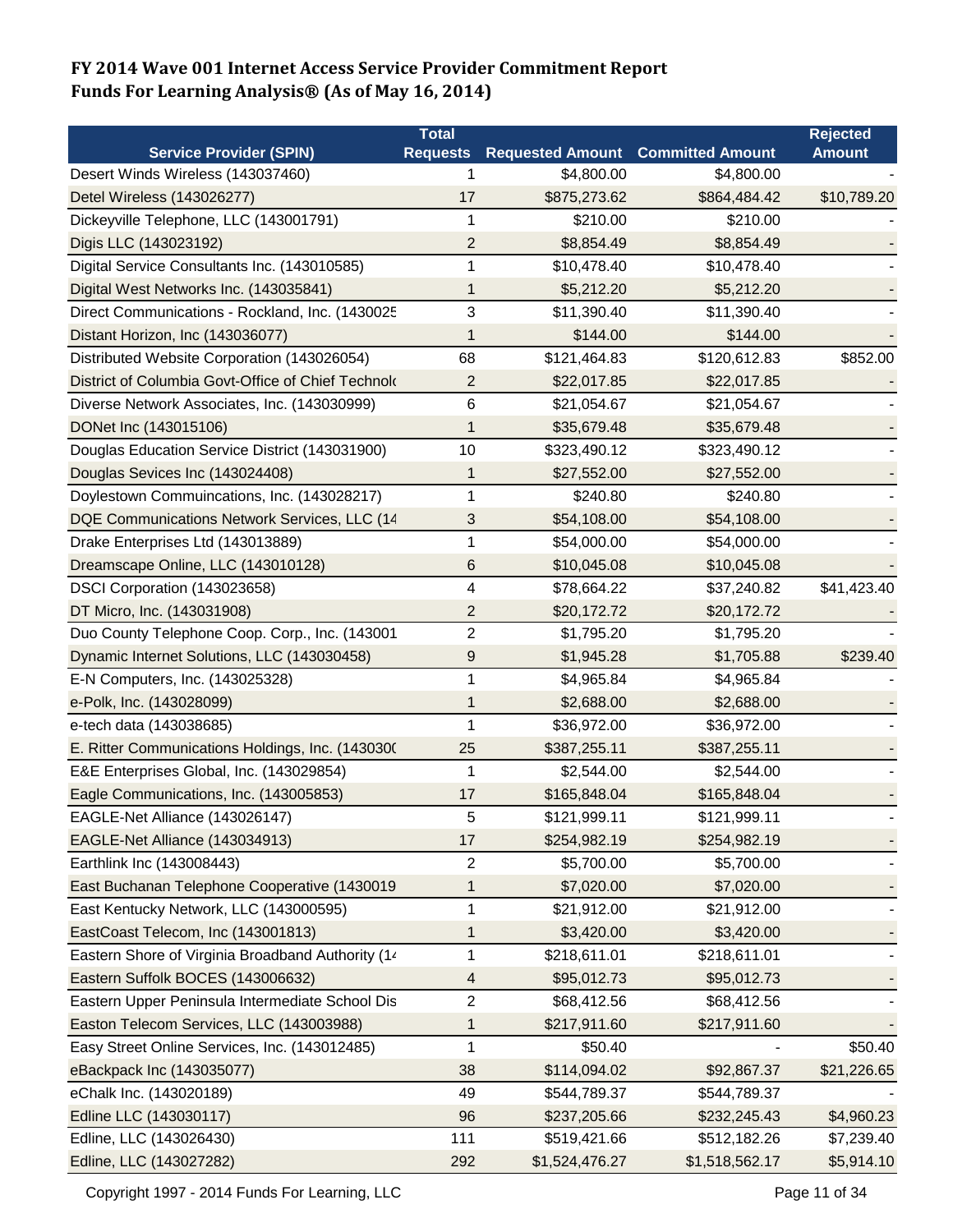|                                                       | <b>Total</b>    |                         |                         | <b>Rejected</b> |
|-------------------------------------------------------|-----------------|-------------------------|-------------------------|-----------------|
| <b>Service Provider (SPIN)</b>                        | <b>Requests</b> | <b>Requested Amount</b> | <b>Committed Amount</b> | <b>Amount</b>   |
| Edline, LLC (143028153)                               | 115             | \$665,554.83            | \$658,948.86            | \$6,605.97      |
| EDLINK12 Telecommunications Network (143020           | 20              | \$644,163.07            | \$644,163.07            |                 |
| Edlio Inc (143035422)                                 | 21              | \$82,090.44             | \$82,090.44             |                 |
| Ednetics, Inc. (143008534)                            | $\overline{2}$  | \$86,445.12             | \$45,066.71             | \$41,378.41     |
| Edu-Net, LLC (143033794)                              | 1               | \$19,584.00             | \$19,584.00             |                 |
| Education and Research Consortium of the West         | 1               | \$19,200.00             | \$19,200.00             |                 |
| Education Service Center - Region 2 (143007736        | 6               | \$116,102.55            | \$116,102.55            |                 |
| Education Service Center - Region One (1430200        | 4               | \$118,800.00            | \$118,800.00            |                 |
| Education Service Center Region 17 (143016920)        | 23              | \$486,113.40            | \$486,113.40            |                 |
| Education Service Center Region XI (143005684)        | 20              | \$39,682.16             | \$39,682.16             |                 |
| Education Service Center, Region 10 (143037563        | 3               | \$10,344.48             | \$10,344.48             |                 |
| Education Service Center, Region 20 (143007616        | 8               | \$290,793.00            | \$290,793.00            |                 |
| Education Service Center, Region Vi (143014367        | 41              | \$803,655.37            | \$765,957.90            | \$37,697.47     |
| Education Service Center, Region XIII (14302269       | 24              | \$498,057.80            | \$498,057.80            |                 |
| Educational Networks, Inc. (143024184)                | 44              | \$179,335.34            | \$179,335.34            |                 |
| EduConnect, Inc. (143020296)                          | 2               | \$686.70                | \$686.70                |                 |
| Edutech Computer Services, Inc. (143020363)           | 2               | \$9,396.00              | \$9,396.00              |                 |
| ELC Internet Services, Inc. (143016582)               | 1               | \$5,280.00              | \$5,280.00              |                 |
| Electric Lightwave LLC (143000131)                    | 1               | \$20,898.00             | \$20,898.00             |                 |
| Electric Plant Board of the City of Glasgow, Kentu    | 1               | \$3,240.00              | \$3,240.00              |                 |
| Electric Plant Board of the City of Paducah, Kentu    | 1               | \$11,205.00             | \$11,205.00             |                 |
| Electric Plant Board of the City of Russellville (14: | 2               | \$183,467.20            | \$183,467.20            |                 |
| Ellijay Telephone Company (143001458)                 | $\overline{c}$  | \$86,557.49             | \$86,557.49             |                 |
| Ellington Telephone Company (143002336)               | 1               | \$23,520.00             | \$23,520.00             |                 |
| Ellsworth Cooperative Telephone Association (14       | 1               | \$409.68                | \$409.68                |                 |
| EMC Connections (143037205)                           | 7               | \$73,923.36             | \$73,923.36             |                 |
| EMERY TELEPHONE (143002565)                           | 1               | \$2,515.38              | \$2,515.38              |                 |
| ENA Services, LLC (143030857)                         | 496             | \$38,368,040.03         | \$36,268,702.43         | \$2,099,337.60  |
| Encore Technology Group. LLC (143037077)              | 5               | \$265.024.77            | \$265,024.77            |                 |
| <b>Enhanced Communications of Northern New Eng</b>    | 18              | \$158,169.87            | \$158,169.87            |                 |
| ENMR Telephone Cooperative, Inc (143002554)           | 2               | \$26,457.19             | \$26,457.19             |                 |
| Enventis Telecom, Inc. (143003845)                    | 1               | \$5,781.74              | \$5,781.74              |                 |
| ePals, Inc (143022787)                                | $\overline{c}$  | \$2,344.00              | \$2,344.00              |                 |
| ESC7Net (143008766)                                   | 24              | \$326,567.20            | \$324,277.20            | \$2,290.00      |
| Eschelon Telecom of Arizona, Inc. (143022425)         | $\overline{2}$  | \$92,841.44             | \$92,841.44             |                 |
| Eschelon Telecom of Colorado, Inc. (143014681)        | 6               | \$42,957.24             | \$42,123.00             | \$834.24        |
| Eschelon Telecom of Nevada, Inc (143015860)           | 1               | \$756.00                | \$756.00                |                 |
| Etex Telephone Coop., Inc. (143002425)                | 2               | \$61,260.93             | \$61,260.93             |                 |
| Evolve IP, LLC (143032469)                            | 1               | \$10,132.80             | \$10,132.80             |                 |
| Expert Technology Associates (143033039)              | 1               | \$619.20                | \$619.20                |                 |
| EXTEL Communications, Inc. (143012083)                | 1               | \$1,800.00              | \$1,800.00              |                 |
| ezTask.com, Inc. (143029130)                          | 45              | \$110,769.99            | \$110,769.99            |                 |
| F&B Communications, Inc. (143001950)                  | 1               | \$15,987.35             | \$15,987.35             |                 |
| F&B Communications, Inc. (143028094)                  | 1               | \$923.92                | \$923.92                |                 |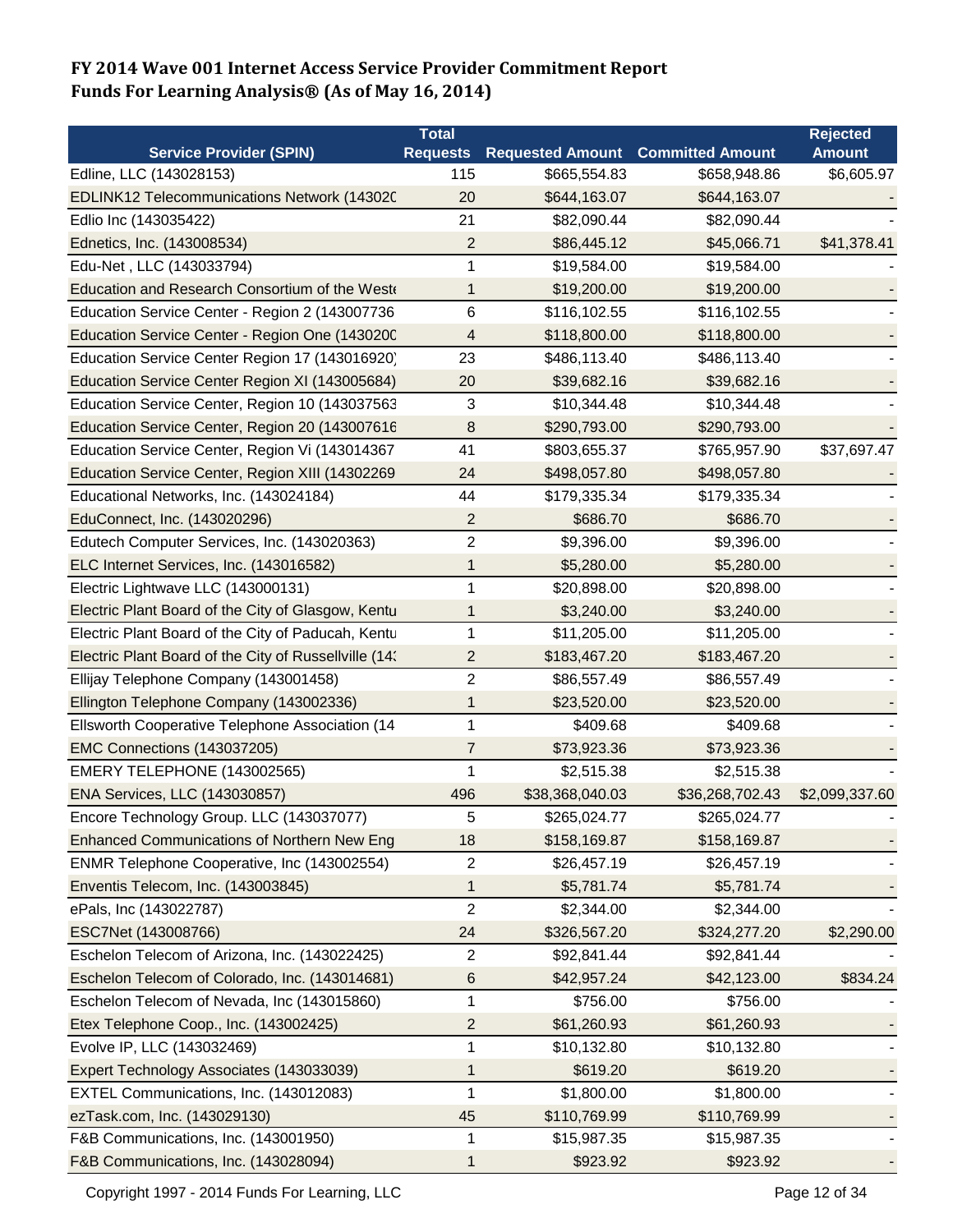|                                                   | <b>Total</b>    |                         |                         | <b>Rejected</b> |
|---------------------------------------------------|-----------------|-------------------------|-------------------------|-----------------|
| <b>Service Provider (SPIN)</b>                    | <b>Requests</b> | <b>Requested Amount</b> | <b>Committed Amount</b> | <b>Amount</b>   |
| Falcon Broadband, Inc. (143030353)                |                 | \$4,680.00              | \$4,680.00              |                 |
| Family Tel Of Louisiana, LLC (143028749)          | 1               | \$32,592.00             | \$32,592.00             |                 |
| Family Time Computing, Inc (143032659)            | $\overline{c}$  | \$8,724.05              | \$8,724.05              |                 |
| Farmers & Merchants Mutual Telephone Compan       | 1               | \$16,800.00             | \$16,800.00             |                 |
| Farmers Mutual Cooperative Telephone Co. (143     | 1               | \$32,759.61             | \$32,759.61             |                 |
| Farmers Mutual Telephone Company (143001958       | 1               | \$2,354.40              | \$2,354.40              |                 |
| Farmers Mutual Telephone Company (FMTC) (14       | 1               | \$14,040.00             | \$14,040.00             |                 |
| Farmers Telecommunications Cooperative, Inc. (1   | 1               | \$480.00                | \$480.00                |                 |
| Farmers Telephone Company (143001961)             | 1               | \$18,330.00             | \$18,330.00             |                 |
| Fastmetrics, Inc (143035369)                      | 1               | \$13,200.00             | \$13,200.00             |                 |
| FastTrack Communications, Inc. (143028338)        | 4               | \$24,902.40             | \$24,902.40             |                 |
| Fatbeam, LLC (143034664)                          | 1               | \$17,802.00             | \$17,802.00             |                 |
| FBN Indiana, Inc. (143033321)                     | 1               | \$5,775.00              |                         | \$5,775.00      |
| Fenton Coop Telephone Company (143001962)         | 1               | \$479.85                | \$479.85                |                 |
| Fiber Technologies Networks, L.L.C. (143019354)   | 46              | \$1,210,942.26          | \$1,210,942.26          |                 |
| FiberCloud Inc (143034975)                        | 1               | \$1,680.00              | \$1,680.00              |                 |
| FiberComm, L.C. (143021132)                       | 2               | \$14,219.89             | \$14,219.89             |                 |
| FiberLight, LLC (143034904)                       | 1               | \$32,802.00             | \$32,802.00             |                 |
| Fidelity Access Networks (143026927)              | 1               | \$4,320.00              | \$4,320.00              |                 |
| Fidelity Telephone Company (143002338)            | 2               | \$37,890.00             | \$37,890.00             |                 |
| Filer Mutual Telephone Company (143002513)        | 1               | \$2,880.00              | \$2,880.00              |                 |
| Finger Lakes Technologies Group, Inc. (1430303!   | 1               | \$7,200.00              | \$7,200.00              |                 |
| Fireside Technology Inc (143035923)               | 1               | \$120,128.00            | \$120,128.00            |                 |
| First Security Leasing (143033538)                | 1               | \$47,040.00             | \$47,040.00             |                 |
| First Step Internet, LLC. (143009309)             | 12              | \$31,704.00             | \$31,704.00             |                 |
| FirstDigital Telecom (143033614)                  | 5               | \$61,430.88             | \$61,430.88             |                 |
| FIT TechnologiesLLC (143022841)                   | 2               | \$62,370.00             | \$62,370.00             |                 |
| Five Area Telephone Cooperative, Inc. (1430027!   | 1               | \$1,428.03              | \$1,428.03              |                 |
| Flash-Link Internet (143035005)                   | 1               | \$64,080.00             | \$64,080.00             |                 |
| FlashLink, LLC (143037357)                        | 1               | \$56,070.00             | \$56,070.00             |                 |
| Flounders Communications dba Comstar Techno       | 1               | \$5,250.00              | \$5,250.00              |                 |
| Focal Point, Inc. (143034157)                     | 1               | \$10,026.00             | \$10,026.00             |                 |
| Foremost Telecommunications Corporation (1430     | 2               | \$72,264.00             | \$72,264.00             |                 |
| Fort Pierce Utilities Authority (143024173)       | 1               | \$3,840.00              | \$3,840.00              |                 |
| Foundation for Educational Services, Inc. (143028 | 261             | \$524,808.42            | \$501,865.66            | \$22,942.76     |
| Fourway Computer Products, Inc (143030898)        | $\overline{2}$  | \$25,599.60             | \$25,599.60             |                 |
| FPL FiberNet, LLC (143033075)                     | 24              | \$485,526.00            | \$485,526.00            |                 |
| Franklin Telephone Co., Inc. (143001306)          | 1               | \$385.98                | \$385.98                |                 |
| Franklin Telephone Co., Inc. (143001609)          | 1               | \$783.55                | \$783.55                |                 |
| Freedom Ring Communications (143018809)           | 2               | \$61,463.13             | \$61,463.13             |                 |
| FreeFromit.com, Inc. (143028796)                  | 2               | \$7,502.08              | \$4,519.84              | \$2,982.24      |
| Fremont Telcom, Co. (143002515)                   | 1               | \$10,224.00             | \$10,224.00             |                 |
| French Broad Electric Membership Corporation (1   | 4               | \$105,877.20            | \$105,877.20            |                 |
| Fresno County Superintendent of Schools (14301    | 11              | \$199,432.87            | \$199,432.87            |                 |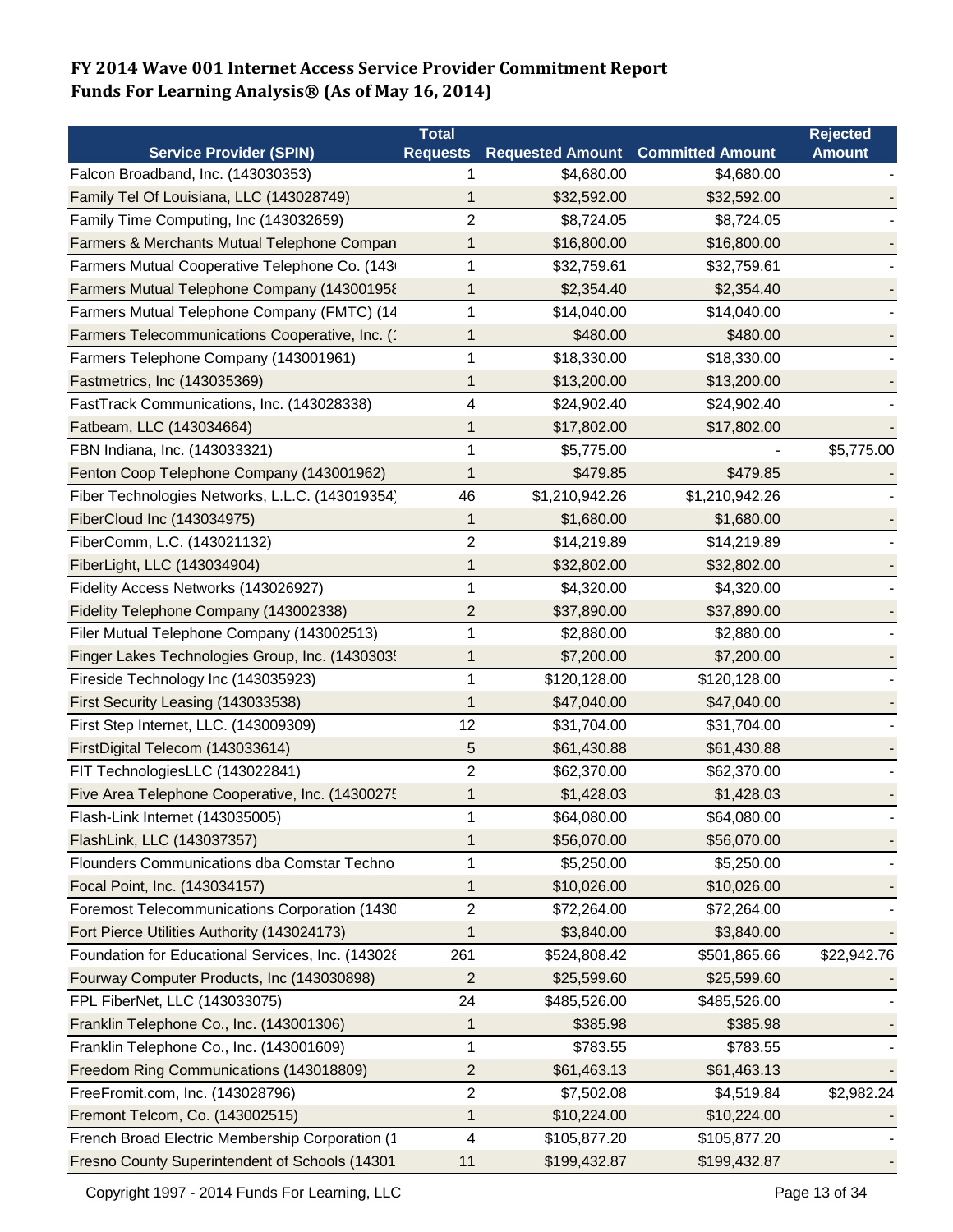|                                                    | <b>Total</b>    |                         |                         | <b>Rejected</b> |
|----------------------------------------------------|-----------------|-------------------------|-------------------------|-----------------|
| <b>Service Provider (SPIN)</b>                     | <b>Requests</b> | <b>Requested Amount</b> | <b>Committed Amount</b> | <b>Amount</b>   |
| Friedman Computer Solutions, Inc. (143027179)      | 2               | \$8,798.40              | \$8,798.40              |                 |
| Front Range Internet, Inc. (143006739)             | 3               | \$31,824.00             | \$31,824.00             |                 |
| Frontier Communications Northwest, Inc. (143004    | 1               | \$9,030.00              | \$9,030.00              |                 |
| Frontier Communications of Alabama, LLC (1430)     | 1               | \$324.00                | \$324.00                |                 |
| FRONTIER COMMUNICATIONS OF AMERICA (               | 5               | \$42,322.31             | \$42,322.31             |                 |
| Frontier Communications of America, Inc. (14300-   | 2               | \$122,376.00            | \$122,376.00            |                 |
| Frontier Communications of Breezewood, LLC (14     | 1               | \$3,648.00              | \$3,648.00              |                 |
| Frontier Communications of Illinois, Inc. (1430018 | 3               | \$67,132.37             | \$67,132.37             |                 |
| Frontier Communications of Iowa, Inc (143001931    | 4               | \$13,700.57             | \$13,700.57             |                 |
| Frontier Communications of Minnesota, Inc. (1430   | 4               | \$44,814.00             | \$44,814.00             |                 |
| Frontier Communications of Rochester, Inc. (1430)  | $\overline{2}$  | \$11,622.96             | \$11,622.96             |                 |
| Frontier Communications Online and Long Distan     | 10              | \$15,394.69             | \$15,394.69             |                 |
| Frontier North, Inc. (143004791)                   | 15              | \$126,002.81            | \$125,524.73            | \$478.08        |
| Frontier West Virginia Inc. (143001432)            | 3               | \$77,467.83             | \$77,467.83             |                 |
| Fusion Apps LLC (143027870)                        | 1               | \$1,560.00              | \$1,560.00              |                 |
| G4 Communications, Corp. (143024128)               | 4               | \$35,713.36             | \$35,713.36             |                 |
| Gabbart Enterprises LLC (143027725)                | 144             | \$407,845.83            | \$401,534.85            | \$6,310.98      |
| Gaggle.net, Inc. (143024051)                       | 268             | \$1,600,669.41          | \$1,325,831.02          | \$274,838.39    |
| Ganado Telephone Company, Inc. (143002429)         | 1               | \$46,200.00             | \$46,200.00             |                 |
| Gans Communications, LP (143034592)                | $\overline{c}$  | \$4,439.16              | \$4,439.16              |                 |
| Garden Valley Telephone Company (143002097)        | 3               | \$5,409.62              | \$5,409.62              |                 |
| Gardonville Cooperative Telephone Association (    | 1               | \$359.64                | \$359.64                |                 |
| GCI Communication Corp (143001199)                 | 1               | \$82,080.00             | \$82,080.00             |                 |
| GCR Telecommunications, Inc (143030799)            | $\overline{c}$  | \$99,014.40             | \$99,014.40             |                 |
| Geneseo Communications, Inc. (143007798)           | 1               | \$6,120.00              | \$6,120.00              |                 |
| Georgia Communications Cooperative (14303713       | 5               | \$224,460.00            | \$224,460.00            |                 |
| Georgia Public Web, Inc. (143026431)               | 11              | \$177,731.61            | \$177,731.61            |                 |
| GEUS (143035226)                                   | 1               | \$34,412.69             | \$34,412.69             |                 |
| Giant Communications, Inc. (143023784)             | 2               | \$30,282.00             | \$30,282.00             |                 |
| Gila River Telecommunications, Inc. (143002473)    | 1               | \$54,411.48             | \$54,411.48             |                 |
| GKR Systems Inc. (143008980)                       | 1               | \$58,006.80             | \$58,006.80             |                 |
| Glenwood Telecommunications, Inc. (143019528)      | 1               | \$54,841.80             | \$54,841.80             |                 |
| Global Internet Management (143029179)             | 1               | \$720.00                | \$720.00                |                 |
| Global Reach Internet Productions L.L.C. (143029   | 1               | \$425.14                | \$425.14                |                 |
| Global Telecom, Inc. (143008088)                   | 1               | \$3,000.00              | \$3,000.00              |                 |
| GLW Broadband, Inc. (143028992)                    | 1               | \$6,501.42              | \$6,501.42              |                 |
| Golden West Technologies (143007054)               | $\overline{c}$  | \$16,776.00             | \$16,776.00             |                 |
| Golden West Telecommunications Cooperative, In     | 7               | \$7,046.06              | \$7,046.06              |                 |
| Goldfield Access Network, LC (143019326)           | 1               | \$566.40                | \$566.40                |                 |
| Gorham Telephone Company (143002292)               | 1               | \$575.52                | \$575.52                |                 |
| Grand River Mutual Telephone Corporation (1430     | 3               | \$73,543.28             | \$73,543.28             |                 |
| Grande Communications Networks, LLC (143024        | 7               | \$296,193.54            | \$296,193.54            |                 |
| Grantland Telecom, Inc. (143001822)                | 2               | \$10,986.00             | \$10,986.00             |                 |
| Great Plains Communications, Inc. (143002186)      | 3               | \$21,964.80             | \$12,364.80             | \$9,600.00      |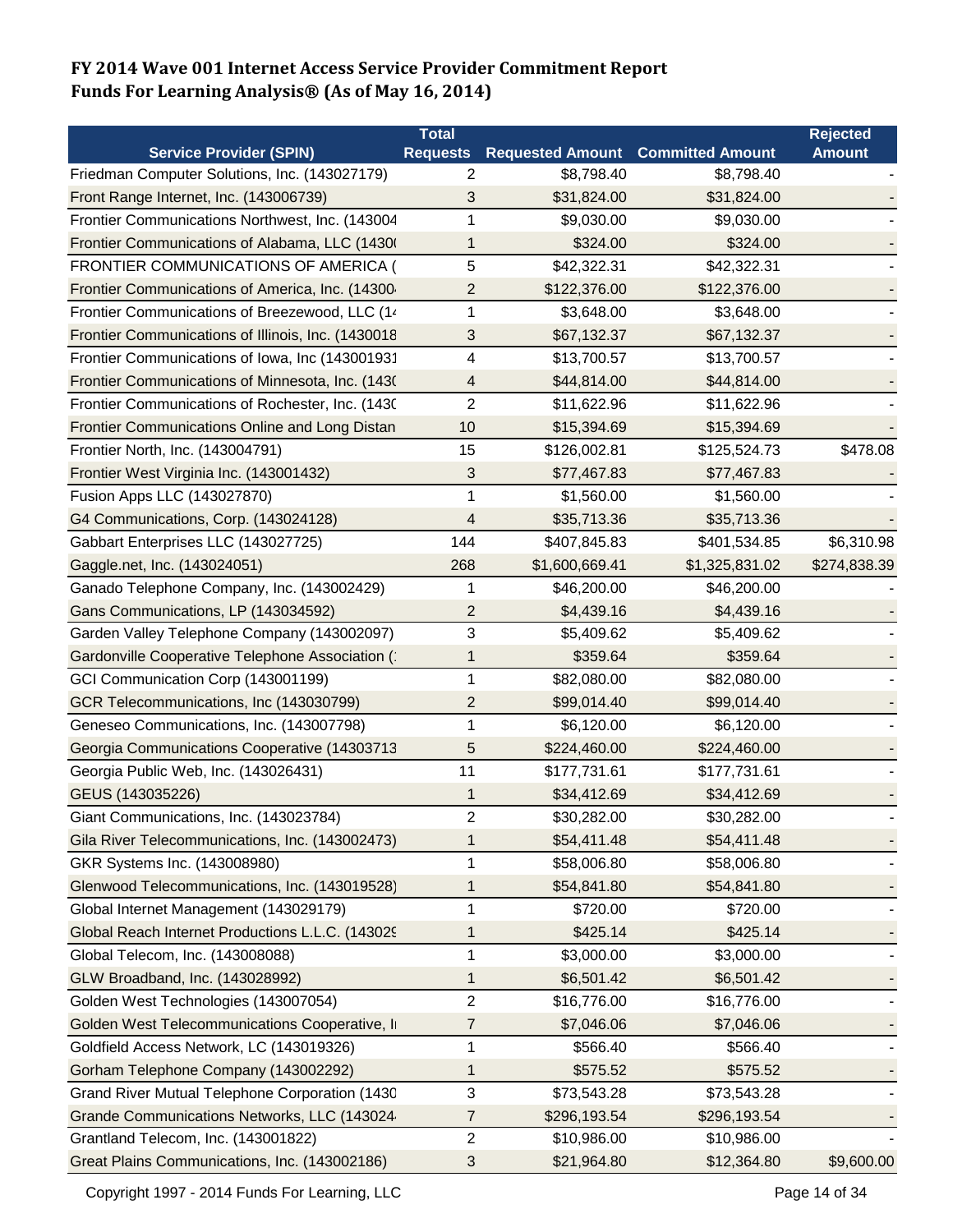|                                                 | <b>Total</b>    |                         |                         | <b>Rejected</b> |
|-------------------------------------------------|-----------------|-------------------------|-------------------------|-----------------|
| <b>Service Provider (SPIN)</b>                  | <b>Requests</b> | <b>Requested Amount</b> | <b>Committed Amount</b> | <b>Amount</b>   |
| Greene County Partners, Inc. (143022557)        |                 | \$4,200.00              | \$4,200.00              |                 |
| Griswold Cooperative Telephone Company (1430    | 1               | \$32,778.96             | \$32,778.96             |                 |
| GTA Telecom LLC (143002715)                     | 1               | \$108,645.90            | \$108,645.90            |                 |
| GTC, Inc. (143001442)                           | 2               | \$22,173.84             | \$22,173.84             |                 |
| Guadalupe Valley Telephone Cooperative, Inc. (1 | 2               | \$38,756.40             | \$38,756.40             |                 |
| Guild Development, LLC (143036945)              | 1               | \$18,188.04             | \$18,188.04             |                 |
| GUILFORD COMMUNICATIONS INC (14303693           | 1               | \$62,527.84             | \$62,527.84             |                 |
| H & B Communications, Inc (143002294)           | 5               | \$14,368.80             | \$14,368.80             |                 |
| Halaris Associates, Inc. (143004980)            | $\overline{c}$  | \$9,600.00              | \$9,600.00              |                 |
| Halo Applications and Communications, LLC (143  | $\overline{2}$  | \$7,281.14              | \$7,281.14              |                 |
| Hamilton Clermont Cooperative Association (1430 | 49              | \$841,887.92            | \$841,887.92            |                 |
| Hamptons Online, Inc. (143012806)               | 1               | \$210.00                | \$210.00                |                 |
| Hancock Rural Telephone Corporation (14300173   | 2               | \$9,116.72              | \$6,489.16              | \$2,627.56      |
| Hapara, Inc (143038608)                         | 1               | \$5,025.00              |                         | \$5,025.00      |
| HARMONY TELEPHONE COMPANY (14300210             | 2               | \$1,259.64              | \$1,259.64              |                 |
| Harrisonburg Electric Commission (143008952)    | 5               | \$65,610.00             | \$65,610.00             |                 |
| Harrisonville Telephone Company (143001878)     | 3               | \$12,461.43             | \$12,461.43             |                 |
| Harry Tennant & Associates, Inc. (143030611)    | 3               | \$2,193.90              | \$2,193.90              |                 |
| Haviland Telephone Company, Inc. (143002293)    | 6               | \$16,714.14             | \$16,714.14             |                 |
| Hawaiian Telcom, Inc. (143002709)               | 8               | \$88,888.56             | \$88,888.56             |                 |
| HC Cable, OPCO, LLC (143035191)                 | 1               | \$265,192.20            | \$265,192.20            |                 |
| Heart of Iowa Communications Cooperative (1430) | 5               | \$18,686.98             | \$18,686.98             |                 |
| Helix Technologies, Inc. (143011032)            | 4               | \$105,522.24            | \$105,522.24            |                 |
| Henry County Telephone Company (143001879)      | 1               | \$4,950.00              | \$4,950.00              |                 |
| Hiawatha Broadband Communications, Inc. (1430   | 11              | \$28,337.46             | \$28,337.46             |                 |
| High Desert Internet Services (143027675)       | 1               | \$187,278.32            | \$187,278.32            |                 |
| High Wire Ops, Inc. (143032055)                 | 1               | \$44,917.20             | \$44,917.20             |                 |
| Highland Telephone Cooperative, Inc. (14300163  | 1               | \$690.72                | \$690.72                |                 |
| Hightechnique, Inc. (143028038)                 | 2               | \$207,238.56            |                         | \$207,238.56    |
| Hill Country Telecommunications LLC (14303339   | 2               | \$74,403.20             | \$74,403.20             |                 |
| HOME COMMUNICATIONS, INC. (143034971)           | 1               | \$41,400.00             | \$41,400.00             |                 |
| Home Telephone Company (143002104)              | 1               | \$1,731.60              | \$1,731.60              |                 |
| Hood Canal Telephone Co Inc (143002596)         | $\overline{c}$  | \$6,024.00              | \$6,024.00              |                 |
| Hope Community T.V. Inc (143035231)             | 1               | \$40,500.00             | \$40,500.00             |                 |
| Horizon Info Services, LLC (143034404)          | 1               | \$8,265.60              | \$8,265.60              |                 |
| HRS Internet LLC (143031449)                    | $\overline{7}$  | \$111,022.87            | \$111,022.87            |                 |
| Hubbard Cooperative Telephone Association (143  | 1               | \$1,621.20              | \$1,621.20              |                 |
| Hubris Communications, Inc. (143024053)         | 9               | \$57,960.00             | \$57,960.00             |                 |
| Hudson Valley DataNet, LLC (143022679)          | 4               | \$182,785.41            | \$182,785.41            |                 |
| Hughes Network Systems LLC (143005653)          | 4               | \$6,139.31              | \$6,139.31              |                 |
| Hunt Brothers of Louisiana, LLC (143006156)     | 6               | \$202,333.20            | \$202,333.20            |                 |
| Hunt Telecommunications, LLC (143028369)        | 10              | \$585,457.98            | \$585,457.98            |                 |
| HunTel CableVision, Inc. (143025839)            | 2               | \$1,787.42              | \$1,787.42              |                 |
| Hunter Communications, Inc. (143009331)         | 5               | \$56,370.11             | \$56,370.11             |                 |
|                                                 |                 |                         |                         |                 |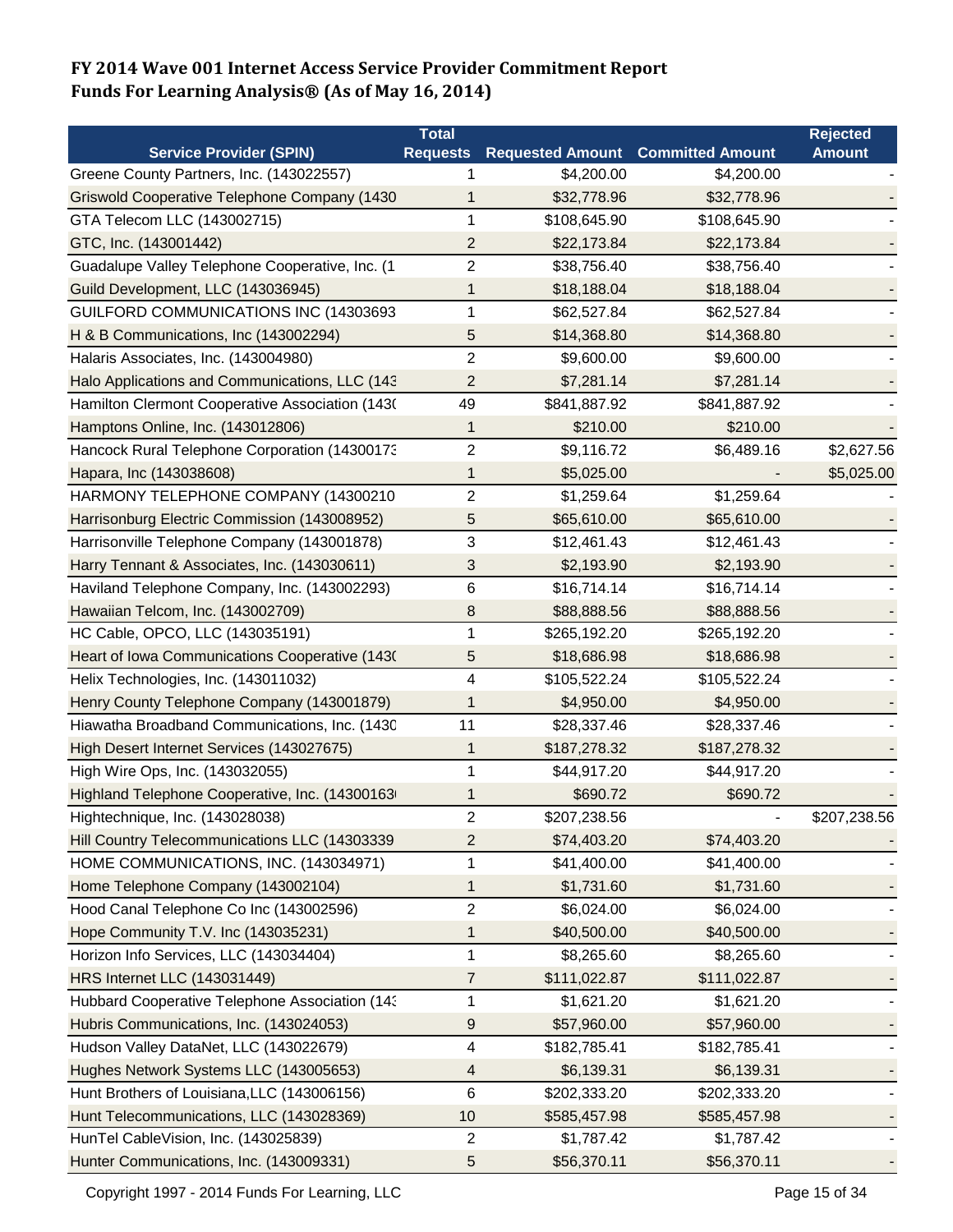|                                                   | Total                   |                         |                         | <b>Rejected</b> |
|---------------------------------------------------|-------------------------|-------------------------|-------------------------|-----------------|
| <b>Service Provider (SPIN)</b>                    | <b>Requests</b>         | <b>Requested Amount</b> | <b>Committed Amount</b> | <b>Amount</b>   |
| Huntleigh Technology Group, Inc. (143034817)      |                         | \$51,960.66             | \$51,960.66             |                 |
| Hurricane Electric, LLC (143036146)               | 2                       | \$22,656.00             | \$22,656.00             |                 |
| Huxley Communications Cooperative (143001972      | 1                       | \$3,762.00              | \$3,762.00              |                 |
| Huxley Communications Cooperative (143026719      | 1                       | \$2,700.00              | \$2,700.00              |                 |
| Hyper Media, Inc. (143031777)                     | 1                       | \$2,156.40              | \$2,156.40              |                 |
| I Quest Internet LLC (143009188)                  | 3                       | \$175,366.85            | \$175,366.85            |                 |
| IC Data Communications, LLC (143031272)           | $\overline{c}$          | \$42,523.20             | \$42,523.20             |                 |
| Icon Enterprises, Inc. (143005403)                | 6                       | \$23,821.92             | \$23,821.92             |                 |
| IdeaTek Systems, Inc. (143025418)                 | 10                      | \$210,696.00            | \$210,696.00            |                 |
| Illimois Central College (143033930)              | 2                       | \$2,925.32              | \$2,925.32              |                 |
| Illinois Bell Telephone Company (143001912)       | 68                      | \$946,530.11            | \$946,530.11            |                 |
| Illinois Bell Telephone Company (143035681)       | 9                       | \$20,376.80             | \$15,038.35             | \$5,338.45      |
| Illinois Century Network (143028319)              | 72                      | \$771,136.10            | \$771,136.10            |                 |
| Illinois Consolidated Telephone Company (14300    | 1                       | \$282.00                | \$282.00                |                 |
| Illinois Fiber Resources Group (143035593)        | 25                      | \$148,896.00            | \$143,136.00            | \$5,760.00      |
| Illinois Rural Electric Cooperative (143037515)   | 1                       | \$575.52                | \$575.52                |                 |
| iLOKA, Inc. (143027136)                           | 1                       | \$3,350.40              | \$3,350.40              |                 |
| Im On Communications, LLC (143031706)             | 3                       | \$42,542.25             | \$42,542.25             |                 |
| iModules Software, Inc (143027994)                | 7                       | \$25,782.92             | \$22,967.72             | \$2,815.20      |
| Indco.net LCC (143035177)                         | 1                       | \$12,300.60             | \$12,300.60             |                 |
| Independent Networks, LC (143018621)              | 1                       | \$1,980.00              | \$1,980.00              |                 |
| Independents Fiber Network LLC (143036054)        | 1                       | \$14,112.00             | \$14,112.00             |                 |
| IndexBlue, Inc (143029142)                        | 79                      | \$270,049.99            | \$260,207.43            | \$9,842.56      |
| Indiana Bell Telephone Company (143035652)        | 5                       | \$3,604.70              | \$3,604.70              |                 |
| Indiana Bell Telephone Company, Incorporated (1   | 1                       | \$686.13                | \$686.13                |                 |
| Indiana Data Center, LLC (143026166)              | 1                       | \$8,148.16              | \$8,148.16              |                 |
| Infinite Cohesion, LTD (143033559)                | 127                     | \$279,613.90            | \$276,899.50            | \$2,714.40      |
| Infinity Technology Inc. (143005041)              | 10                      | \$44,674.99             | \$44,674.99             |                 |
| Information Transport Solutions, Inc. (143008119) | 17                      | \$1,842,280.90          | \$1,347,200.90          | \$495,080.00    |
| Infostructure, Inc. (143023522)                   | 1                       | \$64,540.80             | \$64,540.80             |                 |
| Innersync Studio (143034731)                      | 7                       | \$53,246.75             | \$32,601.47             | \$20,645.28     |
| Insight Phone of Indiana, LLC (143030108)         | 1                       | \$13,548.67             | \$13,548.67             |                 |
| Insight Phone of Kentucky, LLC (143029828)        | 6                       | \$49,924.48             | \$42,108.98             | \$7,815.50      |
| Insta-Info Inc (143011744)                        | 3                       | \$6,681.20              | \$6,681.20              |                 |
| Instructure, Inc (143035121)                      | $\overline{\mathbf{c}}$ | \$3,292.51              | \$3,292.51              |                 |
| Integra Telecom of Minnesota (143005305)          | $\overline{c}$          | \$1,738.80              | \$1,738.80              |                 |
| Integra Telecom of Utah Inc. (143023902)          | 2                       | \$6,054.00              | \$6,054.00              |                 |
| Integra Telecom Of Washington, Inc. (143023886    | 3                       | \$22,486.28             | \$22,486.28             |                 |
| Integrated Data Systems, LLC (143028922)          | 1                       | \$35,844.86             | \$35,844.86             |                 |
| Intelek Technology Solutions, LLC (143033900)     | 1                       | \$8,869.50              | \$8,869.50              |                 |
| Intelleg Communications, LLC (143009815)          | 2                       | \$79,474.98             | \$79,474.98             |                 |
| Intelliwave, LLC (143026669)                      | 1                       | \$118,577.88            | \$118,577.88            |                 |
| Inter-Community Telephone (143002748)             | 1                       | \$680.04                | \$680.04                |                 |
| Interactive Educational Services, Inc. (143027425 | 71                      | \$225,075.51            | \$225,075.51            |                 |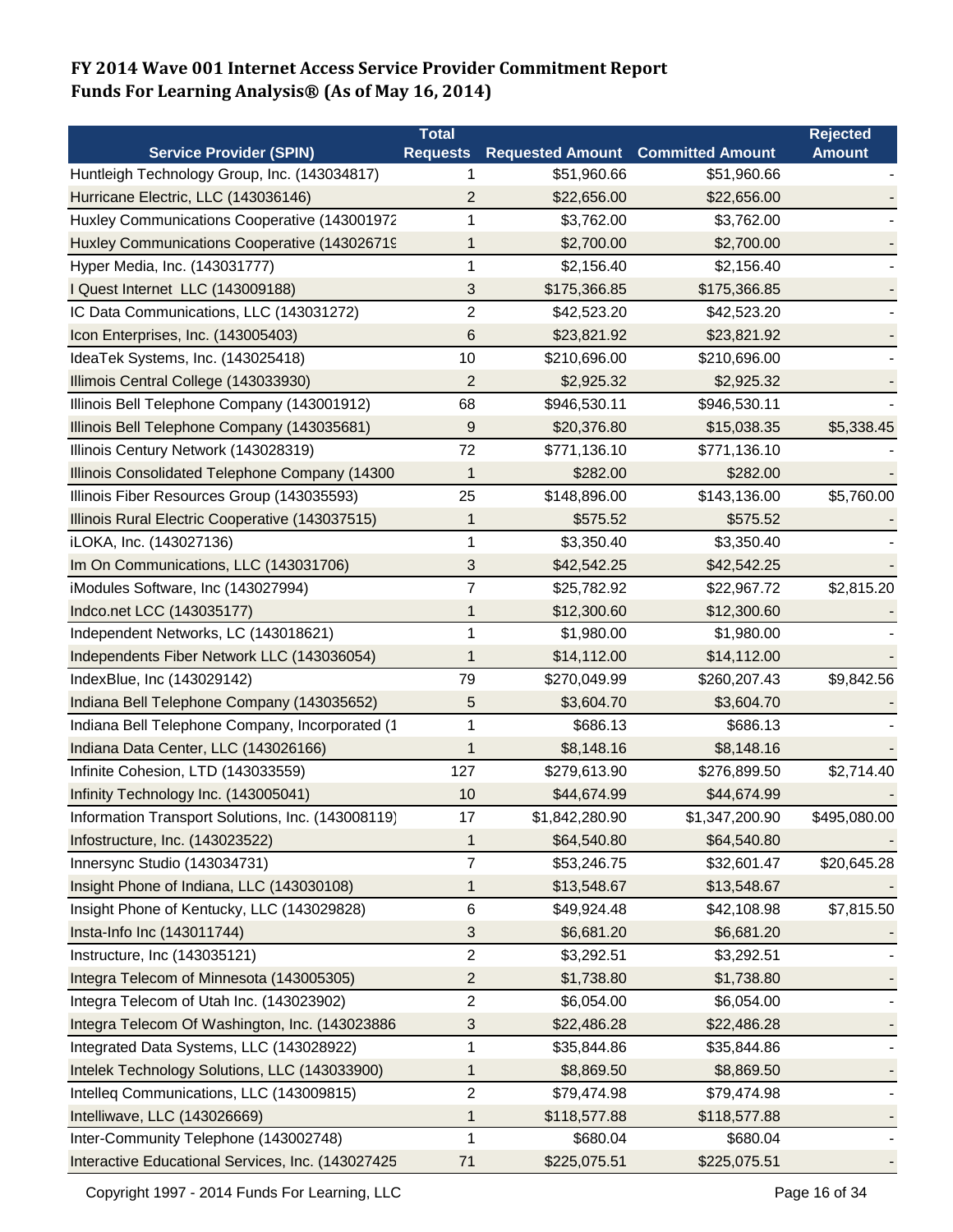|                                                    | <b>Total</b>    |                                          |              | <b>Rejected</b> |
|----------------------------------------------------|-----------------|------------------------------------------|--------------|-----------------|
| <b>Service Provider (SPIN)</b>                     | <b>Requests</b> | <b>Requested Amount Committed Amount</b> |              | <b>Amount</b>   |
| InterBel Telephone Cooperative, Inc. (143002533    |                 | \$3,360.00                               | \$3,360.00   |                 |
| InterBel Telephone Cooperative, Inc. (143028555    | 1               | \$959.52                                 | \$959.52     |                 |
| Interfacing Company of Texas, Inc. (143009090)     | 2               | \$95,763.00                              | \$95,763.00  |                 |
| Intermax Networks (143027948)                      | 1               | \$14,644.80                              | \$14,644.80  |                 |
| Internet Management Services, Inc. (143011008)     | 2               | \$60,593.50                              | \$60,593.50  |                 |
| INTERNET SOLVER, INC. (143034322)                  | 1               | \$27,669.60                              | \$27,669.60  |                 |
| Interstate Telecommunications Cooperative, Inc. (  | 3               | \$5,285.07                               | \$5,285.07   |                 |
| Intrafinity Inc (143031119)                        | 3               | \$4,830.64                               |              | \$4,830.64      |
| Inventive Technology, LTD (143009607)              | 1               | \$22,680.00                              | \$22,680.00  |                 |
| ION HoldCo, LLC (143035674)                        | 1               | \$73,632.00                              | \$73,632.00  |                 |
| IPNetZone Communications Inc (143034936)           | 1               | \$27,059.42                              | \$27,059.42  |                 |
| IV4, Inc (143023707)                               | 1               | \$80.00                                  | \$80.00      |                 |
| iWise Consulting, Inc (143036153)                  | 2               | \$35,877.60                              | \$35,877.60  |                 |
| Jackson Energy Authority (143028823)               | 1               | \$1,350.00                               | \$1,350.00   |                 |
| Jade Communications LLC (143035491)                | 6               | \$56,338.78                              | \$56,338.78  |                 |
| Jaguar Communications Inc (143031592)              | 6               | \$71,954.33                              | \$71,954.33  |                 |
| James Cable LLC (143004633)                        | 1               | \$2,430.00                               | \$2,430.00   |                 |
| Jamestown Sklallam Tribe Economic Developmer       | 1               | \$6,965.10                               | \$6,965.10   |                 |
| JBN Telephone Company, Inc. (143004311)            | 2               | \$737.86                                 | \$737.86     |                 |
| Jefferson Telephone Company (143001976)            | 1               | \$7,830.00                               | \$7,830.00   |                 |
| Jive Communications, Inc. (143033971)              | 18              | \$551,684.96                             | \$551,684.96 |                 |
| JMZ Corporation (143035243)                        | 1               | \$14,400.00                              | \$14,400.00  |                 |
| JNT Company LLC (143035287)                        | 1               | \$230.33                                 | \$230.33     |                 |
| Jonathan E Kuhl (143036948)                        | 1               | \$540.00                                 | \$540.00     |                 |
| K-PowerNet, LLC (143025502)                        | 5               | \$436,007.64                             | \$436,007.64 |                 |
| k12 ITC Inc (143036206)                            | $\overline{c}$  | \$28,865.16                              | \$28,865.16  |                 |
| KanOkla Communications, Inc. (143004062)           | 3               | \$17,793.96                              | \$17,793.96  |                 |
| KanREN, Inc. (143005645)                           | 29              | \$697,402.79                             | \$697,402.79 |                 |
| Kansas Independent Telecomunications LLC (143      | 2               | \$703.87                                 | \$703.87     |                 |
| Kasson & Mantorville Telephone Company (1430)      | 4               | \$10,423.29                              | \$10,423.29  |                 |
| Kearsarge Telephone Company (143001297)            | 2               | \$1,101.60                               | \$1,101.60   |                 |
| Kennedy Cablevision, Inc. (143028450)              | 1               | \$70,592.93                              | \$70,592.93  |                 |
| Kennett Board of Public Works (143030193)          | 1               | \$8,160.00                               | \$8,160.00   |                 |
| Kent County Commissioners (143034985)              | 1               | \$47,078.99                              | \$47,078.99  |                 |
| Kentec Communications, Inc. (143003062)            | 1               | \$25,080.00                              | \$25,080.00  |                 |
| Kern County Superintendent of Schools (1430096     | 13              | \$331,180.35                             | \$331,180.35 |                 |
| KEYSTONE COMMUNICATIONS (143034551)                | 1               | \$26,712.00                              | \$26,712.00  |                 |
| Kinex Networking Solutions Inc. (143028398)        | 1               | \$16,200.00                              | \$16,200.00  |                 |
| Kinex Telecom, Inc (143032323)                     | 1               | \$60,000.00                              | \$60,000.00  |                 |
| King County Institutional Network (KC I-Net) (143) | 2               | \$47,232.00                              | \$47,232.00  |                 |
| Kings County Office of Education (143006024)       | 8               | \$667,988.04                             | \$667,988.04 |                 |
| Kit Carson Electric Cooperative (143033508)        | 2               | \$17,967.13                              | \$17,967.13  |                 |
| Knight Nets, Inc. (143007392)                      | 14              | \$76,236.00                              | \$76,236.00  |                 |
| Knology Of Georgia, Inc. (143015984)               | 5               | \$32,490.00                              | \$32,490.00  |                 |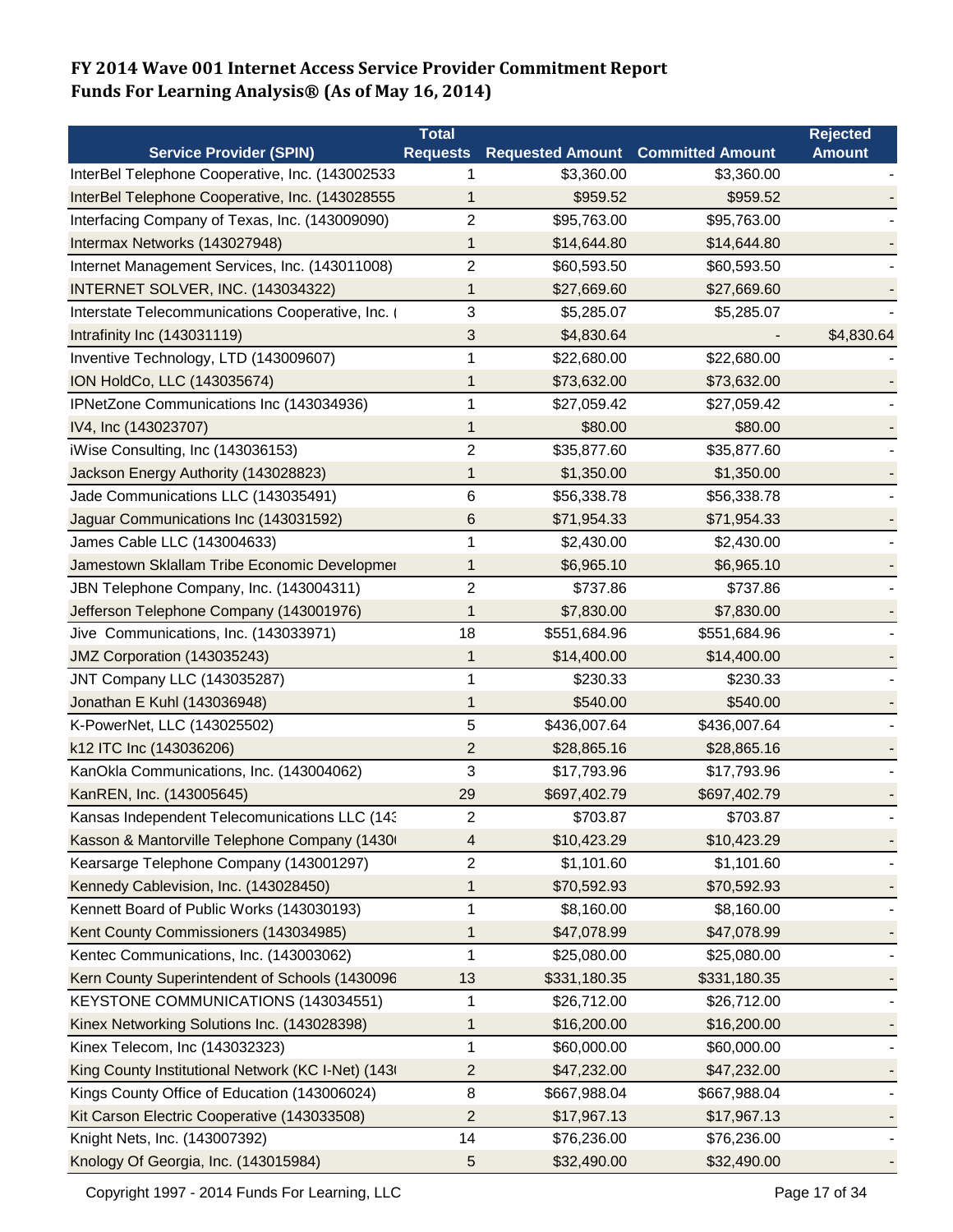|                                                  | <b>Total</b>    |                                          |              | <b>Rejected</b> |
|--------------------------------------------------|-----------------|------------------------------------------|--------------|-----------------|
| <b>Service Provider (SPIN)</b>                   | <b>Requests</b> | <b>Requested Amount Committed Amount</b> |              | <b>Amount</b>   |
| Knology of Kansas Inc. (143008523)               | 9               | \$323,171.22                             | \$187,751.22 | \$135,420.00    |
| Knology of Tennessee, Inc. (143029255)           | 1               | \$13,200.00                              |              | \$13,200.00     |
| Knology of the Black Hills, LLC (143016849)      | 3               | \$30,659.64                              | \$30,659.64  |                 |
| Knology of the Plains, Inc (143034674)           | 7               | \$47,064.00                              | \$47,064.00  |                 |
| Kricket Internet Service, Inc. (143022202)       | 1               | \$3,192.00                               | \$3,192.00   |                 |
| LA County Office of Education (LACOE) (143006:   | 7               | \$167,976.82                             | \$167,976.82 |                 |
| Lafayette City Parish Consolidated Goverment (14 | 1               | \$959.76                                 | \$959.76     |                 |
| Lake County Office of Education (143025837)      | 2               | \$46,622.29                              | \$46,622.29  |                 |
| Lake Geauga Computer Association (143028971)     | 25              | \$229,501.05                             | \$229,501.05 |                 |
| Lakeland Communications Group, LLC (1430018(     | 1               | \$4,305.37                               | \$4,305.37   |                 |
| Lassen County Office of Education (143031170)    | 4               | \$18,100.00                              | \$11,460.00  | \$6,640.00      |
| Last Mile Inc (143023276)                        | 5               | \$106,432.70                             | \$106,432.70 |                 |
| LasVegas.Net, LLC (143031309)                    | 1               | \$39,858.00                              | \$39,858.00  |                 |
| Laurens Municipal Communications Utility (14302  | 1               | \$1,848.00                               | \$1,848.00   |                 |
| Lavaca Telephone Company, Inc. (143002263)       | 1               | \$106,426.01                             | \$106,426.01 |                 |
| LaValle Telephone Coop., Inc. (143001804)        | 1               | \$4,851.00                               | \$4,851.00   |                 |
| Layer 8 Solutions LLC (143035994)                | 2               | \$350.00                                 | \$350.00     |                 |
| Leaco Rural Telephone Cooperative, Inc. (143002  | 3               | \$48,791.92                              | \$48,791.92  |                 |
| Lehigh Valley Coop Telephone Association (1430   | 4               | \$3,746.37                               | \$3,746.37   |                 |
| Level 3 Communications, LLC (143021460)          | 19              | \$658,274.50                             | \$658,274.50 |                 |
| Lewis Technologies, Inc. (143006073)             | 3               | \$10,224.00                              | \$10,224.00  |                 |
| Licking Area Computer Association (143028828)    | 15              | \$428,058.02                             | \$428,058.02 |                 |
| Light Tower Fiber LLC (143033894)                | 5               | \$63,495.19                              | \$63,495.19  |                 |
| Lightspeed Networks Inc (143030188)              | $\overline{c}$  | \$148,480.00                             | \$148,480.00 |                 |
| Lightspeed Systems Corporation (143022289)       | 1               | \$3,712.57                               | \$3,712.57   |                 |
| Lightstream Network Services, Inc. (143025554)   | $\overline{c}$  | \$29,380.00                              | \$29,380.00  |                 |
| Line Systems, Inc (143023377)                    | 2               | \$242,052.00                             | \$242,052.00 |                 |
| Login (143024458)                                | 1               | \$21,092.40                              | \$21,092.40  |                 |
| Logix Communications, LP (143026740)             | 2               | \$4,410.53                               | \$4,410.53   |                 |
| Long Lines Metro, LLC (143019799)                | 1               | \$881.58                                 | \$881.58     |                 |
| Long Lines Wireless, LLC (143030869)             | 1               | \$528.78                                 | \$528.78     |                 |
| Longview Cable Television Inc. (143035797)       | 1               | \$40,800.00                              | \$40,800.00  |                 |
| Lonsdale Telephone Company (143002111)           | 1               | \$345.24                                 | \$345.24     |                 |
| Louisa Communications (143022534)                | 1               | \$1,093.49                               | \$1,093.49   |                 |
| Louisiana Competitive Telecommunications, Inc. ( | 1               | \$515.70                                 | \$515.70     |                 |
| Lower Hudson Regional Information Center (1430   | 27              | \$480,987.06                             | \$480,987.06 |                 |
| LTD Broadband LLC (143035615)                    | 3               | \$16,680.00                              | \$16,680.00  |                 |
| LUMOS Networks Inc (143003814)                   | 8               | \$210,953.90                             | \$210,953.90 |                 |
| Lumos Networks LLC (143024848)                   | 1               | \$13,440.00                              | \$13,440.00  |                 |
| Lumos Networks of West Virginia Inc (143000740   | 1               | \$22,698.00                              | \$22,698.00  |                 |
| Lumos Telephone Inc. (143001406)                 | 2               | \$229,408.32                             | \$229,408.32 |                 |
| Lux Communications LLC (143034655)               | 2               | \$11,519.81                              | \$11,519.81  |                 |
| LVT Corp (143034525)                             | 1               | \$7,944.00                               | \$7,944.00   |                 |
| M &R Johns Inc (143036848)                       |                 | \$151,920.00                             | \$151,920.00 |                 |
|                                                  | 9               |                                          |              |                 |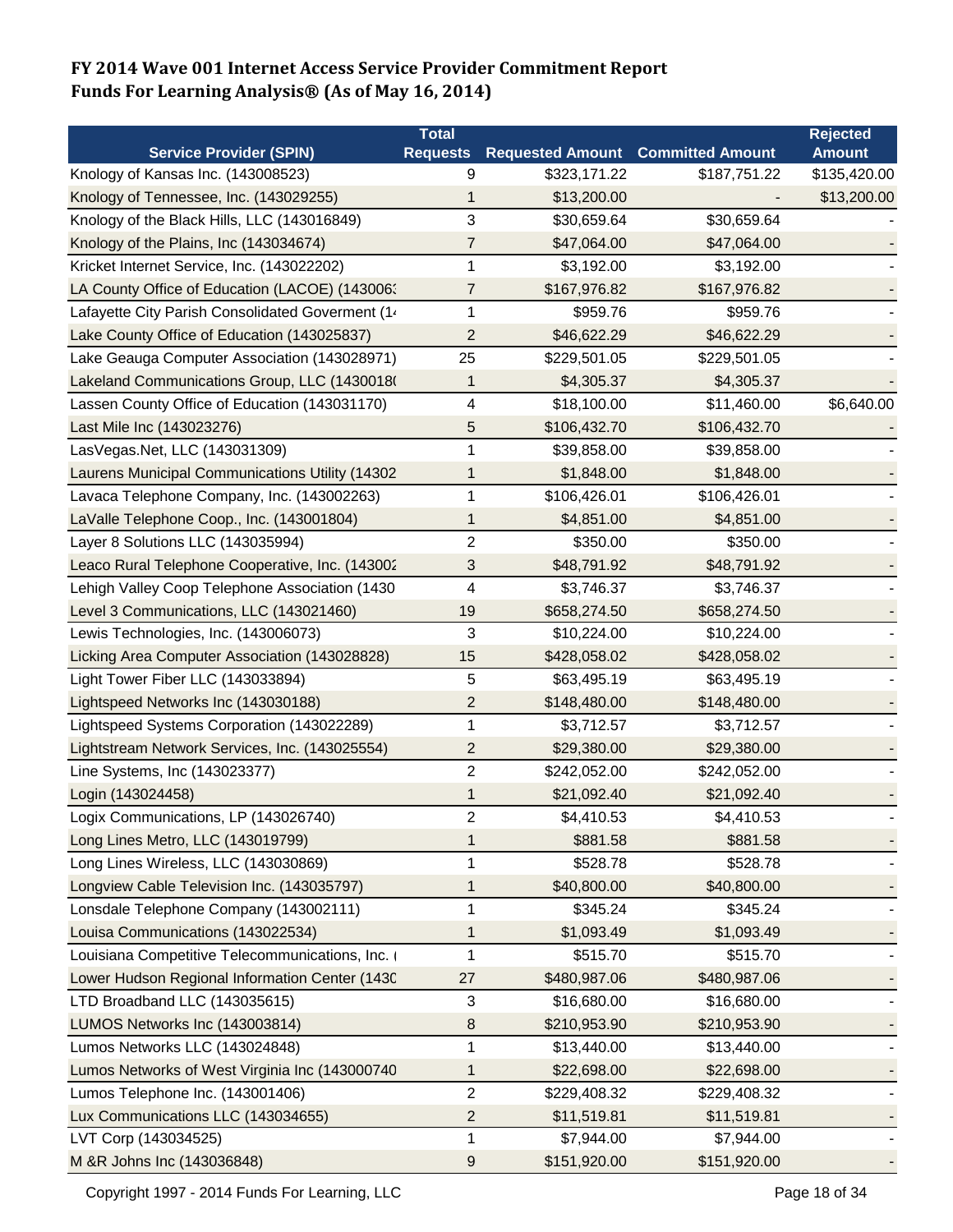|                                                       | <b>Total</b>            |                                          |                | <b>Rejected</b> |
|-------------------------------------------------------|-------------------------|------------------------------------------|----------------|-----------------|
| <b>Service Provider (SPIN)</b>                        | <b>Requests</b>         | <b>Requested Amount Committed Amount</b> |                | <b>Amount</b>   |
| MABEL COOPERATIVE TELEPHONE COMPAN                    | 2                       | \$10,888.44                              | \$10,888.44    |                 |
| Madison Cellular Telephone Co. (143001042)            | 1                       | \$2,291.40                               | \$2,291.40     |                 |
| Madison County Telephone Co Inc. (143002265)          | 1                       | \$2,997.17                               | \$2,997.17     |                 |
| Madison Telephone LLC (143002298)                     | 2                       | \$2,668.07                               | \$2,668.07     |                 |
| Magic Hour Communications (143032933)                 | 2                       | \$3,337.74                               | \$3,337.74     |                 |
| MAHASKA COMMUNICATION GROUP, LLC (14                  | 3                       | \$39,294.28                              | \$39,294.28    |                 |
| Maine Fiber Company Inc (143035885)                   | 1                       | \$54,681.60                              | \$54,681.60    |                 |
| Maine RSA No.1, Inc. (143000553)                      | 1                       | \$200.92                                 | \$200.92       |                 |
| MaineCom Services, Inc. (143006820)                   | 1                       | \$1,200.00                               | \$1,200.00     |                 |
| MANKATO CITIZENS TELEPHONE COMPANY                    | 1                       | \$1,754.04                               | \$1,754.04     |                 |
| Maple Tronics Computers, Inc. (143018369)             | $\overline{c}$          | \$42,420.00                              | \$42,420.00    |                 |
| MapleNet Wireless, Inc. (143032238)                   | 1                       | \$69,068.64                              | \$69,068.64    |                 |
| Mapleton Communication Management Agency (*           | 1                       | \$532.36                                 | \$532.36       |                 |
| Marianas CableVision, Inc. (143020370)                | 1                       | \$81,000.00                              | \$81,000.00    |                 |
| <b>Marketing Advanced Communications Certificates</b> | 3                       | \$48,600.00                              | \$48,600.00    |                 |
| Marketpath Inc (143036390)                            | 1                       | \$18,900.00                              | \$18,900.00    |                 |
| Marne and Elk Horn Telephone Company (14300           | 1                       | \$5,400.00                               | \$5,400.00     |                 |
| Marquette-Adams Telephone Cooperative, Inc. (1        | 1                       | \$2,880.00                               | \$2,880.00     |                 |
| Mashell Telecom, Inc (143015349)                      | 1                       | \$23,545.44                              | \$23,545.44    |                 |
| MASSCOMM, INC (143033358)                             | $\overline{\mathbf{c}}$ | \$37,306.26                              | \$37,306.26    |                 |
| Massillon Cable TV, Inc. (143005322)                  | 3                       | \$6,054.00                               | \$6,054.00     |                 |
| Matanuska Telephone Association, Inc. (1430026        | 2                       | \$96,820.36                              | \$96,820.36    |                 |
| Maxsip Telecom Corporation (143032657)                | 1                       | \$65,394.00                              | \$65,394.00    |                 |
| MCC Iowa LLC (143026671)                              | 2                       | \$10,565.28                              | \$10,565.28    |                 |
| MCC Telephony, LLC (143029836)                        | 53                      | \$726,993.38                             | \$726,993.38   |                 |
| McCookNet Internet Service Inc. (143030629)           | 1                       | \$6,432.00                               | \$6,432.00     |                 |
| McDonough Telephone Cooperative (143001888)           | 1                       | \$6,248.55                               | \$6,248.55     |                 |
| McMinnville Access Co. (143006681)                    | $\overline{c}$          | \$35,962.80                              | \$35,962.80    |                 |
| MCNC (143011802)                                      | 3                       | \$28,884.00                              | \$28,884.00    |                 |
| Mediacom Delaware, LLC (143022883)                    | 1                       | \$1,112.64                               | \$1,112.64     |                 |
| Mediacom Illinois LLC (143022889)                     | 16                      | \$246,452.46                             | \$237,092.46   | \$9,360.00      |
| Mediacom Indiana LLC (143022885)                      | 1                       | \$604.92                                 | \$604.92       |                 |
| Mediacom Iowa LLC (143022888)                         | 7                       | \$39,877.76                              | \$39,877.76    |                 |
| Mediacom LLC (143010356)                              | 4                       | \$118,169.04                             | \$118,169.04   |                 |
| Mediacom Minnesota LLC (143021063)                    | 19                      | \$35,663.16                              | \$35,663.16    |                 |
| Mediacom Southeast LLC (143022884)                    | 3                       | \$23,891.28                              | \$23,891.28    |                 |
| Mediacom, LLC (143013008)                             | 3                       | \$49,914.00                              | \$49,914.00    |                 |
| Meet Point Networks LLC (143035519)                   | 33                      | \$2,123,508.95                           | \$2,036,308.85 | \$87,200.10     |
| Mega Path Corporation (143020549)                     | 5                       | \$41,910.10                              | \$41,910.10    |                 |
| Mega Path Corporation (143033375)                     | 1                       | \$5,232.00                               | \$5,232.00     |                 |
| Mercury Network Corporation (143017335)               | 1                       | \$349.96                                 | \$349.96       |                 |
| Mercury Voice and Data, LLC (143035552)               | 5                       | \$115,036.74                             | \$115,036.74   |                 |
| Mercury Wireless LLC (143036583)                      | 3                       | \$98,182.04                              | \$98,182.04    |                 |
| Merit Network, Inc. (143004331)                       | 75                      | \$872,890.55                             | \$872,890.55   |                 |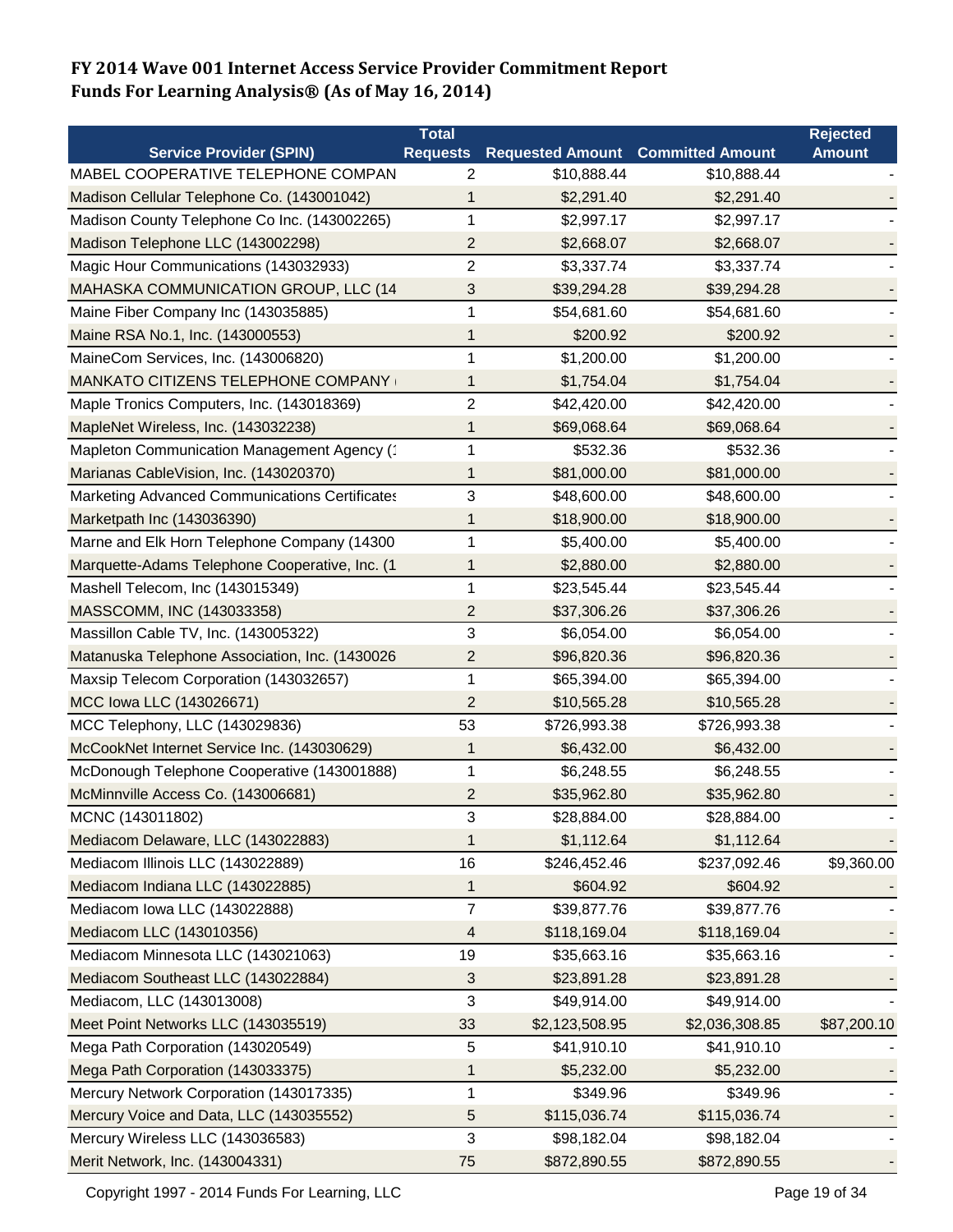|                                                      | Total           |                         |                         | <b>Rejected</b> |
|------------------------------------------------------|-----------------|-------------------------|-------------------------|-----------------|
| <b>Service Provider (SPIN)</b>                       | <b>Requests</b> | <b>Requested Amount</b> | <b>Committed Amount</b> | <b>Amount</b>   |
| Merrill Information Systems Inc (143030140)          | 1               | \$1,776.00              | \$1,776.00              |                 |
| Merrimack Education Center (143004624)               | 20              | \$596,071.38            | \$596,071.38            |                 |
| Metamora Telephone Company (143001892)               | 1               | \$4,027.20              | \$4,027.20              |                 |
| MetComm.Net, LLC (143004632)                         | 1               | \$475.20                | \$475.20                |                 |
| Metro Communicattons Co Inc (143035822)              | 2               | \$34,756.20             | \$34,756.20             |                 |
| MetroCast Cablevision of New Hampshire (14302        | 5               | \$100,616.88            | \$83,336.88             | \$17,280.00     |
| Metrocast Communications of Connecticut, LLC (       | 2               | \$3,756.96              | \$3,756.96              |                 |
| Metrocast Communications of Mississippi, LLC (1      | 1               | \$13,763.54             | \$13,763.54             |                 |
| Metronet Systems, Inc. (143022960)                   | $\overline{2}$  | \$24,084.00             | \$24,084.00             |                 |
| Metropolitan Dayton Educational Cooperative Ass      | 45              | \$940,457.60            | \$932,397.62            | \$8,059.98      |
| Metropolitan Educational Council (143022680)         | 22              | \$538,271.01            | \$536,631.57            | \$1,639.44      |
| <b>Metropolitan Telecommunications Holding Compa</b> | 1               | \$11,505.12             | \$11,505.12             |                 |
| MGW Networks (143036669)                             | 1               | \$19,680.00             | \$19,680.00             |                 |
| Miami Valley Educational Computer Association (      | 8               | \$230,659.03            | \$230,659.03            |                 |
| Miami-Dade Broadband Coalition, Inc (14303481'       | 2               | \$32,387.42             | \$32,387.42             |                 |
| Michigan Bell Telephone Company (143001727)          | 4               | \$52,136.40             | \$19,507.80             | \$32,628.60     |
| Michigan Bell Telephone Company (143035680)          | 5               | \$23,080.52             | \$23,080.52             |                 |
| Microdome Wireless Networks, Inc (143029386)         | 1               | \$22,800.00             | \$22,800.00             |                 |
| Micronesian Telecommunications Corp. (1430027        | 6               | \$223,592.40            | \$223,592.40            |                 |
| Mid Century Telephone Cooperative (143001893)        | 4               | \$15,752.58             | \$15,752.58             |                 |
| Mid-Plains Telephone, LLC (143001795)                | 1               | \$45,511.20             | \$45,511.20             |                 |
| Mid-Rivers Telephone Cooperative, Inc. (1430025      | 19              | \$53,891.77             | \$49,350.97             | \$4,540.80      |
| Mid-Rivers Telephone Cooperative, Inc. (CLEC) (      | 10              | \$34,787.66             | \$34,787.66             |                 |
| Mid-State Services, LLC (143007376)                  | 1               | \$2,730.00              | \$2,730.00              |                 |
| Midcontinent Communications (143001179)              | 13              | \$94,479.24             | \$94,479.24             |                 |
| Middle Michigan Network for Educational Telecon      | 3               | \$115,346.97            | \$115,346.97            |                 |
| Midland Council of Governments (143022799)           | 18              | \$841,604.33            | \$836,339.45            | \$5,264.88      |
| Midstate Communications, Inc (143007716)             | $\overline{c}$  | \$15,460.24             | \$15,460.24             |                 |
| Midvale Telephone Exchange, Inc. (143002476)         | 2               | \$11,848.68             | \$11,848.68             |                 |
| Midwestern Litho, Inc. (143021582)                   | 1               | \$2,544.00              | \$2,544.00              |                 |
| Miles Communications, Inc. (143023473)               | 5               | \$23,418.55             | \$23,418.55             |                 |
| Millennium Telcom, LLC (143026630)                   | $\overline{c}$  | \$40,176.00             | \$40,176.00             |                 |
| Minburn Telecommunications Inc. (143020313)          | 1               | \$424.61                | \$424.61                |                 |
| Minburn Telephone Company (143001995)                | 1               | \$389.70                | \$389.70                |                 |
| mindSHIFT Technologies (143031652)                   | 1               | \$258,120.00            | \$258,120.00            |                 |
| Missouri Network Alliance, L.L.C. (143027882)        | 3               | \$51,289.83             | \$51,289.83             |                 |
| MNW Telecom, Inc (143034896)                         | 6               | \$191,231.16            | \$191,231.16            |                 |
| MoKan Dial, Inc. (143002299)                         | 1               | \$899.70                | \$899.70                |                 |
| Montana Economic Revitalization and Developme        | 1               | \$7,098.00              | \$7,098.00              |                 |
| Montana Internet Corporation (143029026)             | 1               | \$585.00                | \$585.00                |                 |
| Montana Opticom LLC (143023616)                      | 1               | \$3,528.00              | \$3,528.00              |                 |
| Mountain Digital Enterprises, LLC (143026689)        | 3               | \$13,425.87             | \$9,030.37              | \$4,395.50      |
| MountaiNet Telephone Company (143005366)             | 4               | \$137,361.84            | \$137,361.84            |                 |
| Mpower Communications Corp. (143016034)              | 1               | \$9,420.00              | \$9,420.00              |                 |

Copyright 1997 - 2014 Funds For Learning, LLC Companies and Controller and Page 20 of 34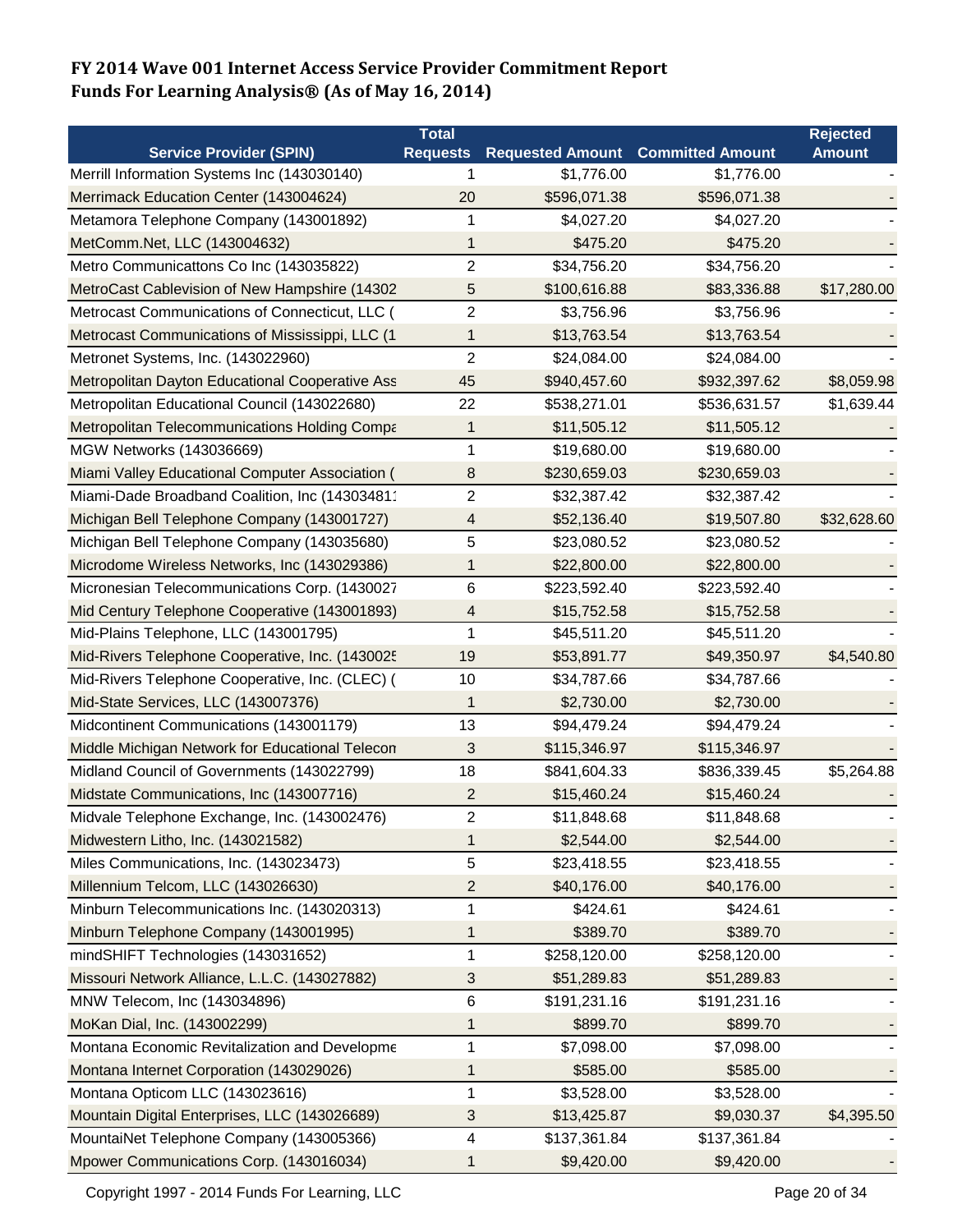|                                                    | <b>Total</b>            |                                          |              | <b>Rejected</b> |
|----------------------------------------------------|-------------------------|------------------------------------------|--------------|-----------------|
| <b>Service Provider (SPIN)</b>                     | <b>Requests</b>         | <b>Requested Amount Committed Amount</b> |              | <b>Amount</b>   |
| Mt. Vernon.Net, Inc (143024625)                    | 1                       | \$8,400.00                               | \$8,400.00   |                 |
| MTC Communications Inc. (143003948)                | 5                       | \$141,449.69                             | \$141,449.69 |                 |
| MTCO Communications, Inc. (143004068)              | 3                       | \$16,327.20                              | \$16,327.20  |                 |
| Muenster Telephone Corporation of Texas (1430)     | 4                       | \$33,902.28                              | \$33,902.28  |                 |
| Municipal Accounting Systems, Inc. (143030978)     | 3                       | \$2,993.11                               | \$2,993.11   |                 |
| Municipal Communications Utility of the City of Ce | 1                       | \$5,299.20                               | \$5,299.20   |                 |
| Muscatine Power & Water (143026663)                | 1                       | \$3,132.64                               | \$3,132.64   |                 |
| Mutual Telephone Company (143002001)               | 2                       | \$11,628.00                              | \$11,628.00  |                 |
| Mutual Telephone Company of Morning Sun (143       | 1                       | \$5,600.03                               | \$5,600.03   |                 |
| My Students Progress.com (143034625)               | 4                       | \$4,920.06                               | \$70.00      | \$4,850.06      |
| MyTeam1 LLC (143029412)                            | 13                      | \$164,366.02                             | \$164,366.02 |                 |
| N2N LLC (143034443)                                | 1                       | \$8,121.60                               | \$8,121.60   |                 |
| NAVAJO COMM CO (143002480)                         | 3                       | \$273,307.71                             | \$164,799.68 | \$108,508.03    |
| Navajo Comm Co Inc (143002562)                     | 2                       | \$118,735.20                             | \$118,735.20 |                 |
| NC Office of Information Technology Services (14   | $\overline{\mathbf{c}}$ | \$242,329.46                             | \$242,329.46 |                 |
| NC RSA 3 Cellular Telephone Company (143000:       | 1                       | \$576.00                                 | \$576.00     |                 |
| NDEMAND, INC (143034783)                           | $\overline{2}$          | \$88,020.00                              | \$88,020.00  |                 |
| Nebraska Central Telephone Co. (143002184)         | 2                       | \$470.43                                 | \$470.43     |                 |
| Nebraska Link LLC (143035006)                      | 5                       | \$33,521.52                              | \$15,665.52  | \$17,856.00     |
| Nelson Telephone Coop. (143001817)                 | 1                       | \$4,471.35                               | \$4,471.35   |                 |
| NEMONT COMMUNICATIONS, INC. (143003008             | 31                      | \$104,276.43                             | \$104,276.43 |                 |
| Net Access Corporation (143005561)                 | 9                       | \$97,578.00                              | \$97,578.00  |                 |
| Net56, Inc (143025679)                             | 14                      | \$488,821.78                             | \$375,013.64 | \$113,808.14    |
| NetCarrier Telecom, Inc. (143015314)               | 6                       | \$90,864.00                              | \$90,864.00  |                 |
| NetEnterprise, Inc. (143016330)                    | 1                       | \$251.33                                 | \$251.33     |                 |
| Netrix, LLC (143024263)                            | $\overline{2}$          | \$52,534.90                              |              | \$52,534.90     |
| Netsync Internet Services, Inc. (143025374)        | $\overline{\mathbf{c}}$ | \$12,606.36                              | \$12,606.36  |                 |
| Network Billing Systems, LLC (143015263)           | 1                       | \$11,239.20                              | \$11,239.20  |                 |
| Network Innovations, Inc (143028851)               | 3                       | \$48,204.60                              | \$48,204.60  |                 |
| Network Outsource, Inc (143024572)                 | 6                       | \$38,048.40                              | \$31,838.40  | \$6,210.00      |
| Network Services Solutions LLC (143029752)         | 15                      | \$258,566.24                             | \$258,566.24 |                 |
| Network Tool and Die Company, Inc. (143025364      | 3                       | \$31,368.00                              | \$31,368.00  |                 |
| Networks & More, Inc. (143004355)                  | 21                      | \$31,453.73                              | \$27,819.07  | \$3,634.66      |
| New Horizon Communications Corp. (143029113)       | 1                       | \$33,962.40                              | \$33,962.40  |                 |
| New Jersey DataNet Telecom, LLC (143031223)        | 1                       | \$25,235.21                              | \$25,235.21  |                 |
| New Mexico State University (143009012)            | 1                       | \$6,935.29                               | \$6,935.29   |                 |
| New Paris Telephone, Inc. (143001748)              | 1                       | \$18,450.00                              | \$18,450.00  |                 |
| New Ulm Telecom, Inc. (143002123)                  | 3                       | \$2,429.64                               | \$2,429.64   |                 |
| New Wave Network LLC (143029173)                   | $\overline{c}$          | \$23,621.92                              | \$23,621.92  |                 |
| News Publishing Company (143039723)                | 2                       | \$690.15                                 | \$690.15     |                 |
| Nex-Tech Wireless. LLC (143030038)                 | 3                       | \$48,489.60                              | \$48,489.60  |                 |
| Nex-Tech, Inc. (143028558)                         | 21                      | \$34,725.06                              | \$34,725.06  |                 |
| Next Century Systems, Inc (143034482)              | 1                       | \$8,100.00                               | \$8,100.00   |                 |
| Nextel West Corp (143000893)                       |                         |                                          | \$2,106.17   |                 |
|                                                    | 1                       | \$2,106.17                               |              |                 |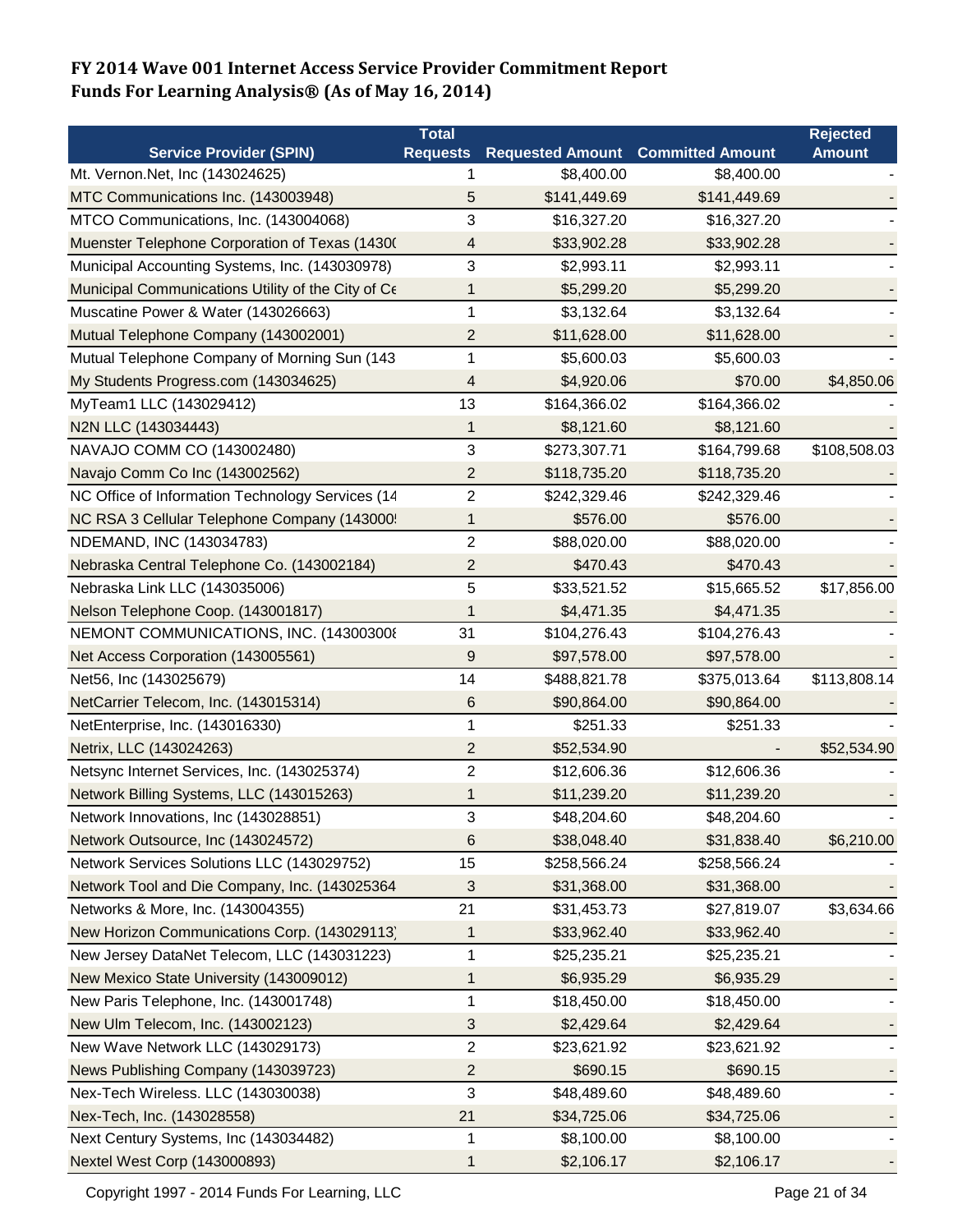|                                                 | <b>Total</b>    |                         |                         | <b>Rejected</b> |
|-------------------------------------------------|-----------------|-------------------------|-------------------------|-----------------|
| <b>Service Provider (SPIN)</b>                  | <b>Requests</b> | <b>Requested Amount</b> | <b>Committed Amount</b> | <b>Amount</b>   |
| Nexus Systems, Inc. (143027251)                 | 21              | \$972,922.32            | \$972,922.32            |                 |
| Nittany Media, Inc. (143026848)                 | 3               | \$96,935.40             | \$96,935.40             |                 |
| NJEdge.Net (143013612)                          | 1               | \$21,878.40             | \$21,878.40             |                 |
| NK Techonologies, Inc. (143010301)              | 11              | \$17,776.91             | \$16,126.91             | \$1,650.00      |
| North Atlantic Networks LLC (143036364)         | 1               | \$9,971.28              | \$9,971.28              |                 |
| North Central kansas Community Network (14301   | 3               | \$26,096.45             | \$26,096.45             |                 |
| North Central Ohio Computer Cooperative (14302  | 20              | \$579,391.45            | \$579,391.45            |                 |
| North Central Telephone Coop, Inc. (143001635)  | 3               | \$1,891.08              | \$1,891.08              |                 |
| North Coast Council (143022687)                 | 43              | \$598,238.80            | \$598,238.80            |                 |
| North Dakota Telephone Company (143002198)      | 1               | \$1,872.00              | \$1,872.00              |                 |
| North Penn Long Distance Corporation (14303742  | 1               | \$7,420.00              | \$7,420.00              |                 |
| North Penn Telephone Company (143001384)        | 1               | \$478.63                | \$478.63                |                 |
| Northeast Florida Telephone Company (1430014:   | 1               | \$5,148.00              | \$5,148.00              |                 |
| Northeast Georgia RESA (143034318)              | $\overline{c}$  | \$46,440.00             | \$46,440.00             |                 |
| Northeast Ohio Management Information Network   | 19              | \$312,366.91            | \$312,366.91            |                 |
| Northeast Ohio Network for Educational Technolo | 56              | \$682,821.34            | \$672,231.36            | \$10,589.98     |
| Northeast Rural Services, Inc. (143016556)      | 5               | \$616,737.00            | \$616,737.00            |                 |
| Northeast Service Cooperative (143022689)       | 15              | \$431,256.56            | \$431,256.56            |                 |
| Northeast Texas Broadband, LLC (143034743)      | 1               | \$11,494.56             | \$11,494.56             |                 |
| Northern Arkansas Telephone Company, Inc. (14:  | 1               | \$10,381.40             | \$10,381.40             |                 |
| Northern Illinois University (143031566)        | 18              | \$134,583.97            | \$106,233.97            | \$28,350.00     |
| Northern Iowa Telephone Company (143002003)     | 4               | \$27,988.80             | \$27,988.80             |                 |
| Northern New England Telephone Operations LL(   | 7               | \$70,671.22             | \$70,671.22             |                 |
| Northern Ohio Education Computer Association (  | 20              | \$496,041.15            | \$448,686.15            | \$47,355.00     |
| Northern Telephone Cooperative, Inc. (14300253) | 8               | \$19,594.98             | \$19,594.98             |                 |
| Northern WIreless Communications (143032876)    | 1               | \$432.00                | \$432.00                |                 |
| Northland Cable Television, Inc. (143034548)    | 1               | \$1,641.49              | \$1,641.49              |                 |
| Northland Telephone Systems, Ltd. (143003894)   | 1               | \$720.00                | \$720.00                |                 |
| Northwest Communications Cooperative (143002    | 2               | \$957.31                | \$957.31                |                 |
| Northwest Communications, Inc (143004661)       | 3               | \$8,084.04              | \$8,084.04              |                 |
| Northwest Iowa Telephone LLC (143002004)        | 3               | \$4,842.54              | \$4,842.54              |                 |
| Northwest Ohio Area Computer Services Coopera   | 45              | \$548,194.81            | \$527,384.89            | \$20,809.92     |
| Northwestern Indiana Telephone Co (143001749)   | 1               | \$7,879.20              | \$7,879.20              |                 |
| Norvado, Inc. (143021691)                       | 1               | \$13,667.29             | \$13,667.29             |                 |
| NTT Ameica (143006655)                          | $\mathbf{1}$    | \$36,846.00             | \$36,846.00             |                 |
| NTUA Wireless, LLC (143035541)                  | 4               | \$644,749.20            | \$366,649.20            | \$278,100.00    |
| Nucla Naturita Telephone Company (143002493)    | 1               | \$352.72                | \$352.72                |                 |
| OARnet (143007848)                              | 3               | \$52,181.52             | \$52,181.52             |                 |
| Oconto Falls Water & Light Commission (143011!  | 1               | \$591.02                | \$591.02                |                 |
| Ohio Bell Telephone Company (143035678)         | 1               | \$360.38                | \$360.38                |                 |
| Ohio Mid Eastern Regional Education Service Age | 46              | \$1,411,027.02          | \$1,384,756.02          | \$26,271.00     |
| Oklahoma Communication Systems, Inc. DBA TD     | 4               | \$70,520.83             | \$70,520.83             |                 |
| Omega Technology Center, Inc. (143024893)       | 2               | \$4,128.00              | \$4,128.00              |                 |
| Omnicity, Inc (143027888)                       | 1               | \$480.00                | \$480.00                |                 |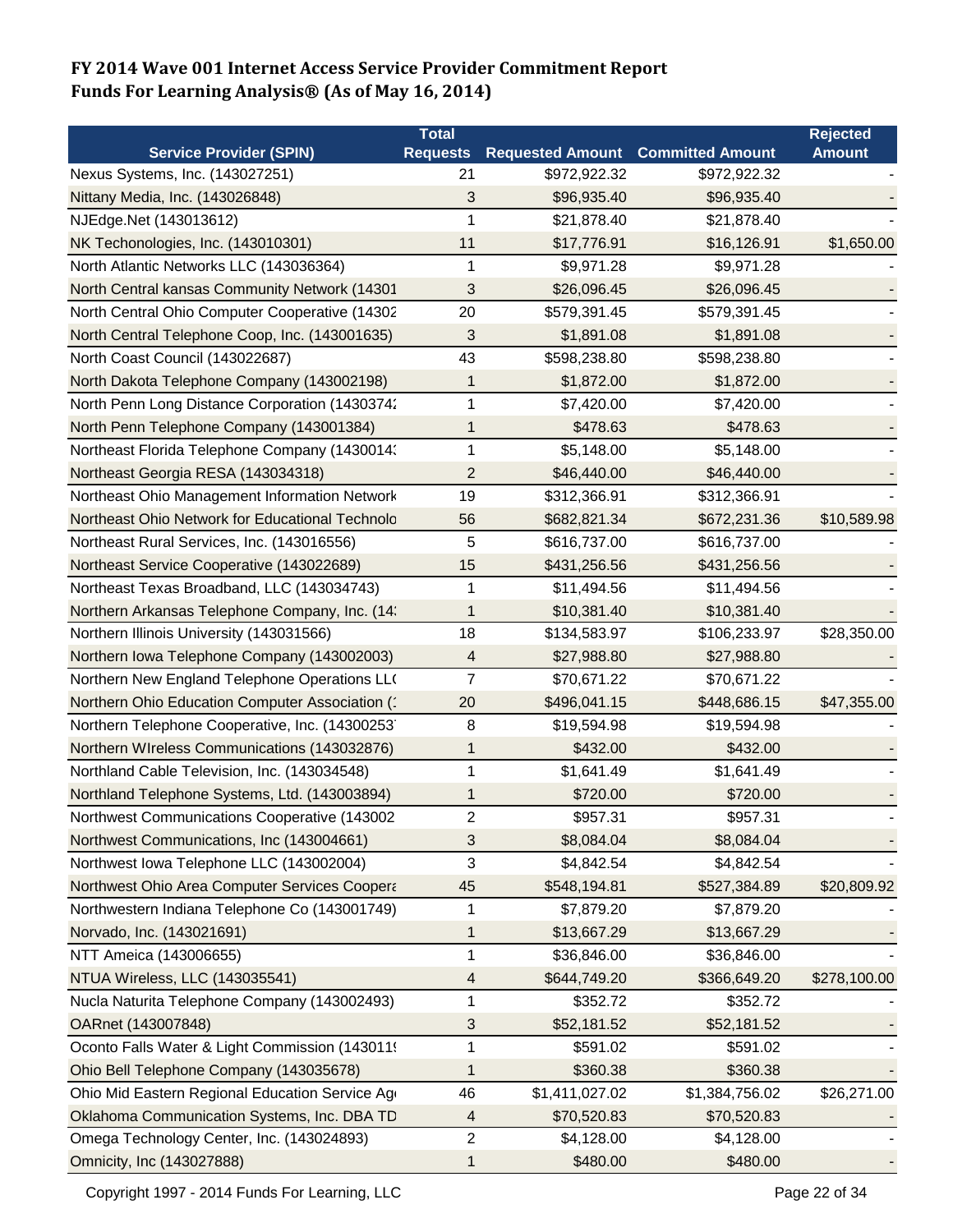|                                                   | <b>Total</b>     |                         |                         | <b>Rejected</b> |
|---------------------------------------------------|------------------|-------------------------|-------------------------|-----------------|
| <b>Service Provider (SPIN)</b>                    | <b>Requests</b>  | <b>Requested Amount</b> | <b>Committed Amount</b> | <b>Amount</b>   |
| One Eighty Communications, Inc. (143009818)       | 4                | \$12,206.20             | \$12,206.20             |                 |
| One Ring Networks, Inc (143035043)                | 1                | \$7,480.00              | \$7,480.00              |                 |
| One Technologies, Inc. (143032725)                | 33               | \$51,629.31             | \$49,790.61             | \$1,838.70      |
| OneEighty Networks, a division of Orbitcom Inc. ( | $\overline{2}$   | \$8,596.80              | \$8,596.80              |                 |
| OneNet (Oklahoma State Regents) (143015254)       | 162              | \$4,683,783.02          | \$4,669,905.02          | \$13,878.00     |
| OneWave Networks Boise LLC (143036225)            | 1                | \$31,920.00             | \$31,920.00             |                 |
| Ontario Telephone Company, Inc. (143001343)       | 1                | \$437.69                | \$437.69                |                 |
| Open Text Inc. (143029766)                        | 3                | \$12,364.25             | \$9,844.25              | \$2,520.00      |
| Opp Cablevision (143019347)                       | 1                | \$9,599.90              | \$9,599.90              |                 |
| Optimum Communications Corporation (1430371:      | 1                | \$1,295.46              | \$1,295.46              |                 |
| Optimum Networks, Inc. (143022622)                | 1                | \$510.00                | \$510.00                |                 |
| Orange City Communications (143025492)            | 1                | \$2,700.00              | \$2,700.00              |                 |
| Orange County Department of Education (143010     | $\overline{2}$   | \$103,740.00            | \$103,740.00            |                 |
| Orcas Power & Light Cooperative (143029613)       | 1                | \$7,108.33              | \$7,108.33              |                 |
| Oregon Department of Higher Education-OWEN        | $\overline{2}$   | \$65,182.80             | \$65,182.80             |                 |
| Osakis Telephone Company (143002126)              | 1                | \$11,444.40             | \$11,444.40             |                 |
| Oshean Inc (143005312)                            | 19               | \$493,245.27            | \$283,149.27            | \$210,096.00    |
| Otelco Telephone LLC (wholly owned sub of Otek    | 1                | \$720.00                | \$720.00                |                 |
| Ouraynet (143025627)                              | 1                | \$576.00                | \$576.00                |                 |
| OV LLC (143034500)                                | 50               | \$55,799.35             | \$55,247.59             | \$551.76        |
| Pacific Bell Telephone Company (143002665)        | 9                | \$530,337.47            | \$530,337.47            |                 |
| Pacific Bell Telephone Company (143035645)        | 2                | \$16,988.51             | \$16,988.51             |                 |
| Pacific Bell Telephone Company (143035651)        | 12               | \$13,266.60             | \$13,266.60             |                 |
| Pacific Data Systems (143026234)                  | $\overline{c}$   | \$428,076.00            | \$428,076.00            |                 |
| Palm Beach County Information Systems Service     | 1                | \$96,000.00             | \$96,000.00             |                 |
| Panhandle Telecommunication Systems, Inc (143     | 3                | \$3,471.13              | \$3,471.13              |                 |
| Panhandle Telephone Cooperative, Inc. (1430023    | 1                | \$10,636.04             | \$10,636.04             |                 |
| Panora Communications Cooperative (143002013      | 1                | \$13,543.86             | \$13,543.86             |                 |
| Paradigm Pioneers, Inc. (143029148)               | 1                | \$1,920.00              | \$1,920.00              |                 |
| Park TV & Electronics Inc (143037123)             | 1                | \$15,120.00             | \$15,120.00             |                 |
| Parker FiberNet, LLC (143031443)                  | $\boldsymbol{2}$ | \$90,342.00             | \$90,342.00             |                 |
| Partner Communications Cooperative (143001964     | $\overline{c}$   | \$4,947.15              | \$4,947.15              |                 |
| Paul bunyan Rural Telephone Cooperative (1430)    | 3                | \$38,957.46             | \$38,957.46             |                 |
| PCO Central LLC (143037373)                       | 1                | \$200.00                | \$200.00                |                 |
| Peak Methods, Inc (143031547)                     | 1                | \$15,717.11             |                         | \$15,717.11     |
| Pend Oreille Valley Network Inc. (143005810)      | 2                | \$9,784.80              | \$9,784.80              |                 |
| Peninsula Fiber Network LLC (143033342)           | 1                | \$7,588.80              | \$7,588.80              |                 |
| PenTeleData Limited Partnership I (143004441)     | 61               | \$1,064,205.72          | \$1,064,205.72          |                 |
| Peoples Communication, Inc. (143001132)           | 16               | \$317,727.70            | \$317,727.70            |                 |
| Peoples Rural Telephone Cooperative Corporatio    | 1                | \$959.52                | \$959.52                |                 |
| Peoples Telephone Cooperative, Inc. (143002448    | 1                | \$42,240.00             | \$42,240.00             |                 |
| Perot Systems Corporation (143009149)             | 1                | \$239.76                | \$239.76                |                 |
| Perry-Spencer Rural Tel Coop Inc (143001751)      | 1                | \$209.58                | \$209.58                |                 |
| Personal Touch Communications, L.P. (14302382     | 1                | \$3,840.00              | \$3,840.00              |                 |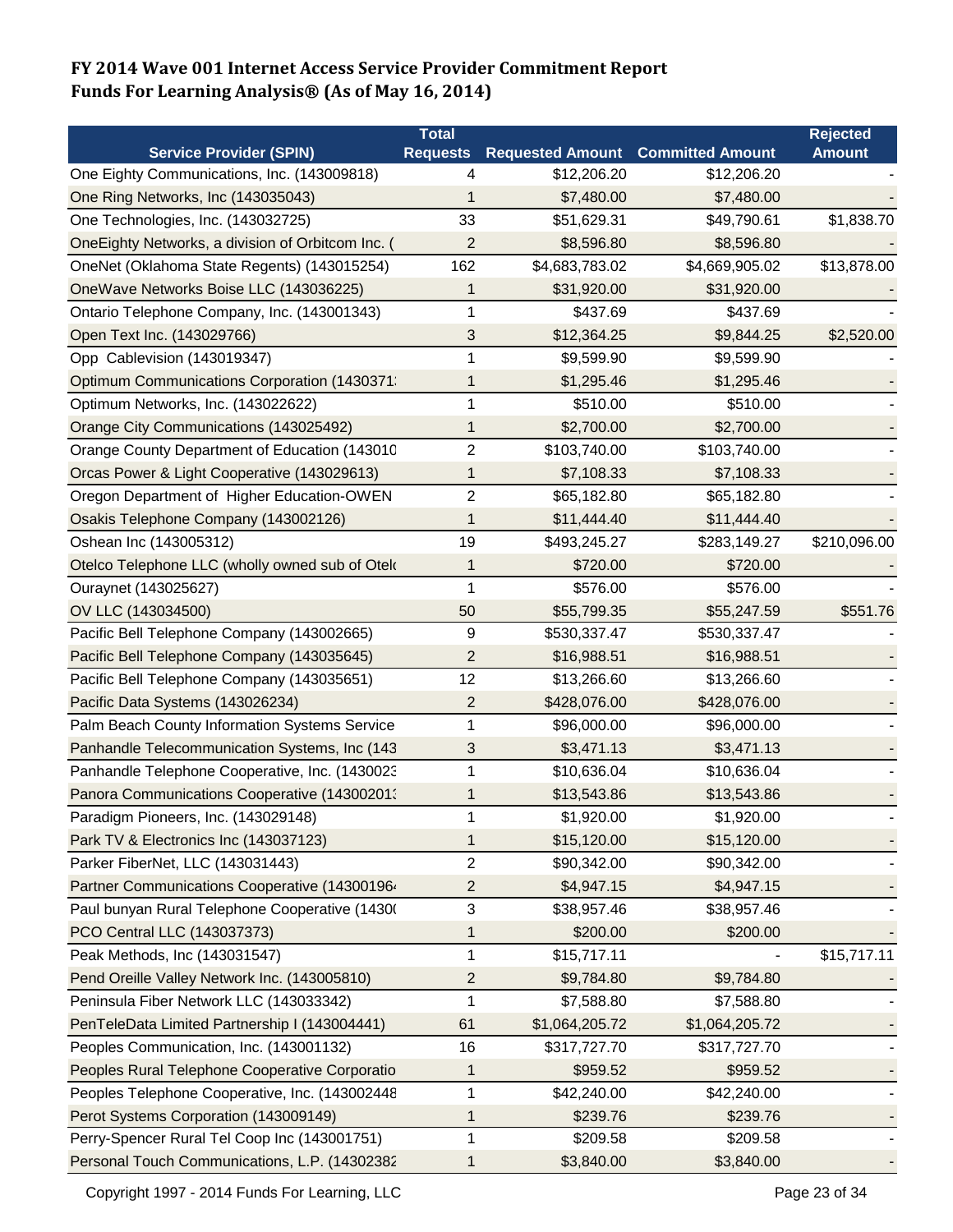|                                                   | <b>Total</b>    |                         |                         | <b>Rejected</b> |
|---------------------------------------------------|-----------------|-------------------------|-------------------------|-----------------|
| <b>Service Provider (SPIN)</b>                    | <b>Requests</b> | <b>Requested Amount</b> | <b>Committed Amount</b> | <b>Amount</b>   |
| Phonoscope Enterprises Group, LLC. (14300874(     | 2               | \$55,358.64             | \$55,358.64             |                 |
| PHONOSCOPE LIGHT WAVE, INC (143035542)            | 5               | \$159,928.80            | \$159,928.80            |                 |
| Pikes Peak Boces (143025233)                      | 3               | \$20,898.24             | \$20,898.24             |                 |
| Pine Bluff Cable Television, Inc (143024912)      | 1               | \$1,403.46              | \$1,403.46              |                 |
| Pine Island Telephone Company (143002130)         | 1               | \$599.70                | \$599.70                |                 |
| Pineland Telephone Coop., Inc. (143001467)        | 2               | \$22,680.00             | \$22,680.00             |                 |
| Pinpoint Communications, Inc. (143021783)         | 1               | \$519.96                | \$519.96                |                 |
| Pioneer Long Distance, Inc. (143001169)           | 80              | \$1,191,240.54          | \$1,190,619.54          | \$621.00        |
| Pioneer Telephone Company (143002602)             | 1               | \$719.93                | \$719.93                |                 |
| Pixius Communications, LLC (143028165)            | 4               | \$22,365.34             | \$22,365.34             |                 |
| Plains Cooperative Telephone Association, Inc. (1 | 1               | \$1,104.00              | \$1,104.00              |                 |
| Plant TiftNet, Inc. (143034928)                   | 1               | \$20,736.00             | \$20,736.00             |                 |
| Planters Rural Telephone Cooperative, Inc (1430)  | 1               | \$32,400.00             | \$32,400.00             |                 |
| Plateau Telecommunications, Inc (143004077)       | 5               | \$103,462.35            | \$103,462.35            |                 |
| PNG Telecommunications, Inc. (143005329)          | 2               | \$16,952.10             | \$16,952.10             |                 |
| PowerIT, LLC (143029871)                          | 1               | \$1,651.86              | \$1,651.86              |                 |
| Prairie Grove Telephone Company (143002270)       | 3               | \$13,908.43             | \$13,908.43             |                 |
| Precision Technology Inc (143008761)              | 1               | \$3,600.00              | \$3,600.00              |                 |
| Premier Communications, Inc (143015707)           | $\,8\,$         | \$62,275.18             | \$62,275.18             |                 |
| Pride Network, Inc. (143035509)                   | 3               | \$19,946.09             | \$19,946.09             |                 |
| Project A, Incorporated (143012303)               | 1               | \$996.00                | \$996.00                |                 |
| Project Mutual Telephone Coop Assn, Inc. (14300   | 3               | \$94,878.72             | \$94,878.72             |                 |
| Promenet, Inc. (143026089)                        | $\overline{c}$  | \$23,196.24             | \$23,196.24             |                 |
| PSEK Hosting (143035164)                          | 1               | \$2,190.24              | \$2,190.24              |                 |
| Ptop Communication, Inc. (143037478)              | 1               | \$21,330.00             | \$21,330.00             |                 |
| Pulaski White Rural Telephone Cooperative, Inc (  | 1               | \$2,128.05              | \$2,128.05              |                 |
| PVT Networks, Inc. (143015372)                    | 1               | \$87,226.11             | \$87,226.11             |                 |
| QSCEND Technologies, Inc. (143028742)             |                 | \$960.00                | \$960.00                |                 |
| QX Networking & Design. Inc. (143030408)          | 1               | \$9,115.20              | \$9,115.20              |                 |
| R. Fritz Enterprises, Inc. (143004527)            | 1               | \$16,800.00             | \$16,800.00             |                 |
| Rackspace Ltd. (143031018)                        | 1               | \$2,006.40              | \$2,006.40              |                 |
| Rackspace US, Inc (143030603)                     | 4               | \$5,977.92              | \$5,977.92              |                 |
| Rainbow Telecommunications Association, Inc. (1   | 6               | \$40,813.84             | \$40,813.84             |                 |
| Range Telephone Coop., Inc. (143002579)           | 6               | \$70,196.94             | \$70,196.94             |                 |
| Rapid Systems Inc (143023007)                     | 1               | \$24,300.00             | \$24,300.00             |                 |
| RapidScale Inc. (143037484)                       | 1               | \$10,852.80             | \$10,852.80             |                 |
| RCN - BECOCOM, LLC (143004275)                    | $\overline{c}$  | \$30,321.60             | \$30,321.60             |                 |
| RCN Telecom Services (Lehigh), LLC (14303508)     | 3               | \$1,190.19              | \$1,190.19              |                 |
| RCN Telecom Services New York, LP (14303506       | 2               | \$5,707.20              | \$5,707.20              |                 |
| Rebeltec Communications, LLC (143022544)          | 1               | \$10,300.80             | \$10,300.80             |                 |
| Rediker Software, Inc. (143014590)                | 1               | \$3,724.80              |                         | \$3,724.80      |
| Redwood County Telephone Company (1430021)        | 2               | \$5,040.00              | \$5,040.00              |                 |
| Reedsburg Utility Commission (143031207)          | 1               | \$19,203.00             | \$19,203.00             |                 |
| Region 16 Education Service Center (143016965)    | 33              | \$821,582.76            | \$789,743.96            | \$31,838.80     |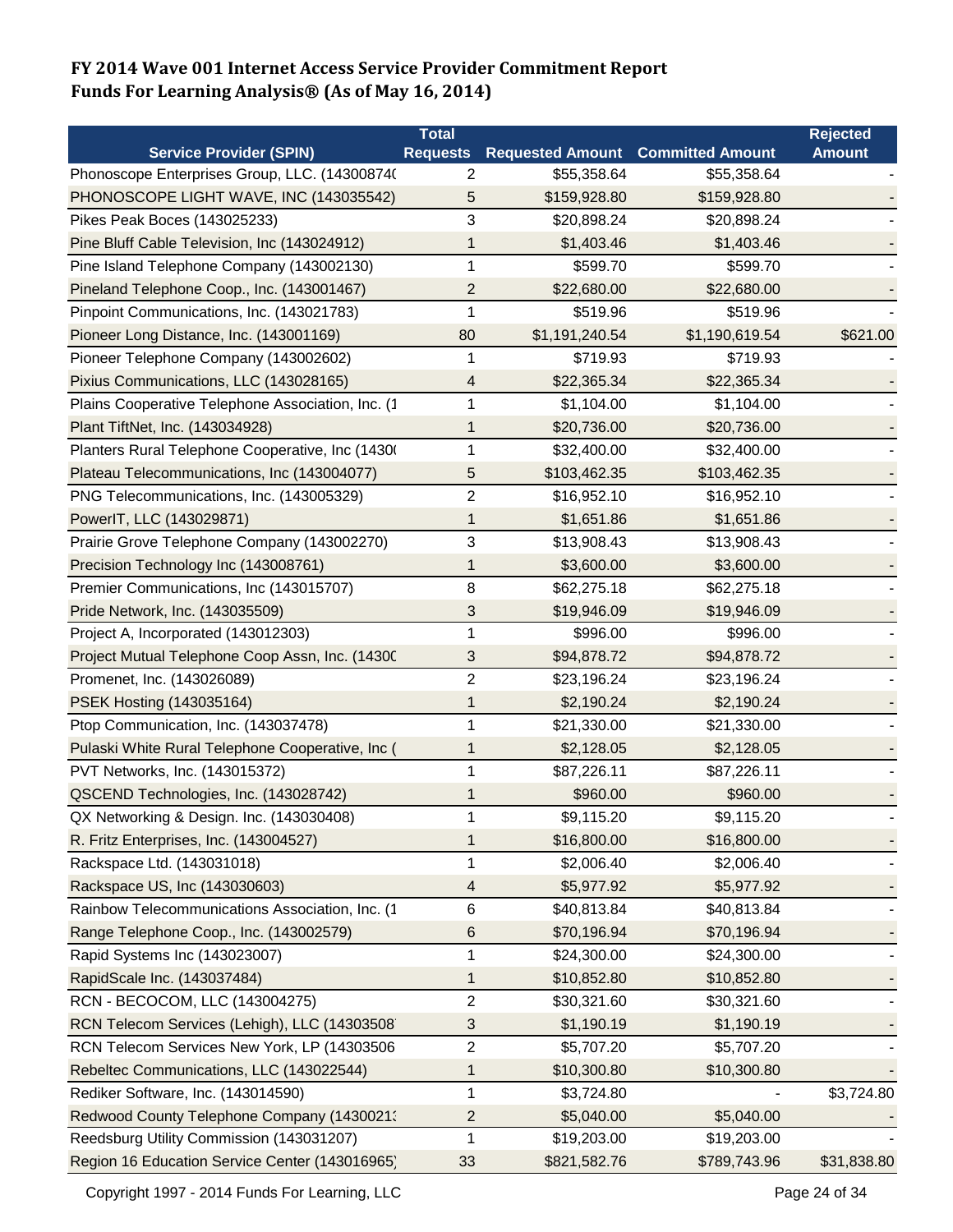|                                                  | Total                   |                         |                         | <b>Rejected</b> |
|--------------------------------------------------|-------------------------|-------------------------|-------------------------|-----------------|
| <b>Service Provider (SPIN)</b>                   | <b>Requests</b>         | <b>Requested Amount</b> | <b>Committed Amount</b> | <b>Amount</b>   |
| Region 18 Education Service Center (143036633)   | 25                      | \$674,816.24            | \$674,816.24            |                 |
| Region 19 Education Service Center (143024326)   | 1                       | \$8,052.72              | \$8,052.72              |                 |
| Region 9 Education Service Center (143017000)    | 14                      | \$88,626.05             | \$88,626.05             |                 |
| Region III Education Service Center (143017589)  | 29                      | \$263,138.47            | \$263,138.47            |                 |
| Region IV Education Service Center (143010831)   | 10                      | \$53,927.77             | \$53,927.77             |                 |
| Regional Educational Media Center No. 1 (14300-  | 3                       | \$126,101.96            | \$126,101.96            |                 |
| Reliance Globalcom Services, Inc (143019413)     | 1                       | \$18,000.00             | \$18,000.00             |                 |
| Reservation Telephone Cooperative (143002214)    | $\overline{c}$          | \$14,779.20             | \$14,779.20             |                 |
| Reserve Telephone Company, Inc. (143001597)      | 2                       | \$331,614.00            | \$331,614.00            |                 |
| Resort Broadband, LLC. (143030880)               | 1                       | \$763.80                | \$763.80                |                 |
| Resort Television Cable, Inc. (143035416)        | $\overline{c}$          | \$68,010.00             | \$68,010.00             |                 |
| Rhino Communications, Inc (143037227)            | 1                       | \$38,400.00             | \$38,400.00             |                 |
| Richland-Grant Telephone Coop., Inc. (14300183   | 1                       | \$5,663.52              | \$5,663.52              |                 |
| Richmond Connections (143029314)                 | 1                       | \$10,593.53             | \$10,593.53             |                 |
| Richmond Power of Light (143035300)              | 1                       | \$46,267.20             | \$46,267.20             |                 |
| Right Response, LLC (143028077)                  | 1                       | \$2,385.20              | \$2,385.20              |                 |
| Ringgold Telephone Company, Inc. (143001472)     | 1                       | \$7,799.90              | \$7,799.90              |                 |
| Rio Virgin Telephone Company (143002675)         | 1                       | \$3,550.72              | \$3,550.72              |                 |
| River Valley Telecommunications Coop (1430019    | 3                       | \$20,568.57             | \$20,568.57             |                 |
| Riviera Telephone Co., Inc. (143002450)          | $\overline{\mathbf{c}}$ | \$3,944.64              | \$3,944.64              |                 |
| RL Computing LLC. (143033589)                    | 3                       | \$312.00                | \$312.00                |                 |
| RM Greene, Inc (143017439)                       | 1                       | \$18,624.00             | \$18,624.00             |                 |
| Rochelle. Net (143013941)                        | 1                       | \$12,000.00             | \$12,000.00             |                 |
| Rochester Telecom Systems, Inc. (143011537)      | 1                       | \$1,440.00              | \$1,440.00              |                 |
| Rochester Telephone Co., Inc. (143001754)        | 3                       | \$36,069.84             | \$36,069.84             |                 |
| Rolla Municipal Utilities (143005112)            | 1                       | \$8,880.00              | \$8,880.00              |                 |
| Ronan Telephone Company (143002541)              | $\overline{c}$          | \$26,713.80             | \$26,713.80             |                 |
| Root Automation (143018470)                      | 11                      | \$112,679.90            | \$112,679.90            |                 |
| Royal Telephone Company (143002022)              | 1                       | \$3,696.00              | \$3,696.00              |                 |
| RT Communications, Inc. (143002540)              | 1                       | \$5,130.00              | \$5,130.00              |                 |
| Runestone Telephone Association (143002134)      | 3                       | \$22,419.44             | \$22,419.44             |                 |
| Rural Broadband LLC (143029607)                  | 1                       | \$15,912.00             | \$15,912.00             |                 |
| Rural Telephone Company (143002523)              | 1                       | \$3,300.00              | \$3,300.00              |                 |
| Rural Telephone Service Co. Inc. (143002306)     | 24                      | \$32,422.82             | \$32,422.82             |                 |
| S&A Telephone Company, Inc. (143002308)          | 1                       | \$7,680.00              | \$7,680.00              |                 |
| S&T Communications LLC (143024282)               | 8                       | \$35,216.88             | \$35,216.88             |                 |
| S&T Telephone Cooperative Association Inc (143   | $\overline{c}$          | \$931.64                | \$931.64                |                 |
| Sac County Mutual Telephone Company (143002      | 1                       | \$12,600.00             | \$12,600.00             |                 |
| Sacred Wind Communications, Inc. (143030914)     | 1                       | \$56,160.00             | \$56,160.00             |                 |
| Salina-Spavinaw Telephone Co., Inc. (143002397   | 1                       | \$27,864.00             | \$27,864.00             |                 |
| Salsgiver, Inc (143006956)                       | 1                       | \$6,816.00              | \$6,816.00              |                 |
| San Carlos Apache Telecommunication Utility, Ind | 1                       | \$6,480.00              | \$6,480.00              |                 |
| San Joaquin County Schools Data Processing Ce    | 5                       | \$271,640.00            | \$271,640.00            |                 |
| San Luis Obispo County Office of Education (143) | 1                       | \$3,093.34              | \$3,093.34              |                 |

Copyright 1997 - 2014 Funds For Learning, LLC Companies and Controller and Page 25 of 34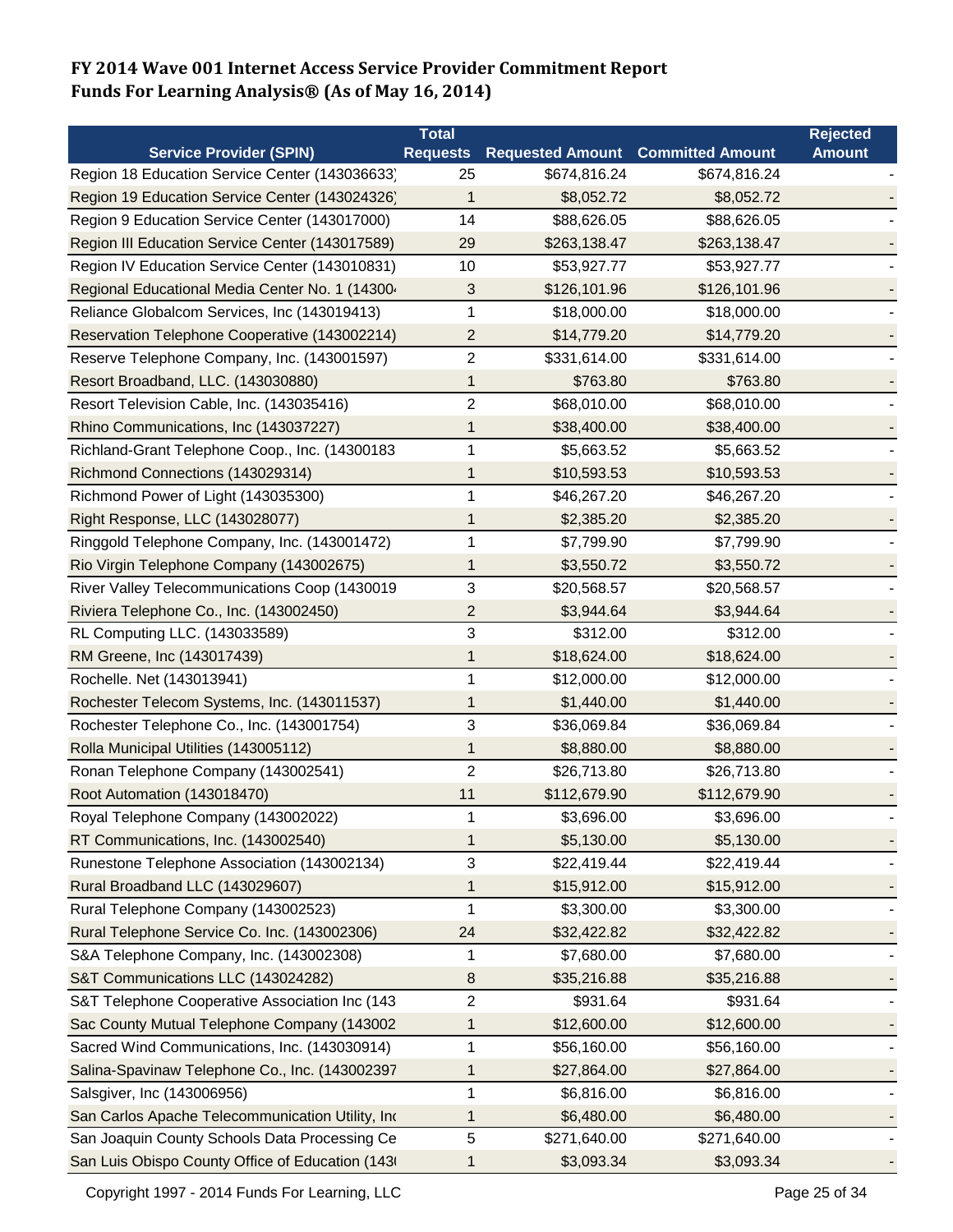|                                                  | <b>Total</b>            |                                          |                | <b>Rejected</b> |
|--------------------------------------------------|-------------------------|------------------------------------------|----------------|-----------------|
| <b>Service Provider (SPIN)</b>                   | <b>Requests</b>         | <b>Requested Amount Committed Amount</b> |                | <b>Amount</b>   |
| San Mateo County Office of Education (14300850   | 4                       | \$32,090.00                              | \$32,090.00    |                 |
| Sancom, Inc. (143031378)                         |                         | \$59.70                                  | \$59.70        |                 |
| Santa Cruz County Office of Education (1430072!  | 1                       | \$9,984.00                               | \$9,984.00     |                 |
| Santa Rosa Telephone Cooperative, Inc. (143002   | 1                       | \$443.06                                 | \$443.06       |                 |
| Santa Rosa Telephone Cooperative, Inc. (143002   | 2                       | \$28,240.00                              | \$28,240.00    |                 |
| Santel Communications Cooperative (143002244     | 2                       | \$304.18                                 | \$304.18       |                 |
| Savage Communications Inc. (143025170)           | 5                       | \$34,289.61                              | \$34,289.61    |                 |
| SAVECOM TELECOM INC (143037479)                  | 1                       | \$37,800.00                              | \$37,800.00    |                 |
| SBC Internet Services, Inc (143035660)           | 18                      | \$13,543.85                              | \$13,543.85    |                 |
| Schaller Telephone Company (143002025)           | 1                       | \$776.92                                 | \$776.92       |                 |
| School Loop (143030031)                          | 6                       | \$79,494.11                              | \$79,494.11    |                 |
| School Webmasters (143027799)                    | 29                      | \$119,861.22                             | \$119,861.22   |                 |
| SchoolDesk LLC (143034389)                       | $\overline{2}$          | \$7,936.00                               | \$7,936.00     |                 |
| SCHOOLinSITES.com LLC (143027426)                | 212                     | \$1,157,421.01                           | \$1,137,583.51 | \$19,837.50     |
| Schoology, Inc (143035378)                       | 1                       | \$1,944.00                               |                | \$1,944.00      |
| <b>SCHOOLSPEAK, INC (143034059)</b>              | 7                       | \$8,430.37                               | \$8,430.37     |                 |
| SCHOOLWIRES INC. (143027372)                     | 378                     | \$2,222,814.03                           | \$2,198,605.55 | \$24,208.48     |
| Scio Mutual Telephone Association (143002636)    | 1                       | \$37,181.21                              | \$37,181.21    |                 |
| Scott Cook Inc (143024786)                       | 1                       | \$1,535.04                               | \$1,535.04     |                 |
| Scott County Telephone Cooperative (143001414    | 1                       | \$77,551.32                              | \$77,551.32    |                 |
| Scottsboro Electric Power Board (143009591)      | 1                       | \$45,276.00                              | \$45,276.00    |                 |
| Se Acquisitions, LLC (143003933)                 | 1                       | \$719.70                                 | \$719.70       |                 |
| Seacliff associates, LLC (143028209)             | 1                       | \$1,536.00                               |                | \$1,536.00      |
| Seamless Daya Systems, Inc. (143030269)          | 1                       | \$5,280.00                               | \$5,280.00     |                 |
| SECOM, Inc (143037285)                           | 28                      | \$354,215.13                             | \$354,215.13   |                 |
| Selectcell Inc (143036167)                       | 1                       | \$2,559.60                               | \$2,559.60     |                 |
| Seminole County Board of County Commisioners     | 1                       | \$121,874.07                             | \$121,874.07   |                 |
| Service Electric Cable TV & Communications (14   | $\overline{\mathbf{c}}$ | \$10,692.00                              | \$10,692.00    |                 |
| Service Electric Cablevision, Inc. (143005173)   | 1                       | \$411.18                                 | \$411.18       |                 |
| Service Electric Communication, LLC (143007901   | 7                       | \$35,349.06                              | \$35,349.06    |                 |
| Shasta County Office Of Education (143019025)    | 4                       | \$16,753.86                              | \$16,753.86    |                 |
| Shawano Municipal Utilities (143004874)          | 1                       | \$10,567.20                              | \$10,567.20    |                 |
| Shenandoah Cable Television, LLC (143033629)     | 3                       | \$339,388.92                             | \$339,388.92   |                 |
| Shenandoah Telephone Company (143001416)         | 1                       | \$82,855.08                              | \$82,855.08    |                 |
| Shentel Communications, LLC (143033621)          | 4                       | \$166,836.08                             | \$166,836.08   |                 |
| SherWeb, Inc. (143033036)                        | 3                       | \$73,470.84                              | \$73,470.84    |                 |
| Shidler Telephone Company (143002398)            | $\overline{2}$          | \$43,802.21                              | \$43,802.21    |                 |
| Sho-Me Technologies, LLC (143004637)             | 11                      | \$99,192.60                              | \$99,192.60    |                 |
| SHOUTPOINT, INC. (143032646)                     | 5                       | \$14,179.50                              | \$14,179.50    |                 |
| Sidera Networks of Long Island, Inc. (143020735) | 1                       | \$24,198.00                              | \$24,198.00    |                 |
| Sidera Networks, LLC (143005274)                 | 1                       | \$9,600.00                               | \$9,600.00     |                 |
| Sierra Communications, Inc (143022745)           | 1                       | \$5,684.95                               | \$5,684.95     |                 |
| Sierra Telephone Co., Inc. (143002658)           | 1                       | \$37,290.97                              | \$37,290.97    |                 |
| Sigecom, LLC (143013277)                         | 10                      | \$86,296.64                              | \$75,976.64    | \$10,320.00     |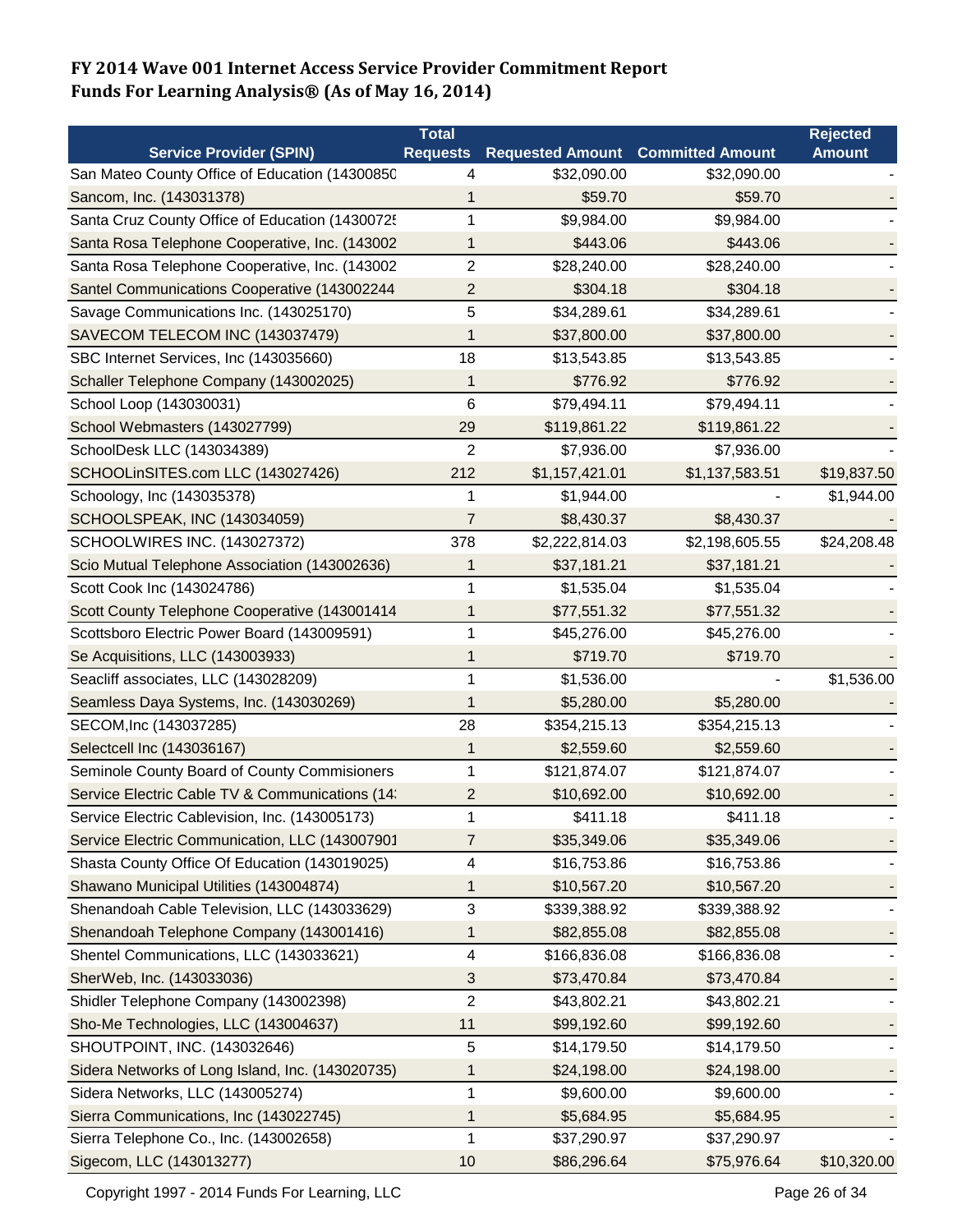|                                                  | <b>Total</b>             |                         |                         | <b>Rejected</b> |
|--------------------------------------------------|--------------------------|-------------------------|-------------------------|-----------------|
| <b>Service Provider (SPIN)</b>                   | <b>Requests</b>          | <b>Requested Amount</b> | <b>Committed Amount</b> | <b>Amount</b>   |
| Silverpoint, Inc. (143031067)                    | 10                       | \$9,984.00              | \$8,793.60              | \$1,190.40      |
| Simply Bits, L.L.C. (143030504)                  | $\overline{2}$           | \$45,340.34             | \$45,340.34             |                 |
| sipVine, Inc. (143036648)                        | 1                        | \$9,039.60              | \$9,039.60              |                 |
| Siskiyou County Office of Education (143016767)  | 16                       | \$88,911.20             | \$88,911.20             |                 |
| Siskiyou Telephone Company (143002659)           | 2                        | \$3,287.43              | \$3,287.43              |                 |
| Sjoberg's, Inc. (143009189)                      | $\overline{c}$           | \$2,716.32              | \$2,716.32              |                 |
| SKT, Inc. (143030539)                            | 1                        | \$670.85                | \$670.85                |                 |
| SkyBest Communications, Inc. (143025407)         | 1                        | \$11,491.20             | \$11,491.20             |                 |
| Skyline Telephone Membership Corporation (143    | 1                        | \$149,868.00            | \$149,868.00            |                 |
| SkyRider Communications, Inc. (143031192)        | 3                        | \$188,244.00            | \$188,244.00            |                 |
| SLD Interim (143666666)                          | 1                        | \$504.00                |                         | \$504.00        |
| Slic Network Solutions, Inc (143020035)          | 5                        | \$52,794.00             | \$52,794.00             |                 |
| Sling Broadband, LLC (143034315)                 | 1                        | \$719.94                | \$719.94                |                 |
| SmartCom Telephone, LLC (143020929)              | 8                        | \$134,584.58            | \$134,584.58            |                 |
| Smith Bagley, Inc. (143000989)                   | 5                        | \$407,700.00            | \$407,700.00            |                 |
| Smithville Telecom LLC (143022456)               | $\overline{c}$           | \$45,020.00             | \$45,020.00             |                 |
| SMR Communications, Inc (143009749)              | $\overline{c}$           | \$23,727.60             | \$23,727.60             |                 |
| Software Services Group (143004704)              | 1                        | \$112,529.09            | \$112,529.09            |                 |
| Softworx, Inc (143007740)                        | 1                        | \$6,075.00              | \$6,075.00              |                 |
| Solano County Office of Education (143007070)    | 3                        | \$11,899.29             | \$11,899.29             |                 |
| South Arkansas Telephone Company (143002262      | $\,6\,$                  | \$98,471.10             | \$98,471.10             |                 |
| South Carolina Net, Inc DBA Spirit Communicatio  | $\overline{\mathcal{A}}$ | \$7,115,419.10          | \$7,115,419.10          |                 |
| South Central Ohio Computer Association (14302   | 64                       | \$1,177,282.79          | \$1,142,670.29          | \$34,612.50     |
| South Central Rural Telephone Coop. Corp., Inc.  | 3                        | \$66,984.00             | \$66,984.00             |                 |
| South Central Telephone Association, Inc. (Kansa | 1                        | \$383.52                | \$383.52                |                 |
| South Central Utah Telephone Association, Inc (1 | $\overline{c}$           | \$11,345.38             | \$11,345.38             |                 |
| South Central Wireless, Inc (143021459)          | 6                        | \$38,149.36             | \$38,149.36             |                 |
| South Dakota Network, LLC (143002997)            | 6                        | \$24,711.06             | \$24,711.06             |                 |
| South Georgia Regional Information Technology /  | 1                        | \$22,464.00             | \$22,464.00             |                 |
| South Jersey Technology Partnership (SJTP) (14   | 11                       | \$28,262.10             | \$28,262.10             |                 |
| South Slope Cooperative Telephone Company (1     | 1                        | \$491.09                | \$491.09                |                 |
| Southeast Colorado Power Assoc. (143008280)      | 1                        | \$9,849.60              |                         | \$9,849.60      |
| Southeast Minnesota Network (SEMNET) (14303      | 3                        | \$82,650.05             | \$82,650.05             |                 |
| Southeast Mississippi Telephone Company, Inc (1) | 1                        | \$719.28                | \$719.28                |                 |
| Southeastern Services, Inc. (143026053)          | 1                        | \$1,049.44              | \$1,049.44              |                 |
| Southern Kansas Telephone Company (1430023'      | 5                        | \$56,936.89             | \$56,936.89             |                 |
| Southern Light, LLC (143026293)                  | 4                        | \$61,488.00             | \$61,488.00             |                 |
| Southern Vermont Cable Co. (143027740)           | 1                        | \$1,598.40              |                         | \$1,598.40      |
| Southwest Arkansas Telephone Cooperative, Inc.   | $\overline{\mathbf{c}}$  | \$8,147.05              | \$8,147.05              |                 |
| Southwest Communication Systems, Inc. (143024    | 1                        | \$57,254.40             | \$57,254.40             |                 |
| SouthWest Ohio Computer Association (1430244     | 33                       | \$1,015,078.60          | \$1,015,078.60          |                 |
| Southwest Texas Junior College (143007500)       | 1                        | \$4,320.00              | \$4,320.00              |                 |
| Southwestern Bell Telephone Company (1430046     | 76                       | \$253,208.19            | \$252,078.96            | \$1,129.23      |
| Southwestern Bell Telephone Company (1430046     | 51                       | \$827,599.14            | \$827,599.14            |                 |

Copyright 1997 - 2014 Funds For Learning, LLC Companies and Controller and Page 27 of 34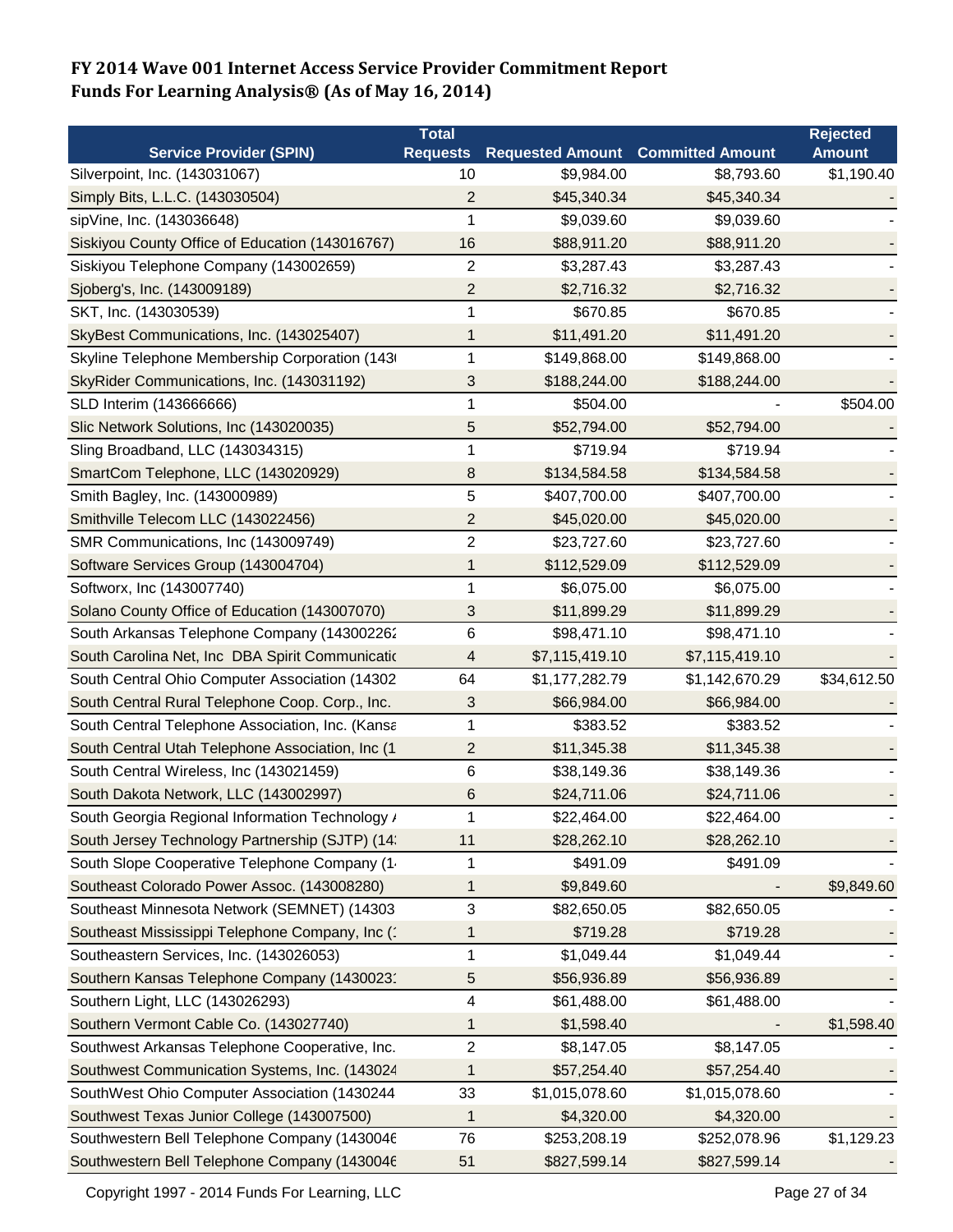|                                                   | <b>Total</b>            |                         |                         | <b>Rejected</b> |
|---------------------------------------------------|-------------------------|-------------------------|-------------------------|-----------------|
| <b>Service Provider (SPIN)</b>                    | <b>Requests</b>         | <b>Requested Amount</b> | <b>Committed Amount</b> | <b>Amount</b>   |
| Sovernet Communications (143024502)               | 1                       | \$2,700.60              | \$2,700.60              |                 |
| Sovernet, Inc. (143004800)                        | 18                      | \$201,696.01            | \$201,696.01            |                 |
| Spectra Access, Inc. (143026403)                  | 1                       | \$11,921.39             | \$11,921.39             |                 |
| Spectrotel, Inc. (143019593)                      | $\overline{2}$          | \$41,310.47             | \$41,310.47             |                 |
| Spectrum Networks, Inc. (143034603)               | $\overline{2}$          | \$17,232.00             | \$17,232.00             |                 |
| SpinWeb Internet Media, Inc. (143035388)          | 1                       | \$450.00                | \$450.00                |                 |
| Spiral Solutions and Technologies Inc (14303577!  | 3                       | \$55,854.15             | \$55,854.15             |                 |
| Spring Grove Communications (143002139)           | 1                       | \$299.70                | \$299.70                |                 |
| Sprint Communications Co. L.P. (143005695)        | 3                       | \$497,837.40            | \$67,606.87             | \$430,230.53    |
| Sprint Spectrum, L.P. (143006742)                 | 32                      | \$1,144,708.07          | \$1,144,708.07          |                 |
| SRT Communications, Inc. (143002220)              | 1                       | \$144.41                | \$144.41                |                 |
| St. Clair County Regional Educational Service Ag  | $9\,$                   | \$258,933.87            | \$250,611.15            | \$8,322.72      |
| St. John Cable Company (143024287)                | 3                       | \$1,281.60              | \$1,281.60              |                 |
| St. Olaf College (143030177)                      | 1                       | \$2,385.00              | \$2,385.00              |                 |
| St. Stephen Telephone Company (143001530)         | 1                       | \$5,760.00              | \$5,760.00              |                 |
| Stanislaus County Office of Education (14301212   | 2                       | \$14,900.12             | \$14,900.12             |                 |
| Star Telephone Membership Corporation (143001     | 1                       | \$958.21                | \$958.21                |                 |
| Stark Portage Area Computer Consortium (14302     | 24                      | \$752,486.86            | \$608,936.68            | \$143,550.18    |
| StarTouch Inc. (143032257)                        | $\overline{c}$          | \$8,984.26              | \$8,984.26              |                 |
| StarVision, Inc (143029452)                       | 3                       | \$126,048.00            | \$126,048.00            |                 |
| State of Iowa, Iowa Telecommunication & Techno    | 132                     | \$2,889,129.79          | \$2,870,811.76          | \$18,318.03     |
| State of Maryland (143035494)                     | 4                       | \$106,890.69            | \$106,890.69            |                 |
| State of MN-Office of Enterprise Technology (143  | 9                       | \$154,813.40            | \$154,813.40            |                 |
| State of Ohio Department of Administrative Servic | $\mathbf{1}$            | \$1,044.00              | \$1,044.00              |                 |
| Strategic Technology Communications, Inc. (1430)  | 4                       | \$194,179.53            | \$194,179.53            |                 |
| studiotech IIc (143029652)                        | $\overline{2}$          | \$56,019.60             | \$56,019.60             |                 |
| Stutler Technologies, Corp. (143024239)           | $\overline{\mathbf{c}}$ | \$31,290.00             | \$31,290.00             |                 |
| Sully Telephone Association (143002037)           | $\overline{c}$          | \$1,890.00              | \$1,890.00              |                 |
| SumnerCommunications, Inc. (143027373)            | 6                       | \$52,676.23             | \$52,676.23             |                 |
| Sunesys, LLC (143019764)                          | 17                      | \$1,018,486.95          | \$856,486.95            | \$162,000.00    |
| Sunflower Telephone Company (143002311)           | $\overline{c}$          | \$1,850.83              | \$1,850.83              |                 |
| Sunset Digital Communications, Inc. (143028082)   | 3                       | \$241,997.04            | \$241,997.04            |                 |
| Surazal Systems, Inc. (143021108)                 | $\overline{c}$          | \$18,106.78             | \$18,106.78             |                 |
| SureWest Internet (143029996)                     | 1                       | \$3,359.76              | \$3,359.76              |                 |
| Surewest Kansas INC. (143027194)                  | 5                       | \$214,976.58            | \$214,976.58            |                 |
| SVANACO, INC (143030477)                          | $\,6$                   | \$40,747.60             | \$40,747.60             |                 |
| SW Design & Communications, LLC (143037320)       | 1                       | \$1,080.00              |                         | \$1,080.00      |
| Sycamore Leaf Solutions, LLC (143031969)          | 2                       | \$2,624.26              | \$2,624.26              |                 |
| Syringa Networks, LLC. (143027247)                | $\overline{c}$          | \$12,480.00             | \$12,480.00             |                 |
| Systems and Solutions, Inc. (143024162)           | 3                       | \$115,211.52            | \$115,211.52            |                 |
| T-Mobile USA, Inc. (143026181)                    | 5                       | \$1,593,775.62          | \$1,593,775.62          |                 |
| T.V. Service, Inc. (143026287)                    | 1                       | \$1,080.00              | \$1,080.00              |                 |
| Table Top Telephone Company, Inc. (143002478      | $\overline{c}$          | \$46,678.39             | \$46,678.39             |                 |
| Taconic Telephone Corp (143001324)                | 1                       | \$9,690.00              | \$9,690.00              |                 |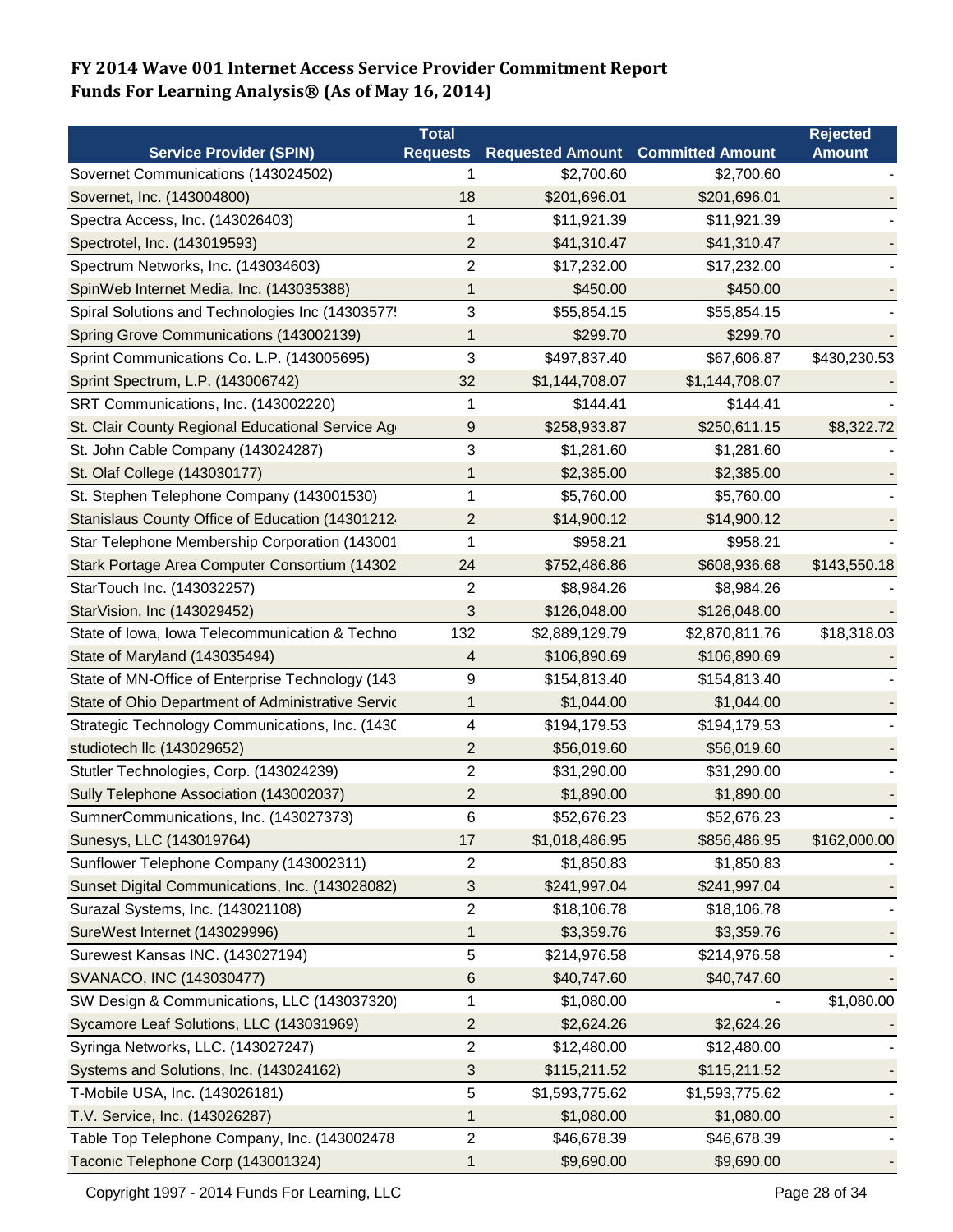|                                                  | <b>Total</b>    |                                          |                | <b>Rejected</b> |
|--------------------------------------------------|-----------------|------------------------------------------|----------------|-----------------|
| <b>Service Provider (SPIN)</b>                   | <b>Requests</b> | <b>Requested Amount Committed Amount</b> |                | <b>Amount</b>   |
| Tangient LLC (143034911)                         |                 | \$730.00                                 | \$730.00       |                 |
| Taunton Municipal Lighting Plant (143013801)     | 1               | \$10,200.00                              | \$10,200.00    |                 |
| TCA Cable Partners (143027615)                   | 1               | \$7,104.00                               | \$7,104.00     |                 |
| TCA Communications, LLC (143001102)              | 24              | \$517,601.27                             | \$517,601.27   |                 |
| TCT West, Inc. (143004957)                       | 1               | \$10,454.40                              | \$10,454.40    |                 |
| TDS Baja Broadband LLC (143037369)               | 1               | \$19,110.00                              | \$19,110.00    |                 |
| TDS Metrocom (143016007)                         | 3               | \$9,463.82                               | \$9,463.82     |                 |
| TeacherWeb (143027750)                           | 9               | \$15,541.60                              | \$14,756.17    | \$785.43        |
| Tech Com, Inc. (143023572)                       | $\overline{2}$  | \$25,179.00                              | \$25,179.00    |                 |
| Tecinfo Inc (143005991)                          | 1               | \$1,199.70                               | \$1,199.70     |                 |
| TeckMAX, LLC (143031121)                         | $\overline{2}$  | \$13,226.40                              | \$5,306.40     | \$7,920.00      |
| Tehama County Department of Education (14303)    | 1               | \$8,055.00                               | \$8,055.00     |                 |
| Tek-Hut, Inc (143025617)                         | 2               | \$27,551.71                              | \$27,551.71    |                 |
| Teklinks, Inc (143024409)                        | 1               | \$18,054.00                              | \$18,054.00    |                 |
| Tekstar Communications, Inc. (143019685)         | 5               | \$45,572.53                              | \$45,572.53    |                 |
| Tele System Services (143028245)                 | 1               | \$22,155.60                              | \$22,155.60    |                 |
| Telebeep, Inc (143003030)                        | 1               | \$324.00                                 | \$324.00       |                 |
| Telecom One, Inc. (143024523)                    | 1               | \$4,842.19                               | \$4,842.19     |                 |
| Telecommunications Management LLC (1430307       | 8               | \$59,093.12                              | \$59,093.12    |                 |
| TelePacific Communications Co (143029770)        | 1               | \$27,481.68                              | \$27,481.68    |                 |
| Telepak Networks, Inc. (143021979)               | 29              | \$1,207,893.72                           | \$1,207,893.72 |                 |
| Telephone Operating Company of Vermont LLC (     | 1               | \$11,760.00                              | \$11,760.00    |                 |
| Telesphere Networks LTD (143025452)              | 1               | \$1,285.20                               | \$1,285.20     |                 |
| Terril Telephone Cooperative (143002040)         | 1               | \$10,080.00                              | \$10,080.00    |                 |
| Texas RSA 3 Limited Partnership (143001085)      | 1               | \$521.48                                 | \$521.48       |                 |
| Texas State Technical College Waco (143018034    | 7               | \$131,392.80                             | \$131,392.80   |                 |
| The Apache County Board of Supervisors (14301    | 8               | \$203,636.00                             | \$203,636.00   |                 |
| The Chillicothe Telephone Company (143001654)    | $\overline{c}$  | \$49,541.04                              | \$29,880.00    | \$19,661.04     |
| The City of Lebanon (143028011)                  | 1               | \$12,312.00                              | \$12,312.00    |                 |
| The Empire District Electric Co. (143008207)     | 5               | \$194,529.00                             | \$194,529.00   |                 |
| The Farmers Telephone Company, LLC (1430017      | 4               | \$9,958.80                               | \$9,958.80     |                 |
| The Golden Belt Telephone Association, Inc (143) | 12              | \$14,211.84                              | \$14,211.84    |                 |
| The Hamilton Telephone Company (143002173)       | 1               | \$1,004.40                               | \$1,004.40     |                 |
| The Hinton Telephone Co., Inc. (143002386)       | 4               | \$15,773.67                              | \$15,773.67    |                 |
| The Iserv Company, LLC (143004548)               | 1               | \$224.80                                 | \$224.80       |                 |
| The Junction Internet, LLC (143034394)           | 1               | \$120,960.00                             | \$120,960.00   |                 |
| The Library Corporation (143004329)              | 1               | \$400.80                                 | \$400.80       |                 |
| The Moundridge Telephone Company, Inc. (1430)    | 2               | \$2,880.78                               | \$2,880.78     |                 |
| The Northern Buckeye Education Council (14300.   | 40              | \$1,033,455.56                           | \$1,033,455.56 |                 |
| The Ohio Bell Telephone Company (143001688)      | 10              | \$148,285.45                             | \$148,285.45   |                 |
| The Pioneer Telephone Association, Inc. (143002  | 10              | \$432,453.35                             | \$432,453.35   |                 |
| The Rye Telephone Company (143002502)            | 1               | \$10,656.00                              | \$10,656.00    |                 |
| The Safe Zone Network (143024767)                | 1               | \$15,904.62                              | \$15,904.62    |                 |
| The Southern New England Telephone Comapny       | 6               | \$50,822.40                              | \$50,822.40    |                 |

Copyright 1997 - 2014 Funds For Learning, LLC Companies and Controller and Page 29 of 34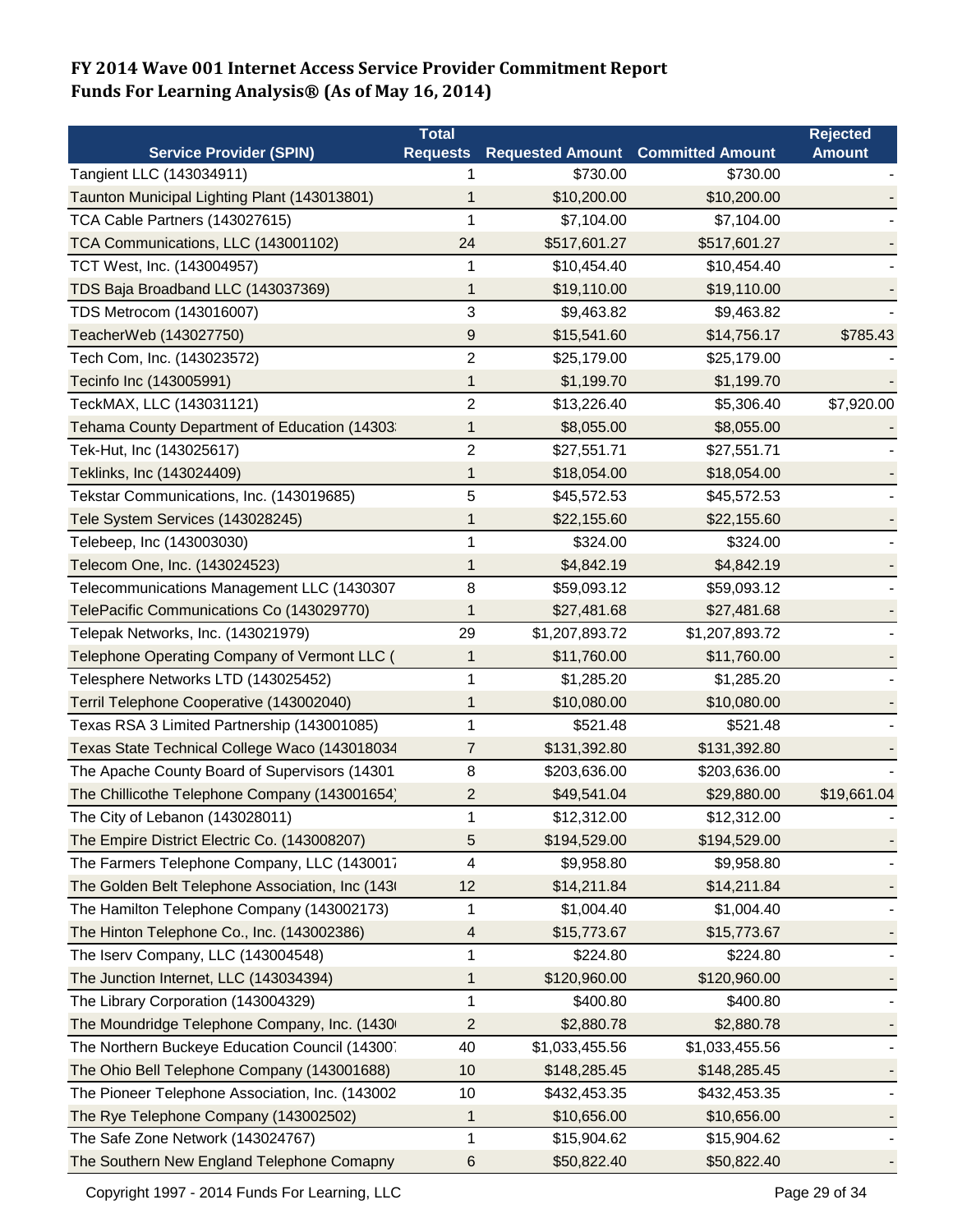|                                                   | <b>Total</b>            |                         |                         | <b>Rejected</b> |
|---------------------------------------------------|-------------------------|-------------------------|-------------------------|-----------------|
| <b>Service Provider (SPIN)</b>                    | <b>Requests</b>         | <b>Requested Amount</b> | <b>Committed Amount</b> | <b>Amount</b>   |
| The Tri-County Telephone Association, Inc. (1430) | 3                       | \$37,842.24             | \$37,842.24             |                 |
| The University of Texas at Austin (143011242)     | 6                       | \$54,638.87             | \$54,638.87             |                 |
| Three River Telco (143002160)                     | $\overline{c}$          | \$855.00                | \$855.00                |                 |
| Thumb Cellular LLC (143000883)                    | $\overline{2}$          | \$5,356.80              | \$5,356.80              |                 |
| TierPoint Spokane LLC (143037296)                 | 1                       | \$14,160.00             | \$14,160.00             |                 |
| Tierzero (143035967)                              | 1                       | \$15,360.00             | \$15,360.00             |                 |
| TIES (Technology and Information Educational Se   | 41                      | \$1,193,195.29          | \$1,193,195.29          |                 |
| Tim Ron Enterprises, LLC (143034919)              | $\overline{c}$          | \$131,004.73            | \$131,004.73            |                 |
| Time Warner Cable (143020916)                     | 1                       | \$3,132.00              | \$3,132.00              |                 |
| Time Warner Cable (143025377)                     | 1                       | \$827.28                | \$827.28                |                 |
| Time Warner Cable (143026699)                     | 3                       | \$7,411.29              | \$7,411.29              |                 |
| Time Warner Cable Austin (143026707)              | 1                       | \$41,580.00             | \$41,580.00             |                 |
| Time Warner Cable Information Services (Califorr  | 57                      | \$2,723,907.07          | \$2,696,667.07          | \$27,240.00     |
| Time Warner Cable Information Services (Hawaii)   | 7                       | \$7,637.86              | \$7,637.86              |                 |
| Time Warner Cable Information Services (Idaho),   | 1                       | \$105,219.12            | \$105,219.12            |                 |
| Time Warner Cable Information Services (Indiana   | 1                       | \$16,524.00             | \$16,524.00             |                 |
| Time Warner Cable Information Services (Kansas    | 14                      | \$606,645.56            | \$603,998.36            | \$2,647.20      |
| Time Warner Cable Information Services (Kentuc    | 10                      | \$80,718.62             | \$80,718.62             |                 |
| Time Warner Cable Information Services (Maine)    | 6                       | \$72,282.07             | \$72,282.07             |                 |
| Time Warner Cable Information Services (Massad    | 2                       | \$38,455.04             | \$38,455.04             |                 |
| Time Warner Cable Information Services (Missou    | 2                       | \$32,748.00             | \$32,748.00             |                 |
| Time Warner Cable Information Services (Nebras    | 3                       | \$7,630.80              | \$7,630.80              |                 |
| Time Warner Cable Information Services (New Ha    | $\overline{7}$          | \$106,663.23            | \$106,663.23            |                 |
| Time Warner Cable Information Services (New Je    | 1                       | \$961.99                | \$961.99                |                 |
| Time Warner Cable Information Services (New Yo    | 100                     | \$1,210,063.19          | \$1,210,063.19          |                 |
| Time Warner Cable Information Services (North C   | 13                      | \$129,408.06            | \$129,408.06            |                 |
| Time Warner Cable Information Services (Ohio), I  | 60                      | \$689,202.04            | \$689,202.04            |                 |
| Time Warner Cable Information Services (Pennsy    | $\overline{\mathbf{c}}$ | \$10,223.64             | \$10,223.64             |                 |
| Time Warner Cable Information Services (South (   | 2                       | \$10,775.52             | \$10.775.52             |                 |
| Time Warner Cable Information Services (Texas)    | 76                      | \$2,009,146.10          | \$1,959,466.10          | \$49,680.00     |
| Time Warner Cable Information Services (West V    | 2                       | \$4,480.80              | \$4,480.80              |                 |
| Time Warner Cable Information Services (Wiscor    | 50                      | \$650,386.99            | \$644,292.43            | \$6,094.56      |
| Time Warner Cable of Maine (143017019)            | 1                       | \$174.76                | \$174.76                |                 |
| TIME WARNER ENTERTAINMENT CO., LP (14             | 4                       | \$6,779.04              | \$6,779.04              |                 |
| TISD, Inc. (143008292)                            | $\overline{c}$          | \$26,676.00             | \$26,676.00             |                 |
| Tohono O'Odham Utility Authority (143002469)      | 1                       | \$76,008.00             | \$76,008.00             |                 |
| Totelcom Communications, LLC (143002419)          | $\overline{2}$          | \$14,501.60             | \$14,501.60             |                 |
| TowerStream Corporation (143024178)               | 9                       | \$57,098.40             | \$57,098.40             |                 |
| Town of Concord (143036492)                       | 1                       | \$25,401.60             | \$25,401.60             |                 |
| Transworld Network, Corp (143025001)              | 2                       | \$9,915.40              | \$9,915.40              |                 |
| Treasure Lake LP (143035537)                      | 1                       | \$1,997.97              | \$1,997.97              |                 |
| Trenton Telephone Co. (143001475)                 | 1                       | \$10,440.00             | \$10,440.00             |                 |
| Tri County Telephone Assoc., Inc. (143010285)     | 1                       | \$2,520.00              | \$2,520.00              |                 |
| Tri-County Communications Cooperative Inc (143    | $\overline{4}$          | \$16,229.10             | \$16,229.10             |                 |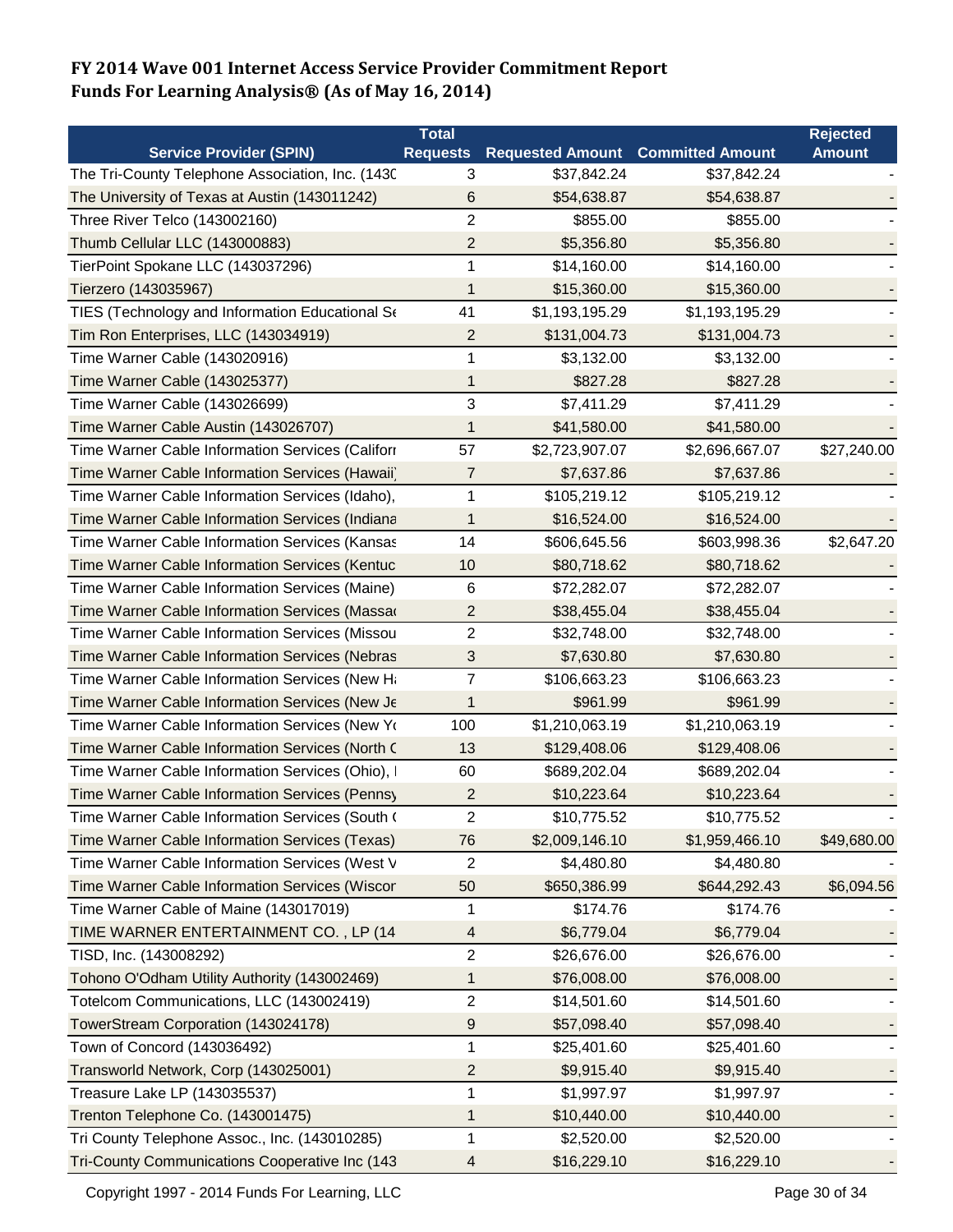|                                                    | <b>Total</b>            |                         |                         | <b>Rejected</b> |
|----------------------------------------------------|-------------------------|-------------------------|-------------------------|-----------------|
| <b>Service Provider (SPIN)</b>                     | <b>Requests</b>         | <b>Requested Amount</b> | <b>Committed Amount</b> | <b>Amount</b>   |
| Tri-County Telephone Company, Inc. (143002275      | 4                       | \$17,808.86             | \$17,808.86             |                 |
| Tri-M Communications, Inc. (143018939)             | 2                       | \$159,907.26            | \$159,907.26            |                 |
| Triangle Telephone Cooperative Association, Inc.   | 25                      | \$42,631.38             | \$42,631.38             |                 |
| Tribal One Broadband Technologies, LLC (14302      | 1                       | \$20,441.25             | \$20,441.25             |                 |
| TrioTel Communications, Inc. (143002240)           | 2                       | \$895.44                | \$895.44                |                 |
| Trivalent Group (143004405)                        | 8                       | \$376,698.31            | \$376,698.31            |                 |
| Troi.net (143023196)                               | 1                       | \$1,717.20              | \$1,717.20              |                 |
| True IP Solutions LLC (143036708)                  | 1                       | \$65,949.00             | \$65,949.00             |                 |
| TruVista Communications of Georgia, LLC (1430)     | 1                       | \$33,600.00             | \$33,600.00             |                 |
| TSC Communications, Inc. (143003150)               | 1                       | \$432.89                | \$432.89                |                 |
| TSR Solutions Inc (143011779)                      | 1                       | \$14,100.00             | \$14,100.00             |                 |
| Tulare County Office Of Education (143005947)      | 10                      | \$124,680.00            | \$124,680.00            |                 |
| Tuolumne County Superintendent of Schools (143     | 3                       | \$6,414.72              | \$6,414.72              |                 |
| TVC Albany, Inc (143026172)                        | 4                       | \$43,056.00             | \$43,056.00             |                 |
| TW Telecom Holdings, Inc. (143032782)              | 35                      | \$759,231.39            | \$759,231.39            |                 |
| Twin Lakes Telephone Cooperative Corporation (     | $\overline{\mathbf{c}}$ | \$16,138.78             | \$16,138.78             |                 |
| Twin Rivers Valley Internet Se (143011001)         | 1                       | \$1,080.00              | \$1,080.00              |                 |
| Twin Valley Telephone, Inc. (143002313)            | 10                      | \$24,251.27             | \$24,251.27             |                 |
| Twin Valley-Ulen Telephone Company (14300214       | 1                       | \$20,252.47             | \$20,252.47             |                 |
| Twotrees Technologies (143004463)                  | 25                      | \$469,211.76            | \$469,211.76            |                 |
| U-Combination Technology (USA) Inc. (14302366      | 2                       | \$59,535.00             | \$59,535.00             |                 |
| U.S. Cellular (143011191)                          | 14                      | \$39,737.64             | \$39,737.64             |                 |
| U.S. TelePacific Corp (143020136)                  | 13                      | \$196,387.41            | \$167,302.53            | \$29,084.88     |
| Union Springs Telephone Co Inc (143001562)         | 1                       | \$3,420.00              | \$3,420.00              |                 |
| Unite Private Networks, LLC (143029868)            | 16                      | \$809,988.70            | \$779,172.70            | \$30,816.00     |
| Unite Private Networks, LLC-Illinois (143032551)   | $\overline{c}$          | \$290,902.68            | \$290,902.68            |                 |
| United Communications Assn., Inc. (143004113)      | 2                       | \$11,376.00             | \$11,376.00             |                 |
| United Telephone Assn., Inc. (143002314)           | 4                       | \$2,904.10              | \$2,904.10              |                 |
| United Wireless Communications, Inc. (14303018     | 3                       | \$30,327.22             | \$30,327.22             |                 |
| University Center Metropolitan Area Network (143   | 3                       | \$32,253.00             | \$32,253.00             |                 |
| unWired Broadband Inc. (143034819)                 | 1                       | \$4,319.64              | \$4,319.64              |                 |
| Upsala Cooperative Telephone Association (1430     | 1                       | \$61,344.00             | \$61,344.00             |                 |
| US ITEK Incorporated (143025269)                   | 1                       | \$48.00                 | \$48.00                 |                 |
| US Metropolitan Telecom LLC (143031973)            | 1                       | \$14,580.00             | \$14,580.00             |                 |
| US Signal Company, LLC (143025928)                 | 4                       | \$18,192.26             | \$18,192.26             |                 |
| US Xchange of Wisconsin LLC (143010549)            | $\overline{c}$          | \$33,318.60             | \$33,318.60             |                 |
| USAi.net, Inc. (143025430)                         | 2                       | \$63,042.14             | \$63,042.14             |                 |
| USCOC of Greater Missouri, LLC. DBA U.S Cellu      | 1                       | \$2,460.00              | \$2,460.00              |                 |
| USFon, Inc. (143032823)                            | $\overline{2}$          | \$34,336.80             | \$34,336.80             |                 |
| Utilities Board of the City of Sylacauga (14301677 | 1                       | \$2,496.00              | \$2,496.00              |                 |
| Utility Telephone, Inc (143029755)                 | 2                       | \$56,173.51             | \$56,173.51             |                 |
| V2 Ventures, LLC (143031112)                       | 1                       | \$1,867.20              | \$1,867.20              |                 |
| V2 Ventures, LLC (143032068)                       | 4                       | \$61,256.52             | \$61,256.52             |                 |
| VAL-ED Joint Venture LLP, dba 702 Communicat       | 1                       | \$12,949.20             | \$12,949.20             |                 |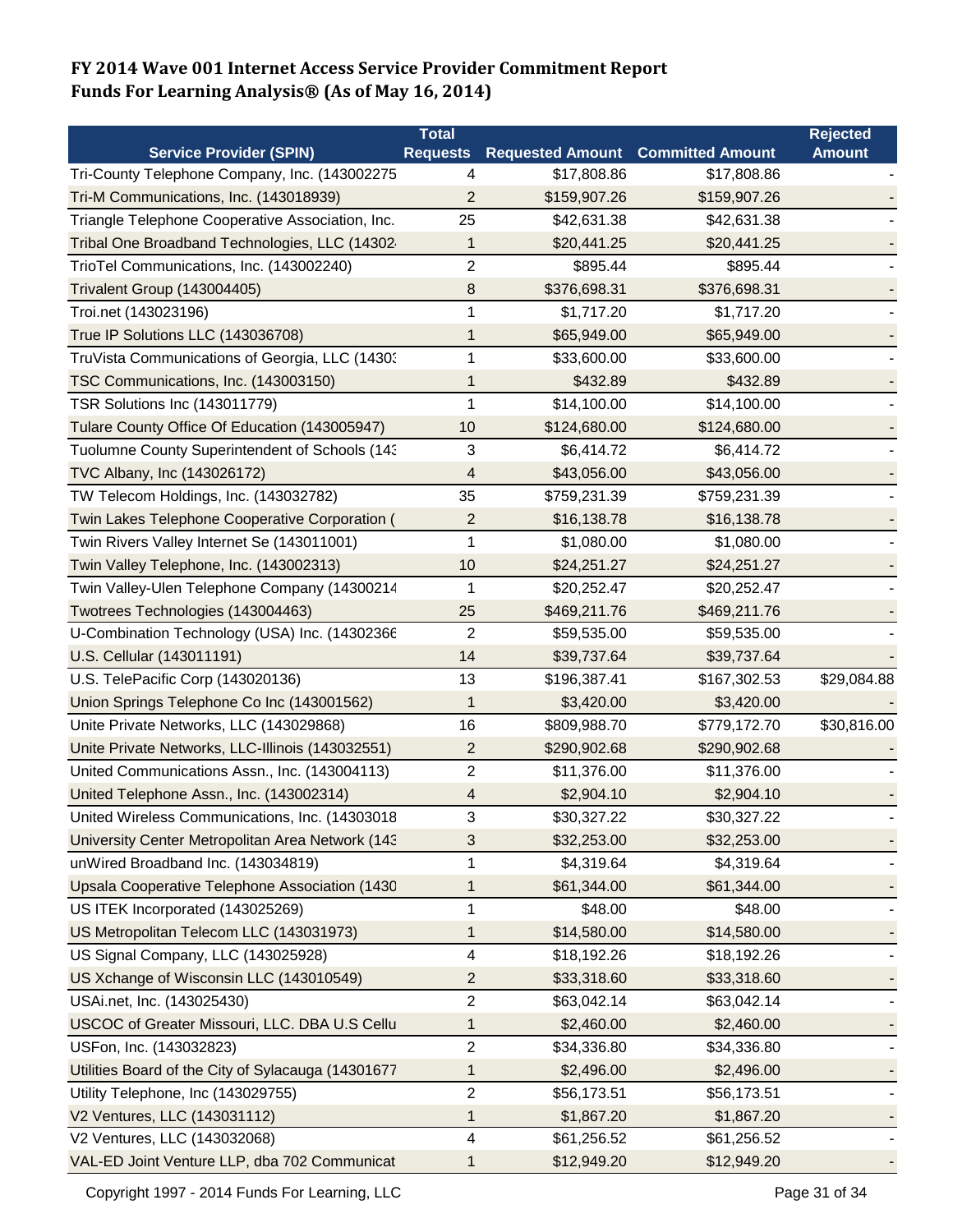|                                                  | <b>Total</b>    |                         |                         | <b>Rejected</b> |
|--------------------------------------------------|-----------------|-------------------------|-------------------------|-----------------|
| <b>Service Provider (SPIN)</b>                   | <b>Requests</b> | <b>Requested Amount</b> | <b>Committed Amount</b> | <b>Amount</b>   |
| Valley Telephone Cooperative, Inc. (143002551)   | 1               | \$46,440.00             | \$46,440.00             |                 |
| ValleyNet, Inc. (143006961)                      | 2               | \$2,319.72              | \$2,319.72              |                 |
| Valliant Telephone Company (143002402)           | 1               | \$37,152.00             | \$37,152.00             |                 |
| Valnet Holdings LLC (143034777)                  | $\overline{2}$  | \$38,048.93             | \$38,048.93             |                 |
| Van Ausdall & Farrar, Inc. (143033081)           | 1               | \$8,544.00              | \$8,544.00              |                 |
| <b>VASPIAN LLC (143030810)</b>                   | 1               | \$1,075.20              | \$1,075.20              |                 |
| VCedNet (143030986)                              | 5               | \$206,583.37            | \$206,583.37            |                 |
| Velocity Network, Inc (143014317)                | 4               | \$47,632.44             | \$47,632.44             |                 |
| Velocity.Net Communications, Inc. (143032173)    | 16              | \$118,142.25            | \$118,142.25            |                 |
| Venture Communications Cooperative (14300224     | 1               | \$511.98                | \$511.98                |                 |
| Veracity Networks (143003865)                    | 1               | \$9,892.90              | \$9,892.90              |                 |
| Verizon Business Global LLC (143001197)          | 28              | \$631,452.65            | \$565,623.27            | \$65,829.38     |
| Verizon California Inc. (143004769)              | 1               | \$131,286.12            | \$131,286.12            |                 |
| Verizon Florida LLC. (143001435)                 | 1               | \$1,565.89              | \$1,565.89              |                 |
| Verizon Maine (143001288)                        | 1               | \$15,632.10             | \$15,632.10             |                 |
| Verizon Maryland Inc. (143001401)                | 3               | \$28,738.49             | \$28,738.49             |                 |
| Verizon Massachusetts (143001291)                | 4               | \$15,743.29             | \$15,743.29             |                 |
| Verizon Network Integration Corp (143004333)     | 4               | \$22,687.68             | \$22,687.68             |                 |
| Verizon New Jersey Inc (143001362)               | 21              | \$497,308.86            | \$497,308.86            |                 |
| Verizon New York Inc. (143001359)                | 12              | \$74,056.18             | \$74,056.18             |                 |
| Verizon Online LLC (143026397)                   | 141             | \$220,357.72            | \$220,357.72            |                 |
| Verizon Online, LLC (143005440)                  | 36              | \$37,546.76             | \$37,546.76             |                 |
| Verizon Pennsylvania LLC. (143001398)            | 5               | \$52,188.77             | \$52,188.77             |                 |
| Verizon South Inc (143034512)                    | 1               | \$158,565.00            | \$158,565.00            |                 |
| Verizon Southwest Inc. (143004789)               | 4               | \$3,980.19              | \$3,980.19              |                 |
| Verizon Virginia LLC (143001422)                 | 3               | \$65,015.51             | \$65,015.51             |                 |
| Verizon Wireless (Cellco Partnership) (14300067. | 271             | \$3,282,976.18          | \$3,268,854.87          | \$14,121.31     |
| Vermont Telephone Company (143008127)            | 1               | \$264.22                | \$264.22                |                 |
| Vermont Telephone Company, Inc. (143001315)      | 6               | \$94,952.64             | \$94,952.64             |                 |
| Vernon Telephone Coop., Inc. (143001849)         | 4               | \$32,449.20             | \$32,449.20             |                 |
| VES Solutions, INC (143034335)                   | 1               | \$188.00                | \$188.00                |                 |
| Virginia Global Communications Systems, Inc. (14 | 1               | \$8,926.20              | \$8,926.20              |                 |
| Virtual Town Hall Holdings, LLC (143029246)      | 1               | \$930.00                | \$930.00                |                 |
| Visionary Communications, Inc. (143026108)       | 1               | \$79,423.50             | \$79,423.50             |                 |
| Vista Learning NFP (143030449)                   | 1               | \$1,419.98              | \$1,419.98              |                 |
| VOIP Systems USA LLC (143036545)                 | 1               | \$3,569.47              | \$3,569.47              |                 |
| Votacall Inc (143036476)                         | 1               | \$6,559.70              | \$6,559.70              |                 |
| VTX Communications, LLC (143001243)              | 2               | \$47,174.40             | \$47,174.40             |                 |
| VTX Telecom, LLC (143032525)                     | 1               | \$790.57                | \$790.57                |                 |
| VVM Incorporated (143023502)                     | 4               | \$26,705.22             | \$26,705.22             |                 |
| W.T. Services, Inc. (143001261)                  | 1               | \$30,456.00             | \$30,456.00             |                 |
| Waitsfield Fayston Telephone Inc. (143008796)    | 4               | \$13,375.20             | \$13,375.20             |                 |
| Walnut Hill Telephone Company (143002277)        | 3               | \$43,394.40             | \$43,394.40             |                 |
| Walnut Telephone Company (143002047)             | 1               | \$9,517.44              | \$9,517.44              |                 |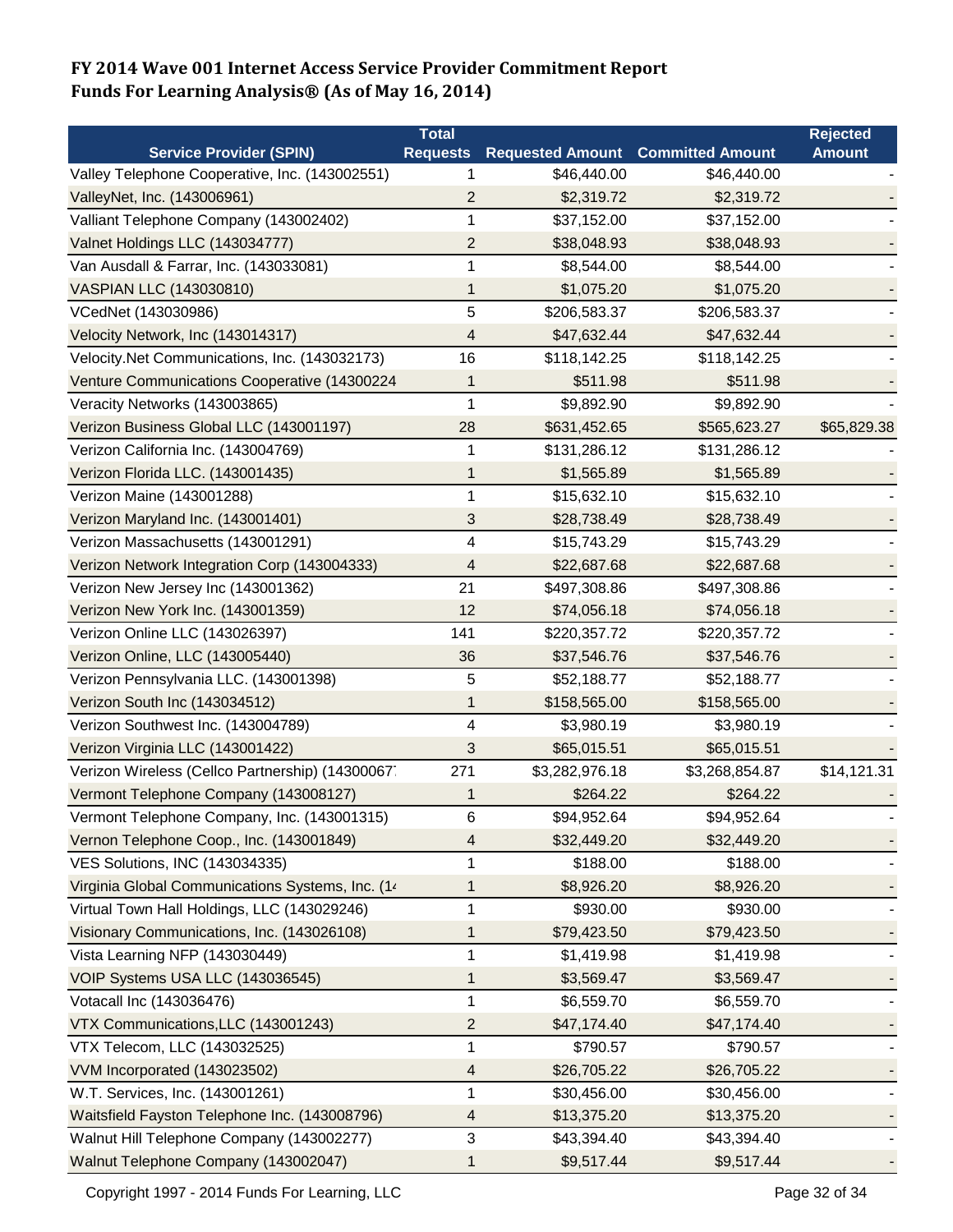|                                                    | <b>Total</b>            |                         |                         | <b>Rejected</b> |
|----------------------------------------------------|-------------------------|-------------------------|-------------------------|-----------------|
| <b>Service Provider (SPIN)</b>                     | <b>Requests</b>         | <b>Requested Amount</b> | <b>Committed Amount</b> | <b>Amount</b>   |
| Wamego Telecommunications Company (143022          | 1                       | \$855.36                | \$855.36                |                 |
| Wamego Telephone Company, Inc. (143002316)         | 3                       | \$1,931.36              | \$1,931.36              |                 |
| Wanrack LLC (143037316)                            | 1                       | \$30,236.40             | \$30,236.40             |                 |
| Warner Connect, Inc (143033758)                    | 1                       | \$1,743,840.00          | \$1,743,840.00          |                 |
| Wasioja Educational Technology Cooperative (14     | 3                       | \$137,676.00            | \$137,676.00            |                 |
| Water, Gas and Light Commission (143026025)        | 2                       | \$62,760.00             | \$62,760.00             |                 |
| Watermoor Group, Limited (143030184)               | $\,8\,$                 | \$9,779.82              | \$9,779.82              |                 |
| Waunakee Telephone Company (143001851)             | 1                       | \$3,412.80              |                         | \$3,412.80      |
| Wave Wireless LLC (143032713)                      | 1                       | \$24,948.00             | \$24,948.00             |                 |
| Wavecom Solutions Corporation (143000097)          | 1                       | \$2,751.84              | \$2,751.84              |                 |
| WAVEDIVISION HOLDINGS, LLC (143030836)             | 3                       | \$25,010.25             | \$25,010.25             |                 |
| Waveform Technology (143006848)                    | 1                       | \$9,648.00              | \$9,648.00              |                 |
| Wavemedia, Inc. (143032073)                        | 18                      | \$463,399.90            | \$463,399.90            |                 |
| <b>WCIT West Canaan Information Technology LLC</b> | 2                       | \$3,600.00              | \$3,600.00              |                 |
| Web Fire Communications Inc (143036404)            | 1                       | \$533.40                | \$533.40                |                 |
| Webpro Productions, LLC (143036169)                | 6                       | \$2,352.00              | \$2,352.00              |                 |
| Webster-Calhoun Cooperative Telephone Associa      | $\overline{2}$          | \$3,460.46              | \$3,460.46              |                 |
| Wecom, Inc. (143032163)                            | 1                       | \$23,161.90             | \$23,161.90             |                 |
| Wes-Tex Telecommunications, Ltd. (143001046)       | 1                       | \$1,584.00              | \$1,584.00              |                 |
| West Iowa Telephone Company (143002051)            | 4                       | \$7,880.48              | \$7,880.48              |                 |
| West Liberty Telephone Company (143002052)         | 1                       | \$20,620.03             | \$20,620.03             |                 |
| West Plains Telecommunications, Inc. (14300272     | 5                       | \$21,720.16             | \$21,720.16             |                 |
| West River Telecommunications Cooperative (14      | 1                       | \$1,728.00              | \$1,728.00              |                 |
| West Virginia Network (WVNET) (143012366)          | 1                       | \$38,710.98             | \$38,710.98             |                 |
| Westelcom Internet Inc (143008880)                 | $\overline{c}$          | \$4,191.30              | \$4,191.30              |                 |
| Western Iowa Wireless (143037355)                  | 1                       | \$7,800.00              | \$7,800.00              |                 |
| Western Ohio Computer Organization (14302888       | 28                      | \$383,465.21            | \$383,465.21            |                 |
| Western PA Internet Access, Inc. (143035549)       | 1                       | \$19,584.00             | \$19,584.00             |                 |
| Westmoreland Intermediate Unit (143005008)         | 13                      | \$87,540.60             | \$87,540.60             |                 |
| WestNet, Inc. (143010844)                          | 1                       | \$130.01                |                         | \$130.01        |
| Wheat State Telephone, Inc (143002317)             | $\overline{\mathbf{c}}$ | \$30,493.39             | \$30,493.39             |                 |
| Wheatland Electric Cooperative, Inc (143028074)    | 3                       | \$70,843.92             | \$70,843.92             |                 |
| Whinthrop Telephone company (143002150)            | 1                       | \$6,256.80              | \$6,256.80              |                 |
| WhippleHill Communications, Inc. (143031301)       | 15                      | \$32,490.00             | \$17,010.00             | \$15,480.00     |
| White County Video, Inc (143035301)                | 1                       | \$10,800.00             | \$10,800.00             |                 |
| Widener University (143025922)                     | 1                       | \$23,320.02             | \$23,320.02             |                 |
| Wiggins Telephone Association (143002507)          | 1                       | \$10,854.20             | \$10,854.20             |                 |
| Wilcomp Software (143034377)                       | $\overline{c}$          | \$2,096.35              |                         | \$2,096.35      |
| Wildflower Telecommunications, LLC (143031741      | 1                       | \$3,840.00              | \$3,840.00              |                 |
| William J Webb (143036827)                         | 1                       | \$2,040.05              | \$2,040.05              |                 |
| WillitsOnline LLC (143030146)                      | 1                       | \$4,320.00              | \$4,320.00              |                 |
| Wilson Telephone Company, Inc. (143002318)         | 10                      | \$11,416.05             | \$11,416.05             |                 |
| Windstream Communications, Inc. (143030766)        | 314                     | \$8,316,581.84          | \$8,024,901.00          | \$291,680.84    |
| Winexus (143037389)                                | 1                       | \$576.00                | \$576.00                |                 |